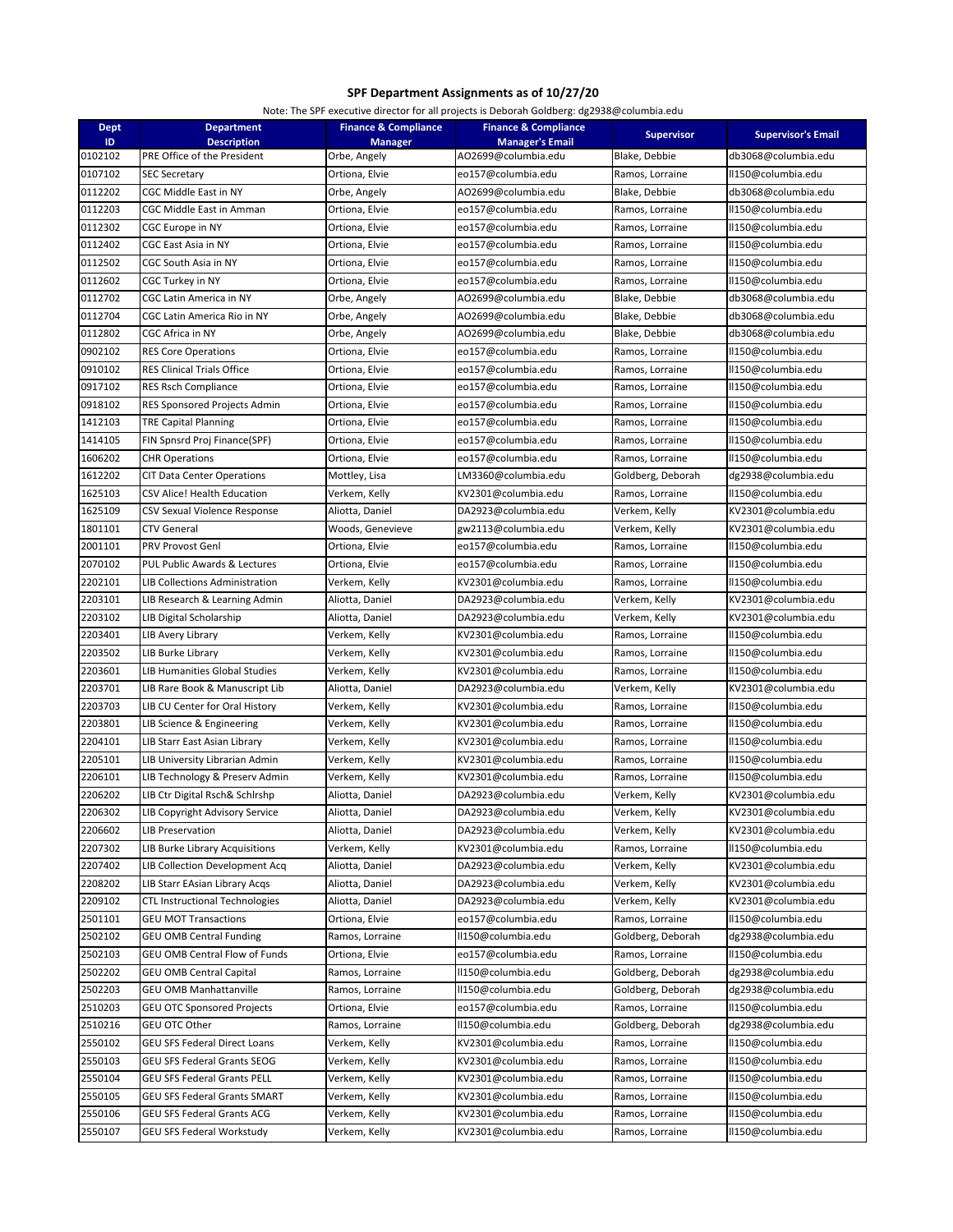| 2560102 | <b>GEU OAD Gift Systems</b>        | Ortiona, Elvie       | eo157@columbia.edu  | Ramos, Lorraine | II150@columbia.edu  |
|---------|------------------------------------|----------------------|---------------------|-----------------|---------------------|
| 4001101 | A&S Core General                   | Giordano, Sandra     | SG3262@columbia.edu | Ortiona, Elvie  | eo157@columbia.edu  |
| 4001102 | A&S Core Programs                  | Giordano, Sandra     | SG3262@columbia.edu | Ortiona, Elvie  | eo157@columbia.edu  |
| 4010102 | A&S Anthropology                   | Harper, Shakiya      | SH3910@columbia.edu | Ortiona, Elvie  | eo157@columbia.edu  |
| 4010104 | A&S Anthropology Research          | Harper, Shakiya      | SH3910@columbia.edu | Ortiona, Elvie  | eo157@columbia.edu  |
| 4011104 | A&S Program for Economic Rsch      | Philippis, Anastasia | AP3990@columbia.edu | Naraine, Jane   | jn2303@columbia.edu |
| 4012102 | A&S History                        | Harper, Shakiya      | SH3910@columbia.edu | Ortiona, Elvie  | eo157@columbia.edu  |
| 4013102 | A&S Political Science              | Harper, Shakiya      | SH3910@columbia.edu | Ortiona, Elvie  | eo157@columbia.edu  |
| 4014102 | A&S Sociology                      | Harper, Shakiya      | SH3910@columbia.edu | Ortiona, Elvie  | eo157@columbia.edu  |
| 4020102 | A&S Art History & Archaeology      | Harper, Shakiya      | SH3910@columbia.edu | Ortiona, Elvie  | eo157@columbia.edu  |
| 4020105 | A&S Media Center                   | Harper, Shakiya      | SH3910@columbia.edu | Ortiona, Elvie  | eo157@columbia.edu  |
| 4021102 | A&S East Asian Lang & Culture      | Harper, Shakiya      | SH3910@columbia.edu | Ortiona, Elvie  | eo157@columbia.edu  |
| 4021105 | A&S Donald Keene Center (DKC)      | Harper, Shakiya      | SH3910@columbia.edu | Ortiona, Elvie  | eo157@columbia.edu  |
| 4021106 | A&S Inst Mediev&Japances Stud      | Harper, Shakiya      | SH3910@columbia.edu | Ortiona, Elvie  | eo157@columbia.edu  |
| 4022102 | A&S English & Comparative Lit      | Harper, Shakiya      | SH3910@columbia.edu | Ortiona, Elvie  | eo157@columbia.edu  |
| 4022104 | A&S English Research               | Harper, Shakiya      | SH3910@columbia.edu | Ortiona, Elvie  | eo157@columbia.edu  |
| 4025102 | A&S Classics                       | Harper, Shakiya      | SH3910@columbia.edu | Ortiona, Elvie  | eo157@columbia.edu  |
| 4027102 | A&S MESAAS                         | Harper, Shakiya      | SH3910@columbia.edu | Ortiona, Elvie  | eo157@columbia.edu  |
| 4028102 | A&S Music                          | Harper, Shakiya      | SH3910@columbia.edu | Ortiona, Elvie  | eo157@columbia.edu  |
| 4028104 | A&S Music Research                 | Harper, Shakiya      | SH3910@columbia.edu | Ortiona, Elvie  | eo157@columbia.edu  |
| 4028105 | A&S Computer Music Ctr (CMC)       | Harper, Shakiya      | SH3910@columbia.edu | Ortiona, Elvie  | eo157@columbia.edu  |
| 4029102 | A&S Philosophy                     | Harper, Shakiya      | SH3910@columbia.edu | Ortiona, Elvie  | eo157@columbia.edu  |
| 4030102 | A&S Religion                       | Harper, Shakiya      | SH3910@columbia.edu | Ortiona, Elvie  | eo157@columbia.edu  |
| 4030105 | <b>A&amp;S IRCPL</b>               | Harper, Shakiya      | SH3910@columbia.edu | Ortiona, Elvie  | eo157@columbia.edu  |
| 4032102 | A&S LAIC                           | Ortiona, Elvie       | eo157@columbia.edu  | Ramos, Lorraine | II150@columbia.edu  |
| 4041102 | <b>A&amp;S Biological Sciences</b> |                      | AP3990@columbia.edu |                 |                     |
|         |                                    | Philippis, Anastasia |                     | Naraine, Jane   | jn2303@columbia.edu |
| 4042102 | A&S Chemistry                      | Giordano, Sandra     | SG3262@columbia.edu | Ortiona, Elvie  | eo157@columbia.edu  |
| 4044102 | A&S E3B                            | Seecoomar, Grace     | GS3098@columbia.edu | Verkem, Kelly   | KV2301@columbia.edu |
| 4045102 | A&S Statistics                     | Arnold, Cassandra    | ca2853@columbia.edu | Blake, Debbie   | db3068@columbia.edu |
| 4046102 | <b>A&amp;S Mathematics</b>         | Arnold, Cassandra    | ca2853@columbia.edu | Blake, Debbie   | db3068@columbia.edu |
| 4047102 | A&S Physics                        | Rios, Lilliam        | lr2288@columbia.edu | Verkem, Kelly   | KV2301@columbia.edu |
| 4047105 | A&S Theoretical Physics            | Rios, Lilliam        | lr2288@columbia.edu | Verkem, Kelly   | KV2301@columbia.edu |
| 4048102 | A&S Psychology                     | Rios, Lilliam        | Ir2288@columbia.edu | Verkem, Kelly   | KV2301@columbia.edu |
| 4102102 | A&S IRAAS                          | Harper, Shakiya      | SH3910@columbia.edu | Ortiona, Elvie  | eo157@columbia.edu  |
| 4104102 | A&S Inst Comparative Lit & Soc     | Harper, Shakiya      | SH3910@columbia.edu | Ortiona, Elvie  | eo157@columbia.edu  |
| 4105102 | A&S Inst Israel&Jewish Studies     | Harper, Shakiya      | SH3910@columbia.edu | Ortiona, Elvie  | eo157@columbia.edu  |
| 4106102 | A&S ISERP                          | Philippis, Anastasia | AP3990@columbia.edu | Naraine, Jane   | jn2303@columbia.edu |
| 4106105 | A&S Applied Statistics Center      | Philippis, Anastasia | AP3990@columbia.edu | Naraine, Jane   | jn2303@columbia.edu |
| 4106106 | A&S Initiative for Policy Dial     | Harper, Shakiya      | SH3910@columbia.edu | Ortiona, Elvie  | eo157@columbia.edu  |
| 4106107 | A&S Lazerfeld Center               | Harper, Shakiya      | SH3910@columbia.edu | Ortiona, Elvie  | eo157@columbia.edu  |
| 4106109 | A&S CU Tutoring & Learning Cen     | Elwin, Lisa          | LE2279@columbia.edu | Naraine, Jane   | jn2303@columbia.edu |
| 4106110 | A&S ISERP - SIPA Research          | Philippis, Anastasia | AP3990@columbia.edu | Naraine, Jane   | jn2303@columbia.edu |
| 4106112 | A&S Justice Lab                    | Philippis, Anastasia | AP3990@columbia.edu | Naraine, Jane   | jn2303@columbia.edu |
| 4107102 | A&S ISHR                           | Arnold, Cassandra    | ca2853@columbia.edu | Blake, Debbie   | db3068@columbia.edu |
| 4108102 | A&S Inst of African Studies        | Elwin, Lisa          | LE2279@columbia.edu | Naraine, Jane   | jn2303@columbia.edu |
| 4109102 | A&S Weatherhead E Asian Inst       | Harper, Shakiya      | SH3910@columbia.edu | Ortiona, Elvie  | eo157@columbia.edu  |
| 4109105 | A&S WEI K-12 Outreach              | Harper, Shakiya      | SH3910@columbia.edu | Ortiona, Elvie  | eo157@columbia.edu  |
| 4109106 | A&S Modern Tibet Studies Prgm      | Harper, Shakiya      | SH3910@columbia.edu | Ortiona, Elvie  | eo157@columbia.edu  |
| 4109107 | A&S Ctr for Korean Research        | Harper, Shakiya      | SH3910@columbia.edu | Ortiona, Elvie  | eo157@columbia.edu  |
| 4110102 | A&S South Asian Inst (SAI)         | Elwin, Lisa          | LE2279@columbia.edu | Naraine, Jane   | jn2303@columbia.edu |
| 4111102 | A&S European Institute (EI)        | Elwin, Lisa          | LE2279@columbia.edu | Naraine, Jane   | jn2303@columbia.edu |
| 4112102 | A&S Inst Latin America Studies     | Elwin, Lisa          | LE2279@columbia.edu | Naraine, Jane   | jn2303@columbia.edu |
| 4112103 | A&S ILAS Students                  | Elwin, Lisa          | LE2279@columbia.edu | Naraine, Jane   | jn2303@columbia.edu |
| 4112104 | A&S ILAS Research                  | Elwin, Lisa          | LE2279@columbia.edu | Naraine, Jane   | jn2303@columbia.edu |
| 4112105 | A&S Ctr for Brazilian Studies      | Elwin, Lisa          | LE2279@columbia.edu | Naraine, Jane   | jn2303@columbia.edu |
| 4113102 | A&S Middle East Inst (MEI)         | Elwin, Lisa          | LE2279@columbia.edu | Naraine, Jane   | jn2303@columbia.edu |
| 4113105 | A&S Ctr for Palestine Studies      | Elwin, Lisa          | LE2279@columbia.edu | Naraine, Jane   | jn2303@columbia.edu |
| 4114102 | A&S Harriman Institute (HI)        | Elwin, Lisa          | LE2279@columbia.edu | Naraine, Jane   | jn2303@columbia.edu |
| 4115102 | A&S East Central European Ctr      | Elwin, Lisa          | LE2279@columbia.edu | Naraine, Jane   | jn2303@columbia.edu |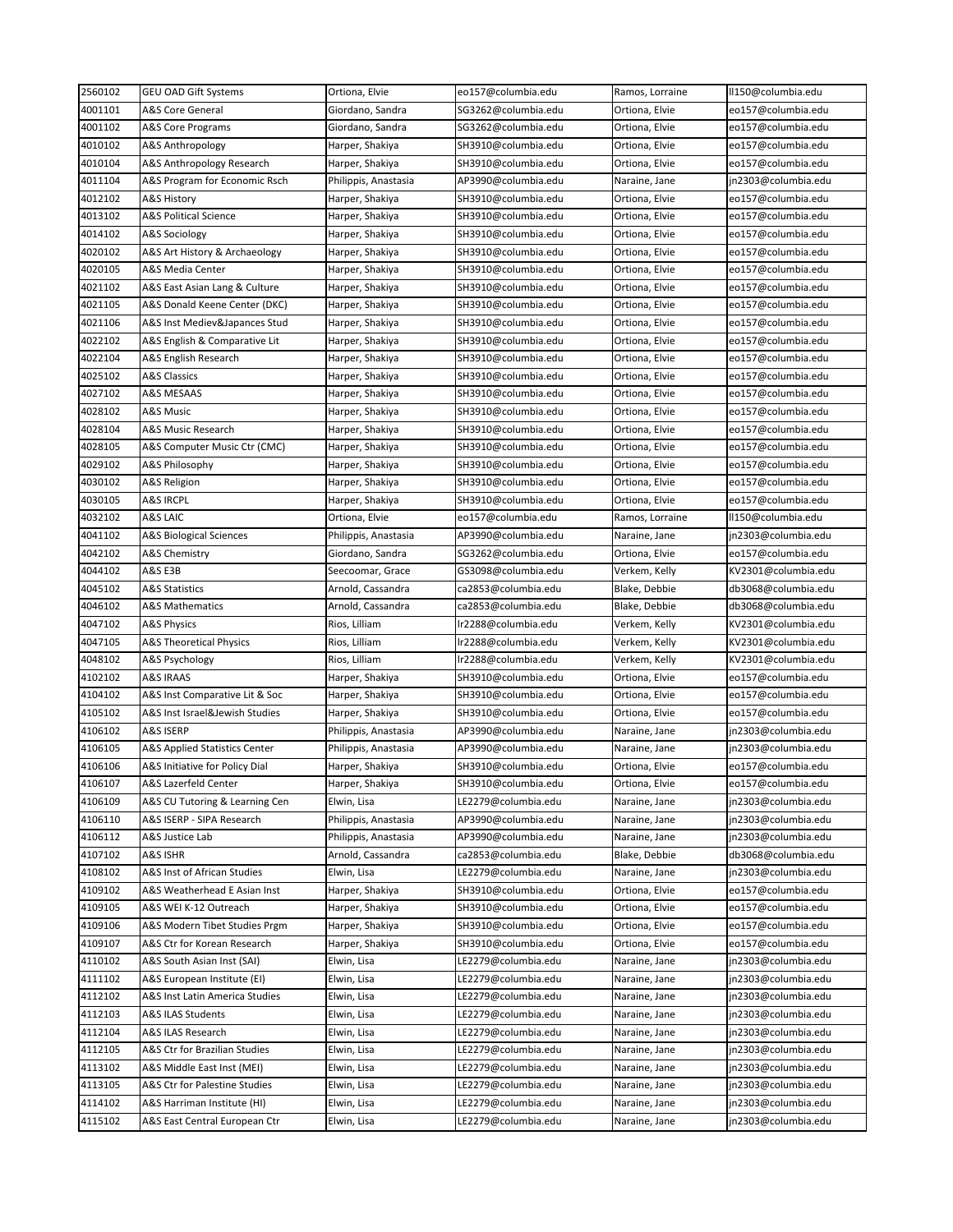| 4116102            | <b>A&amp;S INCITE</b>              | Seecoomar, Grace | GS3098@columbia.edu | Verkem, Kelly     | KV2301@columbia.edu |
|--------------------|------------------------------------|------------------|---------------------|-------------------|---------------------|
| 4131102            | A&S CSER                           | Elwin, Lisa      | LE2279@columbia.edu | Naraine, Jane     | jn2303@columbia.edu |
| 4132102            | A&S Ctr for American Studies       | Elwin, Lisa      | LE2279@columbia.edu | Naraine, Jane     | jn2303@columbia.edu |
| 4133102            | A&S Ctr for Jazz Studies           | Elwin, Lisa      | LE2279@columbia.edu | Naraine, Jane     | jn2303@columbia.edu |
| 4134102            | A&S Ctr for Iranian Studies        | Elwin, Lisa      | LE2279@columbia.edu | Naraine, Jane     | in2303@columbia.edu |
| 4135102            | A&S Heyman Ctr the Humanities      | Elwin, Lisa      | LE2279@columbia.edu | Naraine, Jane     | jn2303@columbia.edu |
| 4136102            | A&S Language Resource Center       | Elwin, Lisa      | LE2279@columbia.edu | Naraine, Jane     | jn2303@columbia.edu |
| 4137102            | A&S Ctr Enviro,Econ& Soc(CEES)     | Elwin, Lisa      | LE2279@columbia.edu | Naraine, Jane     | jn2303@columbia.edu |
| 4138102            | A&S Ctr Capitalism & Society       | Elwin, Lisa      | LE2279@columbia.edu | Naraine, Jane     | jn2303@columbia.edu |
| 4140102            | A&S CAM                            | Elwin, Lisa      | LE2279@columbia.edu | Naraine, Jane     | jn2303@columbia.edu |
| 4143102            | A&S Casa Muraro                    | Elwin, Lisa      | LE2279@columbia.edu | Naraine, Jane     | jn2303@columbia.edu |
| 4146102            | A&S Ctr Study Social Diff          | Elwin, Lisa      | LE2279@columbia.edu | Naraine, Jane     | in2303@columbia.edu |
| 4165102            | A&S Nevis Laboratories             | Giordano, Sandra | SG3262@columbia.edu | Ortiona, Elvie    | eo157@columbia.edu  |
| 4165103            | A&S ATLAS                          | Rios, Lilliam    | lr2288@columbia.edu | Verkem, Kelly     | KV2301@columbia.edu |
| 4166102            | A&S Columbia Astrophysics Lab      | Elwin, Lisa      | LE2279@columbia.edu | Naraine, Jane     | jn2303@columbia.edu |
| 4167102            | A&S CISE                           | Mottley, Lisa    | LM3360@columbia.edu | Goldberg, Deborah | dg2938@columbia.edu |
| 4177102            | A&S Council European Studies       | Elwin, Lisa      | LE2279@columbia.edu | Naraine, Jane     | jn2303@columbia.edu |
| 4178102            | A&S Wallach Art Gallery            | Harper, Shakiya  | SH3910@columbia.edu | Ortiona, Elvie    | eo157@columbia.edu  |
| 4179102            | A&S Committee Global Thought       | Harper, Shakiya  | SH3910@columbia.edu | Ortiona, Elvie    | eo157@columbia.edu  |
| 4179103            | A&S CGT Research                   | Harper, Shakiya  | SH3910@columbia.edu | Ortiona, Elvie    | eo157@columbia.edu  |
| 4182102            | A&S Ctr for Science & Society      | Harper, Shakiya  | SH3910@columbia.edu | Ortiona, Elvie    | eo157@columbia.edu  |
| 4184102            | A&S AFRE Program                   | Harper, Shakiya  | SH3910@columbia.edu | Ortiona, Elvie    | eo157@columbia.edu  |
| 4402102            | SOA Deans' Office                  | Verkem, Kelly    | KV2301@columbia.edu | Ramos, Lorraine   | II150@columbia.edu  |
| 4410102            | <b>SOA Film Faculty</b>            | Aliotta, Daniel  | DA2923@columbia.edu | Verkem, Kelly     | KV2301@columbia.edu |
| 4410103            | SOA Film Admin                     | Aliotta, Daniel  | DA2923@columbia.edu | Verkem, Kelly     | KV2301@columbia.edu |
| 4501101            | CCO School General                 | Aliotta, Daniel  | DA2923@columbia.edu | Verkem, Kelly     | KV2301@columbia.edu |
| 4560203            | CCO Financial Aid                  | Aliotta, Daniel  | DA2923@columbia.edu | Verkem, Kelly     | KV2301@columbia.edu |
| 4560303            | CCO Student Engagement             | Aliotta, Daniel  | DA2923@columbia.edu | Verkem, Kelly     | KV2301@columbia.edu |
| 4560305            | CCO DSA Multicultural Affairs      | Aliotta, Daniel  | DA2923@columbia.edu | Verkem, Kelly     | KV2301@columbia.edu |
| 4560306            | CCO DSA Civic Action & Engment     | Aliotta, Daniel  | DA2923@columbia.edu | Verkem, Kelly     | KV2301@columbia.edu |
| 4560403            | CCO DSA Academic Success Prgm      | Aliotta, Daniel  | DA2923@columbia.edu | Verkem, Kelly     | KV2301@columbia.edu |
| 4560404            | CCO DSA Scholars                   | Aliotta, Daniel  | DA2923@columbia.edu | Verkem, Kelly     | KV2301@columbia.edu |
| 4560506            | CCO Student & Family Support       | Aliotta, Daniel  | DA2923@columbia.edu | Verkem, Kelly     | KV2301@columbia.edu |
| 4562402            | CCO AAD General Admin              | Aliotta, Daniel  | DA2923@columbia.edu | Verkem, Kelly     | KV2301@columbia.edu |
| 4564202            | CCO AA Ctr for Core Curriculum     | Aliotta, Daniel  | DA2923@columbia.edu | Verkem, Kelly     | KV2301@columbia.edu |
| 4564203            | CCO Academic Affairs               | Aliotta, Daniel  | DA2923@columbia.edu | Verkem, Kelly     | KV2301@columbia.edu |
| 4565302            | CCO DDC Upward Bound               | Aliotta, Daniel  | DA2923@columbia.edu | Verkem, Kelly     | KV2301@columbia.edu |
| 4565303            | CCO DDC Talent Search              | Aliotta, Daniel  | DA2923@columbia.edu | Verkem, Kelly     | KV2301@columbia.edu |
| 4565304            |                                    |                  |                     |                   |                     |
|                    | CCO DDC Development                | Aliotta, Daniel  | DA2923@columbia.edu | Verkem, Kelly     | KV2301@columbia.edu |
| 4567102<br>4602705 | CCO Holder Initiative              | Aliotta, Daniel  | DA2923@columbia.edu | Verkem, Kelly     | KV2301@columbia.edu |
|                    | SPS Curriculum & Instruction       | Elwin, Lisa      | LE2279@columbia.edu | Naraine, Jane     | jn2303@columbia.edu |
| 4701101            | GNS General                        | Ortiona, Elvie   | eo157@columbia.edu  | Ramos, Lorraine   | II150@columbia.edu  |
| 4702203            | <b>GNS Veterans Center</b>         | Ortiona, Elvie   | eo157@columbia.edu  | Ramos, Lorraine   | II150@columbia.edu  |
| 4801102            | GSA General                        | Harper, Shakiya  | SH3910@columbia.edu | Ortiona, Elvie    | eo157@columbia.edu  |
| 4802104            | GSA PhD Office                     | Harper, Shakiya  | SH3910@columbia.edu | Ortiona, Elvie    | eo157@columbia.edu  |
| 4802204            | <b>GSA Diversity Office</b>        | Harper, Shakiya  | SH3910@columbia.edu | Ortiona, Elvie    | eo157@columbia.edu  |
| 4802206            | <b>GSA Writing Studio</b>          | Harper, Shakiya  | SH3910@columbia.edu | Ortiona, Elvie    | eo157@columbia.edu  |
| 5002106            | <b>ARH Communications</b>          | Mottley, Lisa    | LM3360@columbia.edu | Goldberg, Deborah | dg2938@columbia.edu |
| 5002107            | <b>ARH Events and Public Prgms</b> | Mottley, Lisa    | LM3360@columbia.edu | Goldberg, Deborah | dg2938@columbia.edu |
| 5002108            | ARH Facilities                     | Mottley, Lisa    | LM3360@columbia.edu | Goldberg, Deborah | dg2938@columbia.edu |
| 5002109            | <b>ARH Publications</b>            | Mottley, Lisa    | LM3360@columbia.edu | Goldberg, Deborah | dg2938@columbia.edu |
| 5010103            | ARH Architecture                   | Mottley, Lisa    | LM3360@columbia.edu | Goldberg, Deborah | dg2938@columbia.edu |
| 5010202            | <b>ARH Urban Design</b>            | Mottley, Lisa    | LM3360@columbia.edu | Goldberg, Deborah | dg2938@columbia.edu |
| 5010302            | <b>ARH Urban Planning</b>          | Mottley, Lisa    | LM3360@columbia.edu | Goldberg, Deborah | dg2938@columbia.edu |
| 5010402            | <b>ARH Historic Preservation</b>   | Mottley, Lisa    | LM3360@columbia.edu | Goldberg, Deborah | dg2938@columbia.edu |
| 5010502            | ARH Real Estate Development        | Mottley, Lisa    | LM3360@columbia.edu | Goldberg, Deborah | dg2938@columbia.edu |
| 5010703            | ARH Urban Planning, PhD            | Mottley, Lisa    | LM3360@columbia.edu | Goldberg, Deborah | dg2938@columbia.edu |
| 5060103            | ARH Studio X Beijing               | Mottley, Lisa    | LM3360@columbia.edu | Goldberg, Deborah | dg2938@columbia.edu |
| 5060106            | ARH Studio X Rio                   | Mottley, Lisa    | LM3360@columbia.edu | Goldberg, Deborah | dg2938@columbia.edu |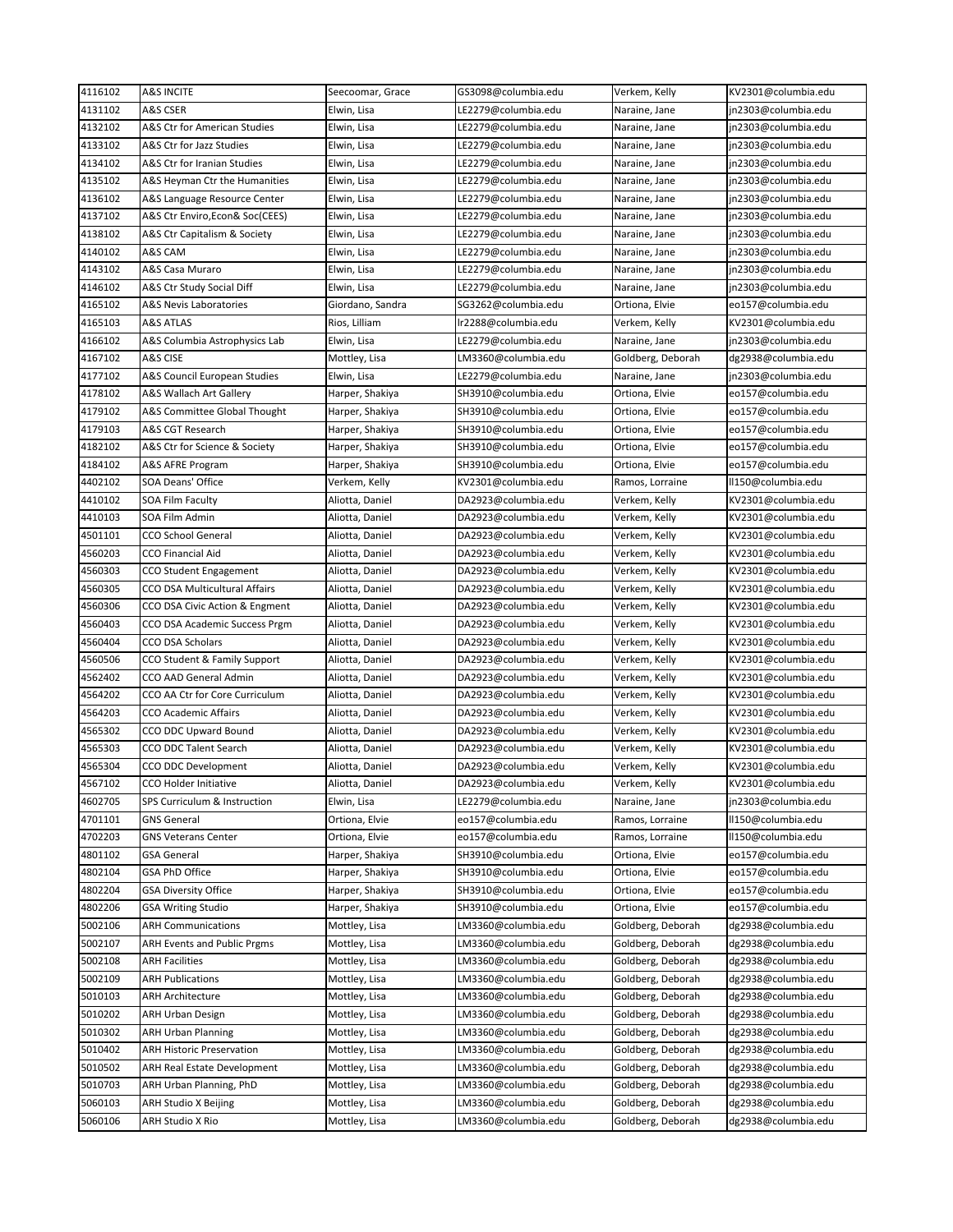| 5060108            | ARH Studio X Istanbul                               | Mottley, Lisa                    | LM3360@columbia.edu                        | Goldberg, Deborah                    | dg2938@columbia.edu                        |
|--------------------|-----------------------------------------------------|----------------------------------|--------------------------------------------|--------------------------------------|--------------------------------------------|
| 5061102            | <b>ARH Buell Ctr</b>                                | Mottley, Lisa                    | LM3360@columbia.edu                        | Goldberg, Deborah                    | dg2938@columbia.edu                        |
| 5061104            | ARH Cntr for Urban Real Estate                      | Mottley, Lisa                    | LM3360@columbia.edu                        | Goldberg, Deborah                    | dg2938@columbia.edu                        |
| 5061105            | ARH Cnter for Spatial Research                      | Mottley, Lisa                    | LM3360@columbia.edu                        | Goldberg, Deborah                    | dg2938@columbia.edu                        |
| 5061106            | ARH Cntr Res Cities & Landscpe                      | Mottley, Lisa                    | LM3360@columbia.edu                        | Goldberg, Deborah                    | dg2938@columbia.edu                        |
| 5061202            | <b>ARH Laboratories</b>                             | Mottley, Lisa                    | LM3360@columbia.edu                        | Goldberg, Deborah                    | dg2938@columbia.edu                        |
| 5101101            | <b>BUS School-General</b>                           | Blake, Debbie                    | db3068@columbia.edu                        | Ramos, Lorraine                      | II150@columbia.edu                         |
| 5110104            | BUS Accounting Rsch                                 | Orbe, Angely                     | AO2699@columbia.edu                        | Blake, Debbie                        | db3068@columbia.edu                        |
| 5110204            | <b>BUS Finance Rsch</b>                             | Orbe, Angely                     | AO2699@columbia.edu                        | Blake, Debbie                        | db3068@columbia.edu                        |
| 5110301            | <b>BUS Marketing General</b>                        | Orbe, Angely                     | AO2699@columbia.edu                        | Blake, Debbie                        | db3068@columbia.edu                        |
| 5110304            | <b>BUS Marketing Rsch</b>                           | Blake, Debbie                    | db3068@columbia.edu                        | Ramos, Lorraine                      | II150@columbia.edu                         |
| 5110404            | <b>BUS Management Rsch</b>                          | Orbe, Angely                     | AO2699@columbia.edu                        | Blake, Debbie                        | db3068@columbia.edu                        |
| 5110504            | <b>BUS DRO Rsch</b>                                 | Orbe, Angely                     | AO2699@columbia.edu                        | Blake, Debbie                        | db3068@columbia.edu                        |
| 5110603            | <b>BUS Exed Ed Custom Prgms</b>                     | Orbe, Angely                     | AO2699@columbia.edu                        | Blake, Debbie                        | db3068@columbia.edu                        |
| 5110704            | <b>BUS Economics Rsch</b>                           | Orbe, Angely                     | AO2699@columbia.edu                        | Blake, Debbie                        | db3068@columbia.edu                        |
| 5160102            | <b>BUS Chazen Inst</b>                              | Blake, Debbie                    | db3068@columbia.edu                        | Ramos, Lorraine                      | II150@columbia.edu                         |
| 5160103            | <b>BUS CJEB</b>                                     | Blake, Debbie                    | db3068@columbia.edu                        | Ramos, Lorraine                      | II150@columbia.edu                         |
| 5160106            | <b>BUS Financial Studies</b>                        | Orbe, Angely                     | AO2699@columbia.edu                        | Blake, Debbie                        | db3068@columbia.edu                        |
| 5160107            | <b>BUS CITI</b>                                     | Orbe, Angely                     | AO2699@columbia.edu                        | Blake, Debbie                        | db3068@columbia.edu                        |
| 5160108            | <b>BUS Lang Ctr</b>                                 | Blake, Debbie                    | db3068@columbia.edu                        | Ramos, Lorraine                      | II150@columbia.edu                         |
| 5160109            | <b>BUS Bernstein Ctr</b>                            | Blake, Debbie                    | db3068@columbia.edu                        | Ramos, Lorraine                      | II150@columbia.edu                         |
| 5160111            | <b>BUS Global Brand Leadership</b>                  | Orbe, Angely                     | AO2699@columbia.edu                        | Blake, Debbie                        | db3068@columbia.edu                        |
| 5160114            | BUS Initiative Policy Dialogue                      | Orbe, Angely                     | AO2699@columbia.edu                        | Blake, Debbie                        | db3068@columbia.edu                        |
| 5160115            | <b>BUS Richard Paul Richman Ctr</b>                 | Blake, Debbie                    | db3068@columbia.edu                        | Ramos, Lorraine                      | II150@columbia.edu                         |
| 5160116            | <b>BUS Ctr for Decision Sciences</b>                | Orbe, Angely                     | AO2699@columbia.edu                        | Blake, Debbie                        | db3068@columbia.edu                        |
| 5160117            | <b>BUS Auxiliary Ctrs</b>                           | Blake, Debbie                    | db3068@columbia.edu                        | Ramos, Lorraine                      | II150@columbia.edu                         |
| 5160118            | <b>BUS Small Business Development</b>               | Orbe, Angely                     | AO2699@columbia.edu                        | Blake, Debbie                        | db3068@columbia.edu                        |
| 5161109            | <b>BUS Tamer Ctr Social Enterpris</b>               | Blake, Debbie                    | db3068@columbia.edu                        | Ramos, Lorraine                      | II150@columbia.edu                         |
| 5202102            | <b>ENG Dean's Office</b>                            | Ferrer, Raquel                   | rf2316@columbia.edu                        | Tuladhar, Sradha                     | st2821@columbia.edu                        |
| 5202104            | <b>ENG Strategic Initiatives</b>                    | Ferrer, Raquel                   | rf2316@columbia.edu                        | Tuladhar, Sradha                     | st2821@columbia.edu                        |
| 5202113            | <b>ENG Undergraduate Affairs</b>                    | Ferrer, Raquel                   | rf2316@columbia.edu                        | Tuladhar, Sradha                     | st2821@columbia.edu                        |
| 5210104            | ENG APAM Research                                   | Ferrer, Raquel                   | rf2316@columbia.edu                        | Tuladhar, Sradha                     | st2821@columbia.edu                        |
| 5211104            | ENG CHEN Research                                   | Ferrer, Raquel                   | rf2316@columbia.edu                        | Tuladhar, Sradha                     | st2821@columbia.edu                        |
|                    |                                                     |                                  |                                            |                                      |                                            |
| 5212104<br>5213101 | <b>ENG CEEM Research</b><br><b>ENG COMS General</b> | Ferrer, Raquel<br>Ferrer, Raquel | rf2316@columbia.edu<br>rf2316@columbia.edu | Tuladhar, Sradha                     | st2821@columbia.edu                        |
| 5213102            | <b>ENG COMS Faculty</b>                             | Ferrer, Raquel                   | rf2316@columbia.edu                        | Tuladhar, Sradha<br>Tuladhar, Sradha | st2821@columbia.edu<br>st2821@columbia.edu |
| 5213104            | <b>ENG COMS Research</b>                            | Ferrer, Raquel                   |                                            | Tuladhar, Sradha                     |                                            |
| 5214104            | <b>ENG ELEN Research</b>                            |                                  | rf2316@columbia.edu                        |                                      | st2821@columbia.edu                        |
|                    | <b>ENG IEOR Research</b>                            | Ferrer, Raquel<br>Ortiona, Elvie | rf2316@columbia.edu                        | Tuladhar, Sradha                     | st2821@columbia.edu<br>II150@columbia.edu  |
| 5215104            |                                                     |                                  | eo157@columbia.edu                         | Ramos, Lorraine                      |                                            |
| 5216104            | <b>ENG MECE Research</b>                            | Ortiona, Elvie                   | eo157@columbia.edu                         | Ramos, Lorraine                      | II150@columbia.edu                         |
| 5217104            | <b>ENG EAEE Research</b>                            | Orbe, Angely                     | AO2699@columbia.edu                        | Blake, Debbie                        | db3068@columbia.edu                        |
| 5218104            | ENG BMEN Research                                   | Ortiona, Elvie                   | eo157@columbia.edu                         | Ramos, Lorraine                      | II150@columbia.edu                         |
| 5260102            | <b>ENG CNI Academic RO</b>                          | Ortiona, Elvie                   | eo157@columbia.edu                         | Ramos, Lorraine                      | II150@columbia.edu                         |
| 5260104            | <b>ENG CNI Research</b>                             | Ortiona, Elvie                   | eo157@columbia.edu                         | Ramos, Lorraine                      | II150@columbia.edu                         |
| 5260204            | <b>ENG CCLS Research</b>                            | Woods, Genevieve                 | gw2113@columbia.edu                        | Verkem, Kelly                        | KV2301@columbia.edu                        |
| 5260303            | <b>ENG APAM GISS Research</b>                       | Ferrer, Raquel                   | rf2316@columbia.edu                        | Tuladhar, Sradha                     | st2821@columbia.edu                        |
| 5260404            | <b>ENG DATA SCIENCE Research</b>                    | Woods, Genevieve                 | gw2113@columbia.edu                        | Verkem, Kelly                        | KV2301@columbia.edu                        |
| 5401101            | JRN School General                                  | Harper, Shakiya                  | SH3910@columbia.edu                        | Ortiona, Elvie                       | eo157@columbia.edu                         |
| 5404103            | JRN Stdnt Srvcs & Stdnt Prizes                      | Harper, Shakiya                  | SH3910@columbia.edu                        | Ortiona, Elvie                       | eo157@columbia.edu                         |
| 5404104            | JRN Admissions & Financial Aid                      | Harper, Shakiya                  | SH3910@columbia.edu                        | Ortiona, Elvie                       | eo157@columbia.edu                         |
| 5406103            | JRN Prgms & Rsch Admin                              | Harper, Shakiya                  | SH3910@columbia.edu                        | Ortiona, Elvie                       | eo157@columbia.edu                         |
| 5406105            | JRN Case Consortium                                 | Harper, Shakiya                  | SH3910@columbia.edu                        | Ortiona, Elvie                       | eo157@columbia.edu                         |
| 5410104            | JRN Academic Prgms & Rsch                           | Harper, Shakiya                  | SH3910@columbia.edu                        | Ortiona, Elvie                       | eo157@columbia.edu                         |
| 5410202            | JRN New York World                                  | Harper, Shakiya                  | SH3910@columbia.edu                        | Ortiona, Elvie                       | eo157@columbia.edu                         |
| 5410204            | <b>JRN Tow</b>                                      | Harper, Shakiya                  | SH3910@columbia.edu                        | Ortiona, Elvie                       | eo157@columbia.edu                         |
| 5410207            | JRN Brown Center                                    | Harper, Shakiya                  | SH3910@columbia.edu                        | Ortiona, Elvie                       | eo157@columbia.edu                         |
| 5410208            | <b>JRN Lede Program</b>                             | Harper, Shakiya                  | SH3910@columbia.edu                        | Ortiona, Elvie                       | eo157@columbia.edu                         |
| 5410210            | JRN Education Fellowship Prog                       | Harper, Shakiya                  | SH3910@columbia.edu                        | Ortiona, Elvie                       | eo157@columbia.edu                         |
| 5410211            | JRN Environment Fellowship Prg                      | Harper, Shakiya                  | SH3910@columbia.edu                        | Ortiona, Elvie                       | eo157@columbia.edu                         |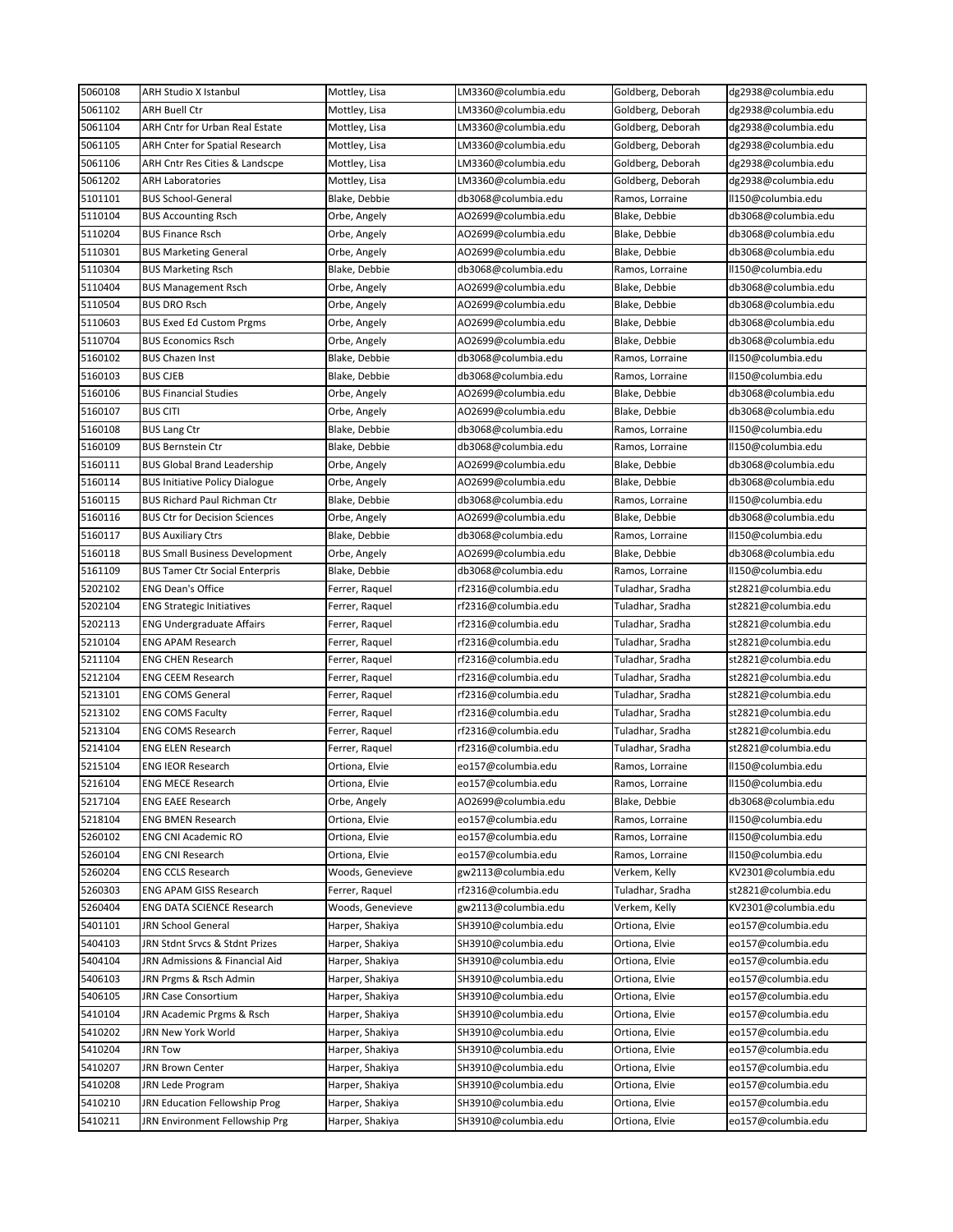| 5410212            | JRN Gun Violence Postgrad Fell                                 | Harper, Shakiya                | SH3910@columbia.edu                        | Ortiona, Elvie                     | eo157@columbia.edu                       |
|--------------------|----------------------------------------------------------------|--------------------------------|--------------------------------------------|------------------------------------|------------------------------------------|
| 5410214            | JRN Ira A Lipman Center                                        | Harper, Shakiya                | SH3910@columbia.edu                        | Ortiona, Elvie                     | eo157@columbia.edu                       |
| 5460102            | JRN Office of P&P Assoc Dean                                   | Harper, Shakiya                | SH3910@columbia.edu                        | Ortiona, Elvie                     | eo157@columbia.edu                       |
| 5460103            | JRN Professional Prizes                                        | Harper, Shakiya                | SH3910@columbia.edu                        | Ortiona, Elvie                     | eo157@columbia.edu                       |
| 5460104            | JRN Professional Prgms                                         | Harper, Shakiya                | SH3910@columbia.edu                        | Ortiona, Elvie                     | eo157@columbia.edu                       |
| 5460202            | JRN Dart Ctr                                                   | Harper, Shakiya                | SH3910@columbia.edu                        | Ortiona, Elvie                     | eo157@columbia.edu                       |
| 5461102            | JRN Columbia Journalism Review                                 | Harper, Shakiya                | SH3910@columbia.edu                        | Ortiona, Elvie                     | eo157@columbia.edu                       |
| 5501101            | <b>LAW General</b>                                             | Tuladhar, Sradha               | st2821@columbia.edu                        | Ramos, Lorraine                    | ll150@columbia.edu                       |
| 5502102            | LAW Admin & Finance                                            | Tuladhar, Sradha               | st2821@columbia.edu                        | Ramos, Lorraine                    | ll150@columbia.edu                       |
| 5502114            | LAW International Prgms                                        | Tuladhar, Sradha               | st2821@columbia.edu                        | Ramos, Lorraine                    | ll150@columbia.edu                       |
| 5510102            | LAW Clinics Greene                                             | Tuladhar, Sradha               | st2821@columbia.edu                        | Ramos, Lorraine                    | ll150@columbia.edu                       |
| 5510104            | LAW Faculty of Law                                             | Tuladhar, Sradha               | st2821@columbia.edu                        | Ramos, Lorraine                    | ll150@columbia.edu                       |
| 5510202            | LAW Exec Ed & NDP: Domestic                                    | Tuladhar, Sradha               | st2821@columbia.edu                        | Ramos, Lorraine                    | ll150@columbia.edu                       |
| 5560102            | LAW Ctr Chinese Legal Studies                                  | Tuladhar, Sradha               | st2821@columbia.edu                        | Ramos, Lorraine                    | ll150@columbia.edu                       |
| 5560103            | LAW Ctr for Climate Change Law                                 | Tuladhar, Sradha               | st2821@columbia.edu                        | Ramos, Lorraine                    | ll150@columbia.edu                       |
| 5560104            | LAW Ctr Gender&Sexuality Law                                   | Tuladhar, Sradha               | st2821@columbia.edu                        | Ramos, Lorraine                    | ll150@columbia.edu                       |
| 5560105            | LAW Ctr Institut & Soc Change                                  | Tuladhar, Sradha               | st2821@columbia.edu                        | Ramos, Lorraine                    | ll150@columbia.edu                       |
| 5560107            | LAW Ctr Korean Legal Studies                                   | Tuladhar, Sradha               | st2821@columbia.edu                        | Ramos, Lorraine                    | ll150@columbia.edu                       |
| 5560109            | LAW Ctr Global Legal Transform                                 | Tuladhar, Sradha               | st2821@columbia.edu                        | Ramos, Lorraine                    | ll150@columbia.edu                       |
| 5560110            | LAW Human Rights Inst                                          | Tuladhar, Sradha               | st2821@columbia.edu                        | Ramos, Lorraine                    | ll150@columbia.edu                       |
| 5560111            | LAW Kernochan Ctr LawMediaArts                                 | Tuladhar, Sradha               | st2821@columbia.edu                        | Ramos, Lorraine                    | ll150@columbia.edu                       |
| 5560112            | LAW Law & Econ Capital Markets                                 | Tuladhar, Sradha               | st2821@columbia.edu                        | Ramos, Lorraine                    | ll150@columbia.edu                       |
| 5560113            | LAW Natl State Attorneys Gen'l                                 | Tuladhar, Sradha               | st2821@columbia.edu                        | Ramos, Lorraine                    | ll150@columbia.edu                       |
| 5560114            | LAW Independent Ctrs & Prgms                                   | Tuladhar, Sradha               | st2821@columbia.edu                        | Ramos, Lorraine                    | ll150@columbia.edu                       |
| 5560117            | <b>LAW CCSI</b>                                                | Tuladhar, Sradha               | st2821@columbia.edu                        | Ramos, Lorraine                    | ll150@columbia.edu                       |
| 5560118            | LAW Ctr for Intersct and Soc P                                 | Tuladhar, Sradha               | st2821@columbia.edu                        | Ramos, Lorraine                    | ll150@columbia.edu                       |
| 5560119            | LAW Center for Public Research                                 | Tuladhar, Sradha               | st2821@columbia.edu                        | Ramos, Lorraine                    | ll150@columbia.edu                       |
| 5560120            | LAW National Security Law Prog                                 | Tuladhar, Sradha               | st2821@columbia.edu                        | Ramos, Lorraine                    | ll150@columbia.edu                       |
| 5560122            | LAW Ira M. Millstein Center                                    | Tuladhar, Sradha               | st2821@columbia.edu                        | Ramos, Lorraine                    | ll150@columbia.edu                       |
| 5560124            | LAW Ctr Public Integrity                                       | Tuladhar, Sradha               | st2821@columbia.edu                        | Ramos, Lorraine                    | ll150@columbia.edu                       |
| 5601101            | IPA Instruction General                                        | Blake, Debbie                  | db3068@columbia.edu                        | Ramos, Lorraine                    | ll150@columbia.edu                       |
| 5602102            | IPA Dean's Office                                              | Blake, Debbie                  | db3068@columbia.edu                        | Ramos, Lorraine                    | ll150@columbia.edu                       |
| 5602103            | IPA General & Financial Admin                                  | Blake, Debbie                  | db3068@columbia.edu                        | Ramos, Lorraine                    | ll150@columbia.edu                       |
| 5602104            | IPA Admissions & Financial Aid                                 | Blake, Debbie                  | db3068@columbia.edu                        | Ramos, Lorraine                    | ll150@columbia.edu                       |
| 5602106            | <b>IPA Student Affairs</b>                                     | Blake, Debbie                  | db3068@columbia.edu                        | Ramos, Lorraine                    | ll150@columbia.edu                       |
| 5610102            | IPA Instruction                                                | Blake, Debbie                  | db3068@columbia.edu                        | Ramos, Lorraine                    | ll150@columbia.edu                       |
| 5610103            | IPA Admin                                                      | Blake, Debbie                  | db3068@columbia.edu                        | Ramos, Lorraine                    | ll150@columbia.edu                       |
| 5610104            | <b>IPA Rsch</b>                                                | Blake, Debbie                  | db3068@columbia.edu                        | Ramos, Lorraine                    | ll150@columbia.edu                       |
| 5610105            | IPA Scholarship                                                | Blake, Debbie                  | db3068@columbia.edu                        | Ramos, Lorraine                    | ll150@columbia.edu                       |
|                    |                                                                |                                |                                            |                                    |                                          |
| 5660102<br>5661102 | IPA Saltzman Inst War Peace St<br>IPA Ctr Intl Conflict Resol  | Blake, Debbie<br>Blake, Debbie | db3068@columbia.edu<br>db3068@columbia.edu | Ramos, Lorraine<br>Ramos, Lorraine | II150@columbia.edu<br>ll150@columbia.edu |
| 5662102            |                                                                |                                |                                            | Ramos, Lorraine                    |                                          |
|                    | IPA Ctr Global Energy Policy<br>IPA Ctr Global Econ Governance | Blake, Debbie<br>Blake, Debbie | db3068@columbia.edu                        |                                    | ll150@columbia.edu                       |
| 5663102            |                                                                |                                | db3068@columbia.edu                        | Ramos, Lorraine                    | ll150@columbia.edu                       |
| 5664102            | IPA Picker Ctr Exec Education                                  | Blake, Debbie                  | db3068@columbia.edu                        | Ramos, Lorraine                    | ll150@columbia.edu                       |
| 5667102            | IPA Ctr China and the World                                    | Blake, Debbie                  | db3068@columbia.edu                        | Ramos, Lorraine                    | II150@columbia.edu                       |
| 5760102            | SSW Social Intervention Group                                  | Ramos, Lorraine                | ll150@columbia.edu                         | Goldberg, Deborah                  | dg2938@columbia.edu                      |
| 5761102            | <b>SSW Workplace Center</b>                                    | Ramos, Lorraine                | ll150@columbia.edu                         | Goldberg, Deborah                  | dg2938@columbia.edu                      |
| 5762102            | SSW Glb Hth Rsch Ctr Cent Asia                                 | Ramos, Lorraine                | ll150@columbia.edu                         | Goldberg, Deborah                  | dg2938@columbia.edu                      |
| 5763102            | SSW Individual Rsch & Initiati                                 | Ramos, Lorraine                | ll150@columbia.edu                         | Goldberg, Deborah                  | dg2938@columbia.edu                      |
| 6001101            | EIM EI General                                                 | Gourgue, Shawna                | SG3733@columbia.edu                        | Naraine, Jane                      | jn2303@columbia.edu                      |
| 6002202            | EIM Director's Office                                          | Gourgue, Shawna                | SG3733@columbia.edu                        | Naraine, Jane                      | jn2303@columbia.edu                      |
| 6003102            | <b>EIL Academic Affairs</b>                                    | Naraine, Jane                  | jn2303@columbia.edu                        | Goldberg, Deborah                  | dg2938@columbia.edu                      |
| 6003104            | EIL Education and Outreach                                     | Naraine, Jane                  | jn2303@columbia.edu                        | Goldberg, Deborah                  | dg2938@columbia.edu                      |
| 6003402            | <b>EIL Facilities and Engr Admin</b>                           | Naraine, Jane                  | jn2303@columbia.edu                        | Goldberg, Deborah                  | dg2938@columbia.edu                      |
| 6003502            | <b>EIL Central Administration</b>                              | Naraine, Jane                  | jn2303@columbia.edu                        | Goldberg, Deborah                  | dg2938@columbia.edu                      |
| 6010102            | EIL Biology & Paleo Environ                                    | Rios, Lilliam                  | lr2288@columbia.edu                        | Verkem, Kelly                      | KV2301@columbia.edu                      |
| 6010202            | <b>EIL Geochemistry</b>                                        | Naraine, Jane                  | jn2303@columbia.edu                        | Goldberg, Deborah                  | dg2938@columbia.edu                      |
| 6010302            | EIL Marine Geology & Geophysic                                 | Gourgue, Shawna                | SG3733@columbia.edu                        | Naraine, Jane                      | jn2303@columbia.edu                      |
| 6010402            | EIL Ocean and Climate Physics                                  | Gourgue, Shawna                | SG3733@columbia.edu                        | Naraine, Jane                      | jn2303@columbia.edu                      |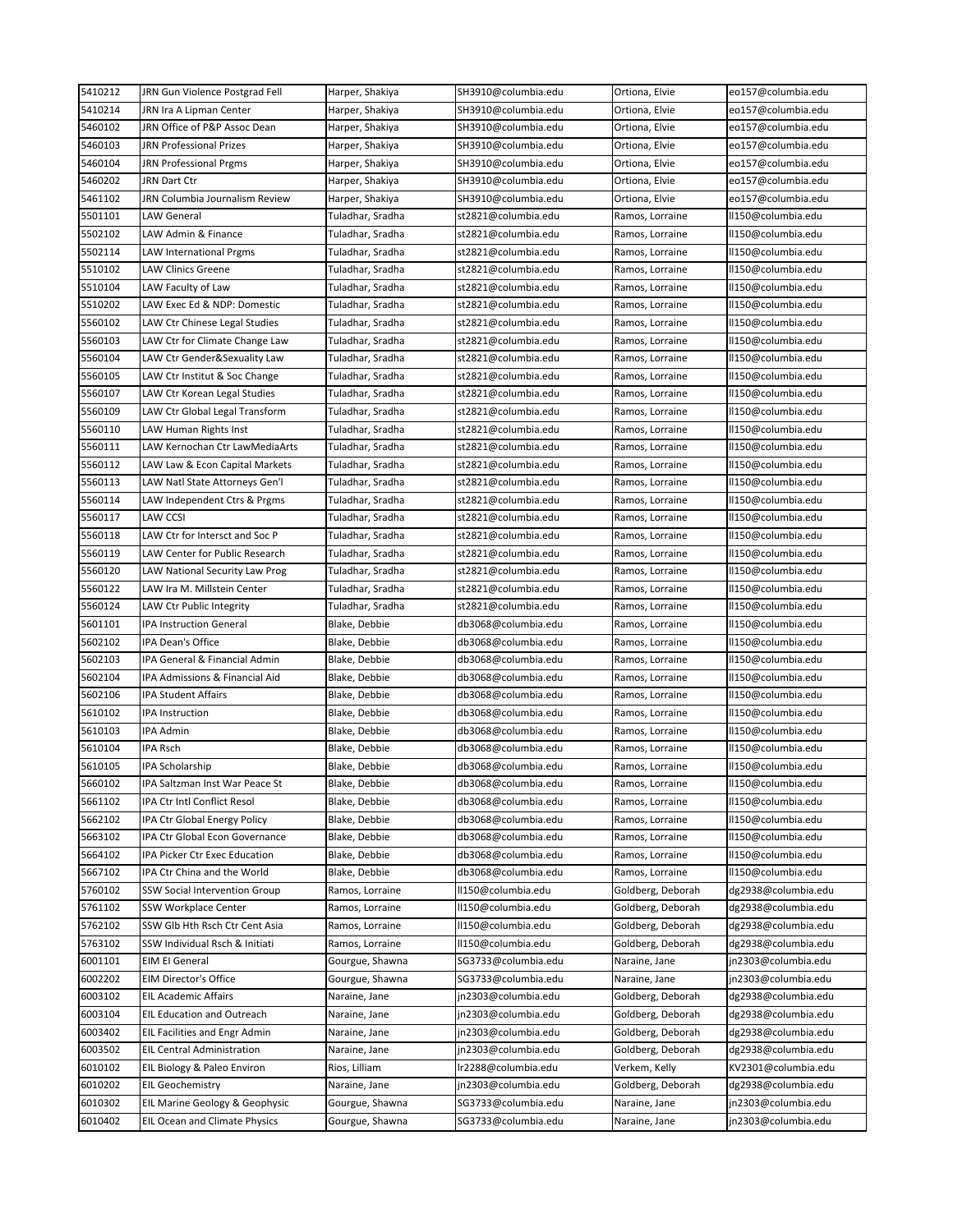| 6010502            | EIL Seismology, Geo&Tectonphys                                | Aliotta, Daniel                          | DA2923@columbia.edu                        | Verkem, Kelly                  | KV2301@columbia.edu                        |
|--------------------|---------------------------------------------------------------|------------------------------------------|--------------------------------------------|--------------------------------|--------------------------------------------|
| 6010602            | EIL Marine/Large Programs                                     | Naraine, Jane                            | jn2303@columbia.edu                        | Goldberg, Deborah              | dg2938@columbia.edu                        |
| 6060102            | <b>EIM VCC</b>                                                | Naraine, Jane                            | jn2303@columbia.edu                        | Goldberg, Deborah              | dg2938@columbia.edu                        |
| 6060201            | <b>EIM CCSR General</b>                                       | Gourgue, Shawna                          | SG3733@columbia.edu                        | Naraine, Jane                  | jn2303@columbia.edu                        |
| 6060202            | EIM CCSR-01                                                   | Gourgue, Shawna                          | SG3733@columbia.edu                        | Naraine, Jane                  | jn2303@columbia.edu                        |
| 6060203            | EIM CCSR-10                                                   | Gourgue, Shawna                          | SG3733@columbia.edu                        | Naraine, Jane                  | jn2303@columbia.edu                        |
| 6060205            | <b>EIM CCSR GISS</b>                                          | Gourgue, Shawna                          | SG3733@columbia.edu                        | Naraine, Jane                  | jn2303@columbia.edu                        |
| 6060302            | EIM Urban Des Lab Sus Develop                                 | Gourgue, Shawna                          | SG3733@columbia.edu                        | Naraine, Jane                  | jn2303@columbia.edu                        |
| 6060402            | EIM CSUD                                                      | Gourgue, Shawna                          | SG3733@columbia.edu                        | Naraine, Jane                  | jn2303@columbia.edu                        |
| 6060502            | <b>EIM Ctr for Env Sustainability</b>                         | Gourgue, Shawna                          | SG3733@columbia.edu                        | Naraine, Jane                  | jn2303@columbia.edu                        |
| 6060602            | EIM Agric & Food Security Ctr                                 | Gourgue, Shawna                          | SG3733@columbia.edu                        | Naraine, Jane                  | jn2303@columbia.edu                        |
| 6060702            | <b>EIM Nigeria Group</b>                                      | Gourgue, Shawna                          | SG3733@columbia.edu                        | Naraine, Jane                  | jn2303@columbia.edu                        |
| 6060802            | <b>EIM MCI</b>                                                | Gourgue, Shawna                          | SG3733@columbia.edu                        | Naraine, Jane                  | jn2303@columbia.edu                        |
| 6060902            | <b>EIM Haiti Group</b>                                        | Gourgue, Shawna                          | SG3733@columbia.edu                        | Naraine, Jane                  | jn2303@columbia.edu                        |
| 6061102            | EIM AC4                                                       | Gourgue, Shawna                          | SG3733@columbia.edu                        | Naraine, Jane                  | jn2303@columbia.edu                        |
| 6061202            | EIM Columbia Climate Ctr (CCC)                                | Gourgue, Shawna                          | SG3733@columbia.edu                        | Naraine, Jane                  | jn2303@columbia.edu                        |
| 6061302            | EIM LCSE                                                      | Gourgue, Shawna                          | SG3733@columbia.edu                        | Naraine, Jane                  | jn2303@columbia.edu                        |
| 6061402            | <b>EIM CRED</b>                                               | Gourgue, Shawna                          | SG3733@columbia.edu                        | Naraine, Jane                  | jn2303@columbia.edu                        |
| 6061502            | <b>EIM Earth Engineering Ctr</b>                              | Mottley, Lisa                            | LM3360@columbia.edu                        | Goldberg, Deborah              | dg2938@columbia.edu                        |
| 6061602            | EIM Ctr for Sus Dev                                           | Gourgue, Shawna                          | SG3733@columbia.edu                        | Naraine, Jane                  | jn2303@columbia.edu                        |
| 6061701            | <b>EIM CGHED General</b>                                      | Gourgue, Shawna                          | SG3733@columbia.edu                        | Naraine, Jane                  | jn2303@columbia.edu                        |
| 6061702            | <b>EIM Health Development</b>                                 | Gourgue, Shawna                          | SG3733@columbia.edu                        | Naraine, Jane                  | jn2303@columbia.edu                        |
| 6061703            | <b>EIM Education</b>                                          | Gourgue, Shawna                          | SG3733@columbia.edu                        | Naraine, Jane                  | jn2303@columbia.edu                        |
| 6061704            | <b>EIM New Programs</b>                                       | Gourgue, Shawna                          | SG3733@columbia.edu                        | Naraine, Jane                  | jn2303@columbia.edu                        |
| 6061705            | EIM Ctr Natl Hth Dev Ethiopia                                 | Gourgue, Shawna                          | SG3733@columbia.edu                        | Naraine, Jane                  | jn2303@columbia.edu                        |
| 6061706            | <b>EIM Access</b>                                             | Gourgue, Shawna                          | SG3733@columbia.edu                        | Naraine, Jane                  | jn2303@columbia.edu                        |
| 6061707            | <b>EIM Monitoring &amp; Evaluation</b>                        | Gourgue, Shawna                          | SG3733@columbia.edu                        | Naraine, Jane                  | jn2303@columbia.edu                        |
| 6061801            | EIM IRI General                                               | Giordano, Sandra                         | SG3262@columbia.edu                        | Ortiona, Elvie                 | eo157@columbia.edu                         |
| 6061802            | <b>EIM IRI-10</b>                                             | Giordano, Sandra                         | SG3262@columbia.edu                        | Ortiona, Elvie                 | eo157@columbia.edu                         |
| 6061803            | <b>EIM IRI-11</b>                                             | Giordano, Sandra                         | SG3262@columbia.edu                        | Ortiona, Elvie                 | eo157@columbia.edu                         |
| 6061901            | <b>EIM CIESIN General</b>                                     | Tuladhar, Sradha                         | st2821@columbia.edu                        | Ramos, Lorraine                | II150@columbia.edu                         |
| 6061902            | EIM CIESIN-66                                                 | Tuladhar, Sradha                         | st2821@columbia.edu                        | Ramos, Lorraine                | ll150@columbia.edu                         |
| 6062102            | EIM Columbia Water Ctr (CWC)                                  | Mottley, Lisa                            | LM3360@columbia.edu                        | Goldberg, Deborah              | dg2938@columbia.edu                        |
| 6062201            | <b>EIM OARP General</b>                                       | Gourgue, Shawna                          | SG3733@columbia.edu                        | Naraine, Jane                  | jn2303@columbia.edu                        |
| 6062402            | EIM Ctr Study Sci & Religion                                  | Naraine, Jane                            | jn2303@columbia.edu                        | Goldberg, Deborah              | dg2938@columbia.edu                        |
| 6062502            | <b>EIM Connect to Learn</b>                                   | Gourgue, Shawna                          | SG3733@columbia.edu                        | Naraine, Jane                  | jn2303@columbia.edu                        |
| 6062602            | <b>EIM Research Programs</b>                                  | Gourgue, Shawna                          | SG3733@columbia.edu                        | Naraine, Jane                  | jn2303@columbia.edu                        |
| 6062603            | <b>EIM Research Sust Policy Mgmt</b>                          | Gourgue, Shawna                          | SG3733@columbia.edu                        | Naraine, Jane                  | jn2303@columbia.edu                        |
| 6062702            | <b>EIM SDSN Network</b>                                       | Gourgue, Shawna                          | SG3733@columbia.edu                        | Naraine, Jane                  | jn2303@columbia.edu                        |
| 6062801            | <b>EIM CDP General</b>                                        | Woods, Genevieve                         | gw2113@columbia.edu                        | Verkem, Kelly                  | KV2301@columbia.edu                        |
| 6062803            | <b>EIM CDP Research</b>                                       |                                          |                                            |                                |                                            |
| 6062902            |                                                               | Mottley, Lisa                            | LM3360@columbia.edu                        | Goldberg, Deborah              | dg2938@columbia.edu                        |
| 6063102            | <b>EIM Climate Adaptation Initiat</b>                         | Gourgue, Shawna                          | SG3733@columbia.edu                        | Naraine, Jane                  | jn2303@columbia.edu                        |
|                    |                                                               | Gourgue, Shawna                          | SG3733@columbia.edu                        | Naraine, Jane                  | jn2303@columbia.edu                        |
|                    | <b>EIM MDG East</b><br>EIM MDG West                           | Gourgue, Shawna                          | SG3733@columbia.edu                        | Naraine, Jane                  | jn2303@columbia.edu                        |
| 6063103<br>6063202 | EIM SAP                                                       | Gourgue, Shawna                          | SG3733@columbia.edu                        | Naraine, Jane                  | jn2303@columbia.edu                        |
|                    | EIM CIPT                                                      |                                          |                                            |                                |                                            |
| 6063302<br>6210101 |                                                               | Gourgue, Shawna                          | SG3733@columbia.edu                        | Naraine, Jane                  | jn2303@columbia.edu                        |
| 6225101            | PMI Precision Medicine Initiat<br><b>DSI Research General</b> | Woods, Genevieve<br>Rios, Lilliam        | gw2113@columbia.edu<br>lr2288@columbia.edu | Verkem, Kelly<br>Verkem, Kelly | KV2301@columbia.edu<br>KV2301@columbia.edu |
|                    |                                                               |                                          |                                            | Ramos, Lorraine                |                                            |
| 6230101<br>6412102 | ICD Irving Ins Cancer Dynamics<br>UNS University Seminars     | Ortiona, Elvie<br>Mottley, Lisa          | eo157@columbia.edu<br>LM3360@columbia.edu  | Goldberg, Deborah              | ll150@columbia.edu<br>dg2938@columbia.edu  |
|                    |                                                               |                                          | SH3910@columbia.edu                        | Ortiona, Elvie                 |                                            |
| 6413102<br>6414103 | ITA Italian Academy<br>MIL Miller Theatre Events              | Harper, Shakiya<br>Mottley, Lisa         | LM3360@columbia.edu                        | Goldberg, Deborah              | eo157@columbia.edu<br>dg2938@columbia.edu  |
| 6414104            | MIL Miller Theatre Marketing                                  | Mottley, Lisa                            | LM3360@columbia.edu                        | Goldberg, Deborah              | dg2938@columbia.edu                        |
|                    |                                                               |                                          |                                            |                                |                                            |
| 6417102            | III Inst for Ideas&Imagination                                | Ortiona, Elvie                           | eo157@columbia.edu                         | Ramos, Lorraine                | ll150@columbia.edu                         |
| 6801101            | <b>ZUC General</b>                                            | Bantawa-Rai, Wakasha                     | wb2330@columbia.edu                        | Mottley, Lisa                  | LM3360@columbia.edu                        |
| 6810102            | <b>ZUC Public Programs</b>                                    | Bantawa-Rai, Wakasha                     | wb2330@columbia.edu                        | Mottley, Lisa                  | LM3360@columbia.edu                        |
| 6818104            | <b>ZUC Cellular Imaging</b>                                   | Bantawa-Rai, Wakasha                     | wb2330@columbia.edu                        | Mottley, Lisa                  | LM3360@columbia.edu                        |
| 6820102<br>6820103 | ZUC Polleux Lab<br>ZUC Salzman Lab                            | Woods, Genevieve<br>Bantawa-Rai, Wakasha | gw2113@columbia.edu<br>wb2330@columbia.edu | Verkem, Kelly<br>Mottley, Lisa | KV2301@columbia.edu<br>LM3360@columbia.edu |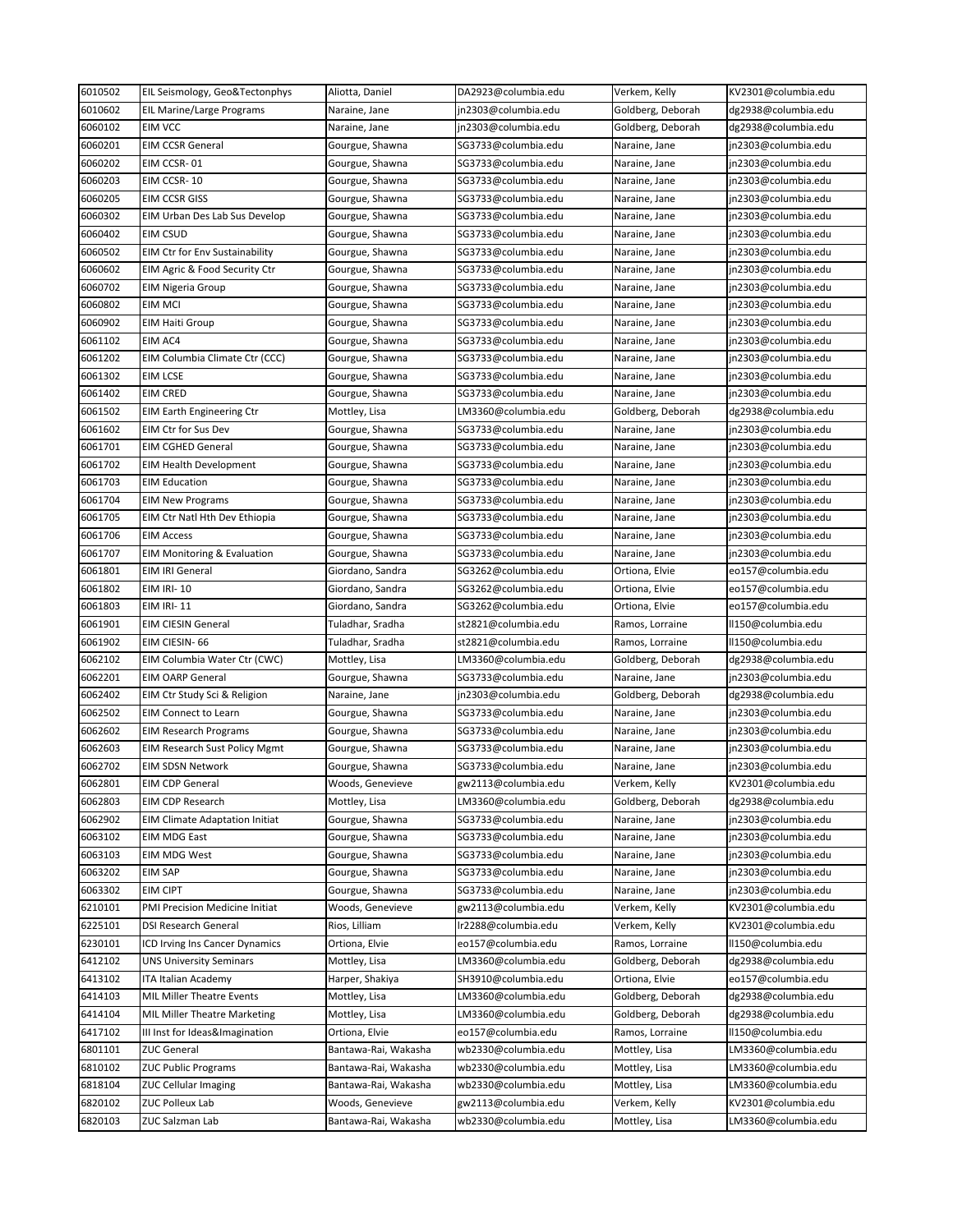| 6820104 | <b>ZUC Cunningham Lab</b>     | Bantawa-Rai, Wakasha | wb2330@columbia.edu | Mottley, Lisa   | LM3360@columbia.edu |
|---------|-------------------------------|----------------------|---------------------|-----------------|---------------------|
| 6820105 | ZUC Paninski Lab              | Bantawa-Rai, Wakasha | wb2330@columbia.edu | Mottley, Lisa   | LM3360@columbia.edu |
| 6820106 | ZUC Shohamy Lab               | Bantawa-Rai, Wakasha | wb2330@columbia.edu | Mottley, Lisa   | LM3360@columbia.edu |
| 6820107 | ZUC Woolley Lab               | Philippis, Anastasia | AP3990@columbia.edu | Naraine, Jane   | jn2303@columbia.edu |
| 6820108 | ZUC Shadlen Lab               | Bantawa-Rai, Wakasha | wb2330@columbia.edu | Mottley, Lisa   | LM3360@columbia.edu |
| 6820109 | ZUC Struhl Lab                | Woods, Genevieve     | gw2113@columbia.edu | Verkem, Kelly   | KV2301@columbia.edu |
| 6820110 | ZUC Fusi Lab                  | Bantawa-Rai, Wakasha | wb2330@columbia.edu | Mottley, Lisa   | LM3360@columbia.edu |
| 6820111 | ZUC Behnia Lab                | Woods, Genevieve     | gw2113@columbia.edu | Verkem, Kelly   | KV2301@columbia.edu |
| 6820112 | ZUC Grueber Lab               | Philippis, Anastasia | AP3990@columbia.edu | Naraine, Jane   | jn2303@columbia.edu |
| 6820113 | ZUC Mann Lab                  | Bantawa-Rai, Wakasha | wb2330@columbia.edu | Mottley, Lisa   | LM3360@columbia.edu |
| 6820114 | ZUC Tomlinson Lab             | Philippis, Anastasia | AP3990@columbia.edu | Naraine, Jane   | in2303@columbia.edu |
| 6820116 | ZUC Axel Lab                  | Bantawa-Rai, Wakasha | wb2330@columbia.edu | Mottley, Lisa   | LM3360@columbia.edu |
| 6820117 | ZUC Zuker Lab                 | Bantawa-Rai, Wakasha | wb2330@columbia.edu | Mottley, Lisa   | LM3360@columbia.edu |
| 6820118 | ZUC Siegelbaum Lab            | Bantawa-Rai, Wakasha | wb2330@columbia.edu | Mottley, Lisa   | LM3360@columbia.edu |
| 6820119 | ZUC Losonczy Lab              | Woods, Genevieve     | gw2113@columbia.edu | Verkem, Kelly   | KV2301@columbia.edu |
| 6820120 | ZUC Bruno Lab                 | Woods, Genevieve     | gw2113@columbia.edu | Verkem, Kelly   | KV2301@columbia.edu |
| 6820121 | ZUC Sawtell Lab               | Woods, Genevieve     | gw2113@columbia.edu | Verkem, Kelly   | KV2301@columbia.edu |
| 6820122 | ZUC Kandel Lab                | Bantawa-Rai, Wakasha | wb2330@columbia.edu | Mottley, Lisa   | LM3360@columbia.edu |
| 6820123 | <b>ZUC Churchland Lab</b>     | Bantawa-Rai, Wakasha | wb2330@columbia.edu | Mottley, Lisa   | LM3360@columbia.edu |
| 6820124 | ZUC Gottlieb Lab              |                      |                     | Naraine, Jane   | jn2303@columbia.edu |
|         |                               | Philippis, Anastasia | AP3990@columbia.edu |                 |                     |
| 6820125 | ZUC Ferrera Lab               | Bantawa-Rai, Wakasha | wb2330@columbia.edu | Mottley, Lisa   | LM3360@columbia.edu |
| 6820126 | ZUC Goldberg Lab              | Woods, Genevieve     | gw2113@columbia.edu | Verkem, Kelly   | KV2301@columbia.edu |
| 6820128 | ZUC Abbott Lab                | Bantawa-Rai, Wakasha | wb2330@columbia.edu | Mottley, Lisa   | LM3360@columbia.edu |
| 6820129 | ZUC Miller Lab                | Bantawa-Rai, Wakasha | wb2330@columbia.edu | Mottley, Lisa   | LM3360@columbia.edu |
| 6820130 | ZUC Mason Lab                 | Bantawa-Rai, Wakasha | wb2330@columbia.edu | Mottley, Lisa   | LM3360@columbia.edu |
| 6820132 | ZUC Das Lab                   | Woods, Genevieve     | gw2113@columbia.edu | Verkem, Kelly   | KV2301@columbia.edu |
| 6820133 | ZUC Hillman Lab               | Bantawa-Rai, Wakasha | wb2330@columbia.edu | Mottley, Lisa   | LM3360@columbia.edu |
| 6820134 | ZUC Qian Lab                  | Woods, Genevieve     | gw2113@columbia.edu | Verkem, Kelly   | KV2301@columbia.edu |
| 6820135 | ZUC Maniatis Lab              | Bantawa-Rai, Wakasha | wb2330@columbia.edu | Mottley, Lisa   | LM3360@columbia.edu |
| 6820136 | ZUC Costa Lab                 | Bantawa-Rai, Wakasha | wb2330@columbia.edu | Mottley, Lisa   | LM3360@columbia.edu |
| 6820137 | ZUC Shapiro Lab               | Bantawa-Rai, Wakasha | wb2330@columbia.edu | Mottley, Lisa   | LM3360@columbia.edu |
| 6820139 | ZUC Gogos Lab                 | Philippis, Anastasia | AP3990@columbia.edu | Naraine, Jane   | jn2303@columbia.edu |
| 6820140 | ZUC Aronov Lab                | Philippis, Anastasia | AP3990@columbia.edu | Naraine, Jane   | jn2303@columbia.edu |
| 6820143 | ZUC Vaughan Lab               | Philippis, Anastasia | AP3990@columbia.edu | Naraine, Jane   | jn2303@columbia.edu |
| 6820144 | ZUC Issa LAB                  | Woods, Genevieve     | gw2113@columbia.edu | Verkem, Kelly   | KV2301@columbia.edu |
| 6820145 | ZUC Kriegeskorte Lab          | Bantawa-Rai, Wakasha | wb2330@columbia.edu | Mottley, Lisa   | LM3360@columbia.edu |
| 6820146 | ZUC Peterka Lab               | Bantawa-Rai, Wakasha | wb2330@columbia.edu | Mottley, Lisa   | LM3360@columbia.edu |
| 6820147 | ZUC Bendesky Lab              | Woods, Genevieve     | gw2113@columbia.edu | Verkem, Kelly   | KV2301@columbia.edu |
| 6820148 | ZUC Mesgarani Lab             | Philippis, Anastasia | AP3990@columbia.edu | Naraine, Jane   | jn2303@columbia.edu |
| 6820149 | ZUC Fitzpatrick Lab           | Woods, Genevieve     | gw2113@columbia.edu | Verkem, Kelly   | KV2301@columbia.edu |
| 6820151 | ZUC Escola Lab                | Bantawa-Rai, Wakasha | wb2330@columbia.edu | Mottley, Lisa   | LM3360@columbia.edu |
| 6820152 | ZUC Litwin-Kumar Lab          | Bantawa-Rai, Wakasha | wb2330@columbia.edu | Mottley, Lisa   | LM3360@columbia.edu |
| 6820154 | ZUC Gadagkar Lab              | Philippis, Anastasia | AP3990@columbia.edu | Naraine, Jane   | jn2303@columbia.edu |
| 6820202 | ZUC Kohwi Lab                 | Philippis, Anastasia | AP3990@columbia.edu | Naraine, Jane   | jn2303@columbia.edu |
| 6820302 | ZUC Lomvardas Lab             | Bantawa-Rai, Wakasha | wb2330@columbia.edu | Mottley, Lisa   | LM3360@columbia.edu |
| 7006302 | <b>CMC Communications</b>     | Bantawa-Rai, Wakasha | wb2330@columbia.edu | Mottley, Lisa   | LM3360@columbia.edu |
| 7007105 | <b>CMC Library</b>            | Bantawa-Rai, Wakasha | wb2330@columbia.edu | Mottley, Lisa   | LM3360@columbia.edu |
| 7007302 | CMC Facilities Gen'l Admin    | Bantawa-Rai, Wakasha | wb2330@columbia.edu | Mottley, Lisa   | LM3360@columbia.edu |
|         |                               |                      |                     |                 |                     |
| 7501101 | P&S General                   | Blake, Debbie        | db3068@columbia.edu | Ramos, Lorraine | II150@columbia.edu  |
| 7501106 | P&S Genome Ctr                | Blake, Debbie        | db3068@columbia.edu | Ramos, Lorraine | II150@columbia.edu  |
| 7505103 | P&S EDU Financial Aid         | Blake, Debbie        | db3068@columbia.edu | Ramos, Lorraine | II150@columbia.edu  |
| 7505104 | P&S EDU Student Affairs       | Blake, Debbie        | db3068@columbia.edu | Ramos, Lorraine | II150@columbia.edu  |
| 7505105 | P&S EDU Curricular Affairs    | Blake, Debbie        | db3068@columbia.edu | Ramos, Lorraine | II150@columbia.edu  |
| 7505106 | <b>P&amp;S EDU CERE</b>       | Blake, Debbie        | db3068@columbia.edu | Ramos, Lorraine | II150@columbia.edu  |
| 7505108 | P&S EDU Diversity Affairs     | Blake, Debbie        | db3068@columbia.edu | Ramos, Lorraine | II150@columbia.edu  |
| 7505109 | P&S EDU Club                  | Blake, Debbie        | db3068@columbia.edu | Ramos, Lorraine | II150@columbia.edu  |
| 7505302 | P&S EDU Global Health Program | Blake, Debbie        | db3068@columbia.edu | Ramos, Lorraine | ll150@columbia.edu  |
| 7507105 | P&S MD/PhD Prgm               | Giordano, Sandra     | SG3262@columbia.edu | Ortiona, Elvie  | eo157@columbia.edu  |
| 7507106 | P&S PhD Grad Affairs Program  | Giordano, Sandra     | SG3262@columbia.edu | Ortiona, Elvie  | eo157@columbia.edu  |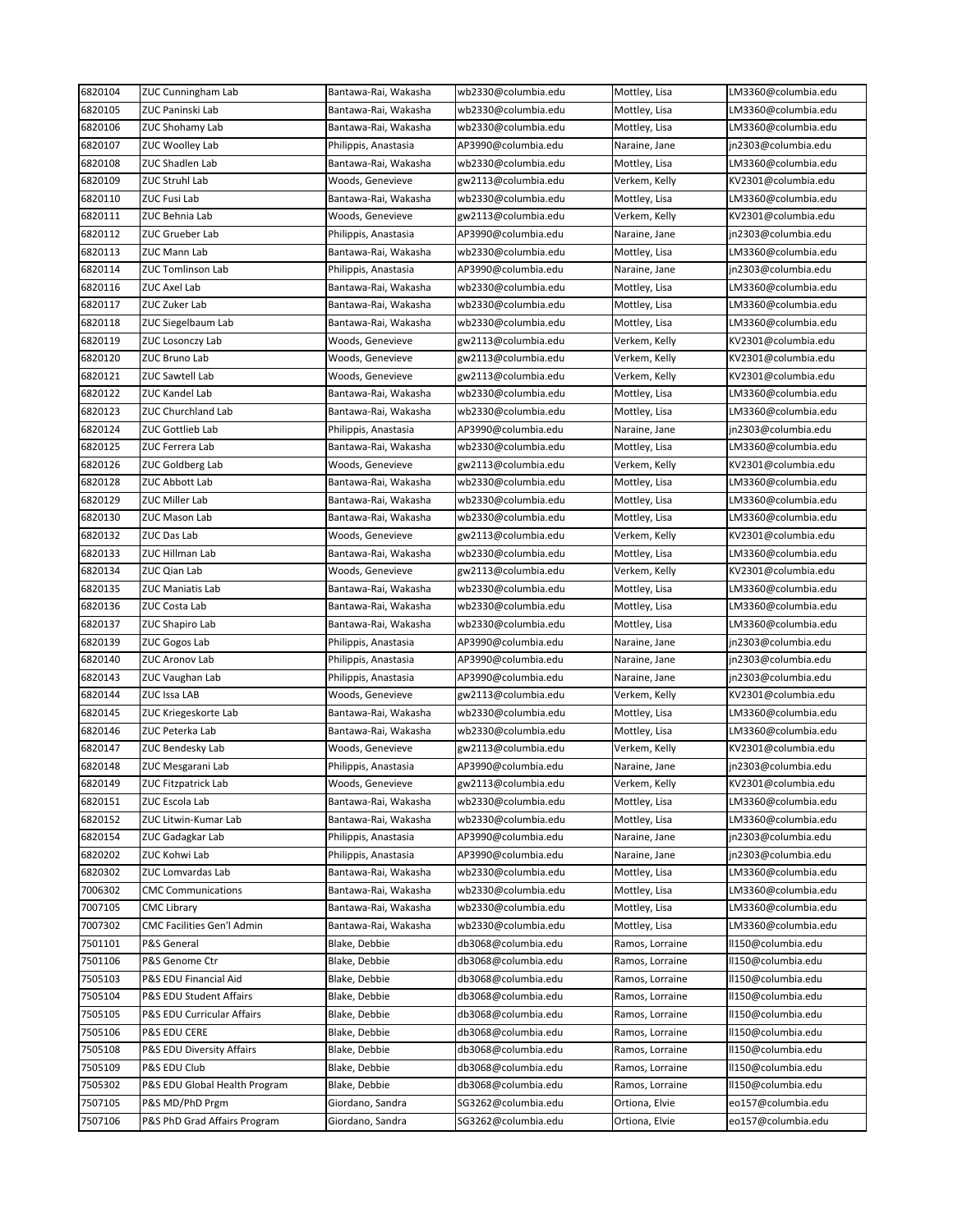| 7507107 | P&S Doris Duke Prgm                    | Blake, Debbie     | db3068@columbia.edu | Ramos, Lorraine   | II150@columbia.edu  |
|---------|----------------------------------------|-------------------|---------------------|-------------------|---------------------|
| 7508102 | P&S ICM                                | Blake, Debbie     | db3068@columbia.edu | Ramos, Lorraine   | II150@columbia.edu  |
| 7510204 | ANE Other Admin                        | Woods, Genevieve  | gw2113@columbia.edu | Verkem, Kelly     | KV2301@columbia.edu |
| 7510502 | ANE Research Operation                 | Tuladhar, Sradha  | st2821@columbia.edu | Ramos, Lorraine   | II150@columbia.edu  |
| 7512304 | DRM Pediatric Derm                     | Blake, Debbie     | db3068@columbia.edu | Ramos, Lorraine   | II150@columbia.edu  |
| 7512305 | <b>DRM Derm Surgery</b>                | Blake, Debbie     | db3068@columbia.edu | Ramos, Lorraine   | II150@columbia.edu  |
| 7512502 | DRM Basic Sci Rsch Admin               | Blake, Debbie     | db3068@columbia.edu | Ramos, Lorraine   | II150@columbia.edu  |
| 7512503 | DRM Clinical Rsch Unit                 | Blake, Debbie     | db3068@columbia.edu | Ramos, Lorraine   | II150@columbia.edu  |
| 7512504 | DRM Christiano Lab                     | Blake, Debbie     | db3068@columbia.edu | Ramos, Lorraine   | II150@columbia.edu  |
| 7512505 | DRM Bickers Lab                        | Blake, Debbie     | db3068@columbia.edu | Ramos, Lorraine   | II150@columbia.edu  |
| 7512506 | DRM Celebi Lab                         | Blake, Debbie     | db3068@columbia.edu | Ramos, Lorraine   | II150@columbia.edu  |
| 7512507 | DRM Horst Lab                          | Blake, Debbie     | db3068@columbia.edu | Ramos, Lorraine   | II150@columbia.edu  |
| 7512508 | DRM Lumpkin Lab                        | Blake, Debbie     | db3068@columbia.edu | Ramos, Lorraine   | II150@columbia.edu  |
| 7512509 | DRM Owens Lab                          | Blake, Debbie     | db3068@columbia.edu | Ramos, Lorraine   | II150@columbia.edu  |
| 7512511 | DRM Collaboration                      | Blake, Debbie     | db3068@columbia.edu | Ramos, Lorraine   | II150@columbia.edu  |
| 7514402 | <b>NBD Clinical Rsch</b>               | Mottley, Lisa     | LM3360@columbia.edu | Goldberg, Deborah | dg2938@columbia.edu |
| 7514403 | NBD Rsch                               | Mottley, Lisa     | LM3360@columbia.edu | Goldberg, Deborah | dg2938@columbia.edu |
| 7516303 | <b>HLM Affiliation (HHC Contract)</b>  | Ramos, Lorraine   | ll150@columbia.edu  | Goldberg, Deborah | dg2938@columbia.edu |
| 7516502 | <b>HLM Rsch Operation</b>              | Ramos, Lorraine   | ll150@columbia.edu  | Goldberg, Deborah | dg2938@columbia.edu |
| 7518203 | <b>MED General Core Admin</b>          |                   |                     |                   |                     |
|         |                                        | Seecoomar, Grace  | GS3098@columbia.edu | Verkem, Kelly     | KV2301@columbia.edu |
| 7518301 | <b>MED General Cardiology</b>          | Arnold, Cassandra | ca2853@columbia.edu | Blake, Debbie     | db3068@columbia.edu |
| 7518302 | <b>MED Adminstration Cardiology</b>    | Arnold, Cassandra | ca2853@columbia.edu | Blake, Debbie     | db3068@columbia.edu |
| 7518303 | <b>MED Adult Congen Heart Disease</b>  | Arnold, Cassandra | ca2853@columbia.edu | Blake, Debbie     | db3068@columbia.edu |
| 7518304 | <b>MED Cu Doctors Medical Grp</b>      | Arnold, Cassandra | ca2853@columbia.edu | Blake, Debbie     | db3068@columbia.edu |
| 7518305 | <b>MED CIVT</b>                        | Arnold, Cassandra | ca2853@columbia.edu | Blake, Debbie     | db3068@columbia.edu |
| 7518306 | MED Echo & Vascular Medicine           | Arnold, Cassandra | ca2853@columbia.edu | Blake, Debbie     | db3068@columbia.edu |
| 7518307 | MED EKG & Electrophysiology            | Arnold, Cassandra | ca2853@columbia.edu | Blake, Debbie     | db3068@columbia.edu |
| 7518308 | MED Heart Failure & Transplant         | Arnold, Cassandra | ca2853@columbia.edu | Blake, Debbie     | db3068@columbia.edu |
| 7518310 | <b>MED Nuclear Cadiology</b>           | Arnold, Cassandra | ca2853@columbia.edu | Blake, Debbie     | db3068@columbia.edu |
| 7518311 | <b>MED Preventive Cardiology</b>       | Arnold, Cassandra | ca2853@columbia.edu | Blake, Debbie     | db3068@columbia.edu |
| 7518312 | MED Solo Practitioners Cardio          | Arnold, Cassandra | ca2853@columbia.edu | Blake, Debbie     | db3068@columbia.edu |
| 7518313 | MED Cardio-Metabolic Disorders         | Arnold, Cassandra | ca2853@columbia.edu | Blake, Debbie     | db3068@columbia.edu |
| 7518501 | <b>MED General Endocrinology</b>       | Ferrer, Raquel    | rf2316@columbia.edu | Tuladhar, Sradha  | st2821@columbia.edu |
| 7518502 | MED Admin Endocrinology                | Ferrer, Raquel    | rf2316@columbia.edu | Tuladhar, Sradha  | st2821@columbia.edu |
| 7518503 | MED Metabolic Bone Diseases            | Ferrer, Raquel    | rf2316@columbia.edu | Tuladhar, Sradha  | st2821@columbia.edu |
| 7518504 | MED Neuroendocrine Ctr                 | Ferrer, Raquel    | rf2316@columbia.edu | Tuladhar, Sradha  | st2821@columbia.edu |
| 7518505 | <b>MED Weight Control Ctr</b>          | Ferrer, Raquel    | rf2316@columbia.edu | Tuladhar, Sradha  | st2821@columbia.edu |
| 7518506 | <b>MED Diabetes Rsch</b>               | Ferrer, Raquel    | rf2316@columbia.edu | Tuladhar, Sradha  | st2821@columbia.edu |
| 7518601 | <b>MED General Infectious Disease</b>  | Tuladhar, Sradha  | st2821@columbia.edu | Ramos, Lorraine   | II150@columbia.edu  |
| 7518604 | MED ID HIV AIDS SRVC                   | Tuladhar, Sradha  | st2821@columbia.edu | Ramos, Lorraine   | II150@columbia.edu  |
| 7518605 | <b>MED ID General Practice</b>         | Tuladhar, Sradha  | st2821@columbia.edu | Ramos, Lorraine   | II150@columbia.edu  |
| 7518608 | MED Bacterial/Viral Pathogenes         | Tuladhar, Sradha  | st2821@columbia.edu | Ramos, Lorraine   | II150@columbia.edu  |
| 7518609 | MED OpprtnstcInfctns/HlthOtcms         | Tuladhar, Sradha  | st2821@columbia.edu | Ramos, Lorraine   | II150@columbia.edu  |
| 7518701 | <b>MED Genl Digest/Liver Disease</b>   | Tuladhar, Sradha  | st2821@columbia.edu | Ramos, Lorraine   | II150@columbia.edu  |
| 7518702 | MED Admin Digest/Liver Disease         | Tuladhar, Sradha  | st2821@columbia.edu | Ramos, Lorraine   | II150@columbia.edu  |
| 7518705 | MED Digestive & Liver Disease          | Rios, Lilliam     | lr2288@columbia.edu | Verkem, Kelly     | KV2301@columbia.edu |
| 7518706 | MED Inflammatory Bowel Disease         |                   |                     | Ramos, Lorraine   |                     |
|         |                                        | Tuladhar, Sradha  | st2821@columbia.edu | Ramos, Lorraine   | II150@columbia.edu  |
| 7518707 | MED Liver Transplant                   | Tuladhar, Sradha  | st2821@columbia.edu |                   | II150@columbia.edu  |
| 7518801 | <b>MED General General Medicine</b>    | Harper, Shakiya   | SH3910@columbia.edu | Ortiona, Elvie    | eo157@columbia.edu  |
| 7518805 | MED GenMed/Ctr For Behav               | Mottley, Lisa     | LM3360@columbia.edu | Goldberg, Deborah | dg2938@columbia.edu |
| 7518903 | MED Ctr For Behav/Cardio Med           | Arnold, Cassandra | ca2853@columbia.edu | Blake, Debbie     | db3068@columbia.edu |
| 7519103 | MED Cu Ctr For Translat Immun          | Mottley, Lisa     | LM3360@columbia.edu | Goldberg, Deborah | dg2938@columbia.edu |
| 7519201 | MED General Preventive Med             | Arnold, Cassandra | ca2853@columbia.edu | Blake, Debbie     | db3068@columbia.edu |
| 7519203 | <b>MED Preventive Medicine</b>         | Arnold, Cassandra | ca2853@columbia.edu | Blake, Debbie     | db3068@columbia.edu |
| 7519301 | MED General Nephrology                 | Elwin, Lisa       | LE2279@columbia.edu | Naraine, Jane     | jn2303@columbia.edu |
| 7519305 | <b>MED Renal Transplant</b>            | Elwin, Lisa       | LE2279@columbia.edu | Naraine, Jane     | jn2303@columbia.edu |
| 7519306 | <b>MED Ctr Genetics &amp; Genomics</b> | Elwin, Lisa       | LE2279@columbia.edu | Naraine, Jane     | jn2303@columbia.edu |
| 7519307 | <b>MED Glomerular Ctr</b>              | Elwin, Lisa       | LE2279@columbia.edu | Naraine, Jane     | jn2303@columbia.edu |
| 7519401 | MED General Molecular Medicine         | Tuladhar, Sradha  | st2821@columbia.edu | Ramos, Lorraine   | II150@columbia.edu  |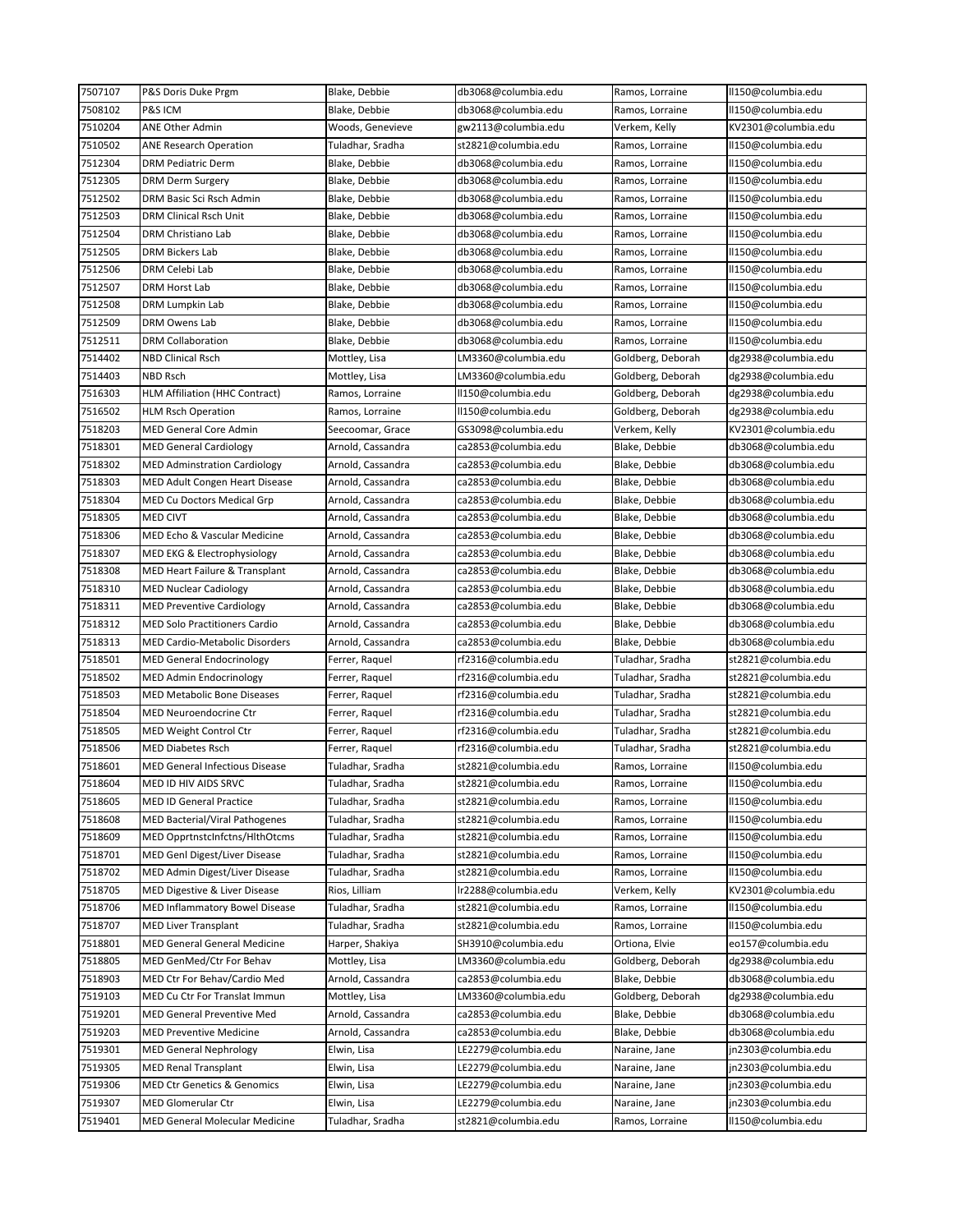| 7519403 | <b>MED Molecular Medicine</b>         | Elwin, Lisa          | LE2279@columbia.edu | Naraine, Jane     | jn2303@columbia.edu |
|---------|---------------------------------------|----------------------|---------------------|-------------------|---------------------|
| 7519501 | MED Division/Admin                    | Mottley, Lisa        | LM3360@columbia.edu | Goldberg, Deborah | dg2938@columbia.edu |
| 7519502 | MED Melanoma-Sarcoma                  | Mottley, Lisa        | LM3360@columbia.edu | Goldberg, Deborah | dg2938@columbia.edu |
| 7519503 | <b>MED Breast Cancer</b>              | Mottley, Lisa        | LM3360@columbia.edu | Goldberg, Deborah | dg2938@columbia.edu |
| 7519504 | <b>MED Benign Hematology</b>          | Mottley, Lisa        | LM3360@columbia.edu | Goldberg, Deborah | dg2938@columbia.edu |
| 7519505 | <b>MED Myeloma</b>                    | Mottley, Lisa        | LM3360@columbia.edu | Goldberg, Deborah | dg2938@columbia.edu |
| 7519507 | MED Leukemia Service                  | Mottley, Lisa        | LM3360@columbia.edu | Goldberg, Deborah | dg2938@columbia.edu |
| 7519508 | MED Palliative Care Service           | Mottley, Lisa        | LM3360@columbia.edu | Goldberg, Deborah | dg2938@columbia.edu |
| 7519509 | MED GI / Neuroendocrine               | Mottley, Lisa        | LM3360@columbia.edu | Goldberg, Deborah | dg2938@columbia.edu |
| 7519510 | MED Shen/ Abate-Shen                  | Mottley, Lisa        | LM3360@columbia.edu | Goldberg, Deborah | dg2938@columbia.edu |
| 7519511 | MED GU                                | Mottley, Lisa        | LM3360@columbia.edu | Goldberg, Deborah | dg2938@columbia.edu |
| 7519512 | MED Thoracic                          | Mottley, Lisa        | LM3360@columbia.edu | Goldberg, Deborah | dg2938@columbia.edu |
| 7519513 | <b>MED MDS</b>                        | Mottley, Lisa        | LM3360@columbia.edu | Goldberg, Deborah | dg2938@columbia.edu |
| 7519514 | MED Fellows                           | Mottley, Lisa        | LM3360@columbia.edu | Goldberg, Deborah | dg2938@columbia.edu |
| 7519601 | MED General Pulmonary                 | Elwin, Lisa          | LE2279@columbia.edu | Naraine, Jane     | jn2303@columbia.edu |
| 7519603 | MED Adult Cystic Fibrosis Ctr         | Gourgue, Shawna      | SG3733@columbia.edu | Naraine, Jane     | jn2303@columbia.edu |
| 7519606 | MED Lung Transplant                   | Gourgue, Shawna      | SG3733@columbia.edu | Naraine, Jane     | jn2303@columbia.edu |
| 7519608 | <b>MED Pulmonary Function</b>         | Gourgue, Shawna      | SG3733@columbia.edu | Naraine, Jane     | jn2303@columbia.edu |
| 7519609 | MED Sleep Ctr                         | Elwin, Lisa          | LE2279@columbia.edu | Naraine, Jane     | jn2303@columbia.edu |
| 7519610 | <b>MED Practitioner Pulmonary</b>     | Gourgue, Shawna      | SG3733@columbia.edu | Naraine, Jane     | jn2303@columbia.edu |
| 7519611 | <b>MED Pulmonary Misc</b>             | Gourgue, Shawna      | SG3733@columbia.edu | Naraine, Jane     | jn2303@columbia.edu |
| 7519612 | MED Development Biology Prog          | Gourgue, Shawna      | SG3733@columbia.edu | Naraine, Jane     | jn2303@columbia.edu |
| 7519614 | <b>MED Genomic Medicine Program</b>   | Gourgue, Shawna      | SG3733@columbia.edu | Naraine, Jane     | jn2303@columbia.edu |
| 7519701 | <b>MED General Rheumatology</b>       | Seecoomar, Grace     | GS3098@columbia.edu | Verkem, Kelly     | KV2301@columbia.edu |
| 7519703 | <b>MED Rheumatology</b>               | Seecoomar, Grace     | GS3098@columbia.edu | Verkem, Kelly     | KV2301@columbia.edu |
| 7519801 | MED Gen Allen Hosp                    |                      | GS3098@columbia.edu | Verkem, Kelly     | KV2301@columbia.edu |
| 7519903 |                                       | Seecoomar, Grace     |                     |                   |                     |
|         | <b>MED Geriatrics</b>                 | Seecoomar, Grace     | GS3098@columbia.edu | Verkem, Kelly     | KV2301@columbia.edu |
| 7520501 | <b>MED Gen Exprmntl Therapeautics</b> | Mottley, Lisa        | LM3360@columbia.edu | Goldberg, Deborah | dg2938@columbia.edu |
| 7520503 | MED CTR Lymphoid Malignancies         | Mottley, Lisa        | LM3360@columbia.edu | Goldberg, Deborah | dg2938@columbia.edu |
| 7520504 | MED Chemistry Core                    | Mottley, Lisa        | LM3360@columbia.edu | Goldberg, Deborah | dg2938@columbia.edu |
| 7520505 | MED Trakht Lab                        | Mottley, Lisa        | LM3360@columbia.edu | Goldberg, Deborah | dg2938@columbia.edu |
| 7520603 | MED Obesity                           | Ferrer, Raquel       | rf2316@columbia.edu | Tuladhar, Sradha  | st2821@columbia.edu |
| 7521302 | <b>EMD Emergency Medicine</b>         | Harper, Shakiya      | SH3910@columbia.edu | Ortiona, Elvie    | eo157@columbia.edu  |
| 7521304 | <b>EMD Adult Research</b>             | Harper, Shakiya      | SH3910@columbia.edu | Ortiona, Elvie    | eo157@columbia.edu  |
| 7521404 | <b>EMD PED Research</b>               | Harper, Shakiya      | SH3910@columbia.edu | Ortiona, Elvie    | eo157@columbia.edu  |
| 7522302 | <b>NSU NeuroSurgery</b>               | Philippis, Anastasia | AP3990@columbia.edu | Naraine, Jane     | jn2303@columbia.edu |
| 7522502 | <b>NSU Research</b>                   | Philippis, Anastasia | AP3990@columbia.edu | Naraine, Jane     | jn2303@columbia.edu |
| 7524101 | <b>NEU General</b>                    | Arnold, Cassandra    | ca2853@columbia.edu | Blake, Debbie     | db3068@columbia.edu |
| 7524203 | <b>NEU Education</b>                  | Arnold, Cassandra    | ca2853@columbia.edu | Blake, Debbie     | db3068@columbia.edu |
| 7524205 | <b>NEU Neurology Research</b>         | Arnold, Cassandra    | ca2853@columbia.edu | Blake, Debbie     | db3068@columbia.edu |
| 7524401 | <b>NEU Stroke General</b>             | Arnold, Cassandra    | ca2853@columbia.edu | Blake, Debbie     | db3068@columbia.edu |
| 7524402 | <b>NEU Stroke Operations</b>          | Arnold, Cassandra    | ca2853@columbia.edu | Blake, Debbie     | db3068@columbia.edu |
| 7524501 | <b>NEU Epilepsy General</b>           | Arnold, Cassandra    | ca2853@columbia.edu | Blake, Debbie     | db3068@columbia.edu |
| 7524502 | <b>NEU Epilepsy Operations</b>        | Arnold, Cassandra    | ca2853@columbia.edu | Blake, Debbie     | db3068@columbia.edu |
| 7524602 | NEU Peds Basic Science Rsch           | Arnold, Cassandra    | ca2853@columbia.edu | Blake, Debbie     | db3068@columbia.edu |
| 7524603 | <b>NEU Peds Clinical Rsch</b>         | Arnold, Cassandra    | ca2853@columbia.edu | Blake, Debbie     | db3068@columbia.edu |
| 7524604 | NEU Peds Clinical Prac                | Arnold, Cassandra    | ca2853@columbia.edu | Blake, Debbie     | db3068@columbia.edu |
| 7524702 | NEU Mov Dis Basic Science Rsch        | Arnold, Cassandra    | ca2853@columbia.edu | Blake, Debbie     | db3068@columbia.edu |
| 7524703 | <b>NEU Mov Dis Clinical Rsch</b>      | Arnold, Cassandra    | ca2853@columbia.edu | Blake, Debbie     | db3068@columbia.edu |
| 7524704 | NEU Mov Dis Clinical Prac             | Arnold, Cassandra    | ca2853@columbia.edu | Blake, Debbie     | db3068@columbia.edu |
| 7524902 | <b>NEU NeuroPsy Operations</b>        | Arnold, Cassandra    | ca2853@columbia.edu | Blake, Debbie     | db3068@columbia.edu |
| 7525102 | NEU NMD Merritt                       | Arnold, Cassandra    | ca2853@columbia.edu | Blake, Debbie     | db3068@columbia.edu |
| 7525103 | NEU NMD EMG                           | Arnold, Cassandra    | ca2853@columbia.edu | Blake, Debbie     | db3068@columbia.edu |
| 7525104 | <b>NEU ALS Programs</b>               | Arnold, Cassandra    | ca2853@columbia.edu | Blake, Debbie     | db3068@columbia.edu |
| 7525202 | <b>NEU NeuroOnc Operations</b>        | Arnold, Cassandra    | ca2853@columbia.edu | Blake, Debbie     | db3068@columbia.edu |
| 7525303 | NEU Multiple Sclerosis Center         | Arnold, Cassandra    | ca2853@columbia.edu | Blake, Debbie     | db3068@columbia.edu |
| 7525304 | NEU CN General Prac                   | Arnold, Cassandra    | ca2853@columbia.edu | Blake, Debbie     | db3068@columbia.edu |
| 7525402 | NEU NICU                              | Arnold, Cassandra    | ca2853@columbia.edu | Blake, Debbie     | db3068@columbia.edu |
| 7525404 | NEU Allen                             | Arnold, Cassandra    | ca2853@columbia.edu | Blake, Debbie     | db3068@columbia.edu |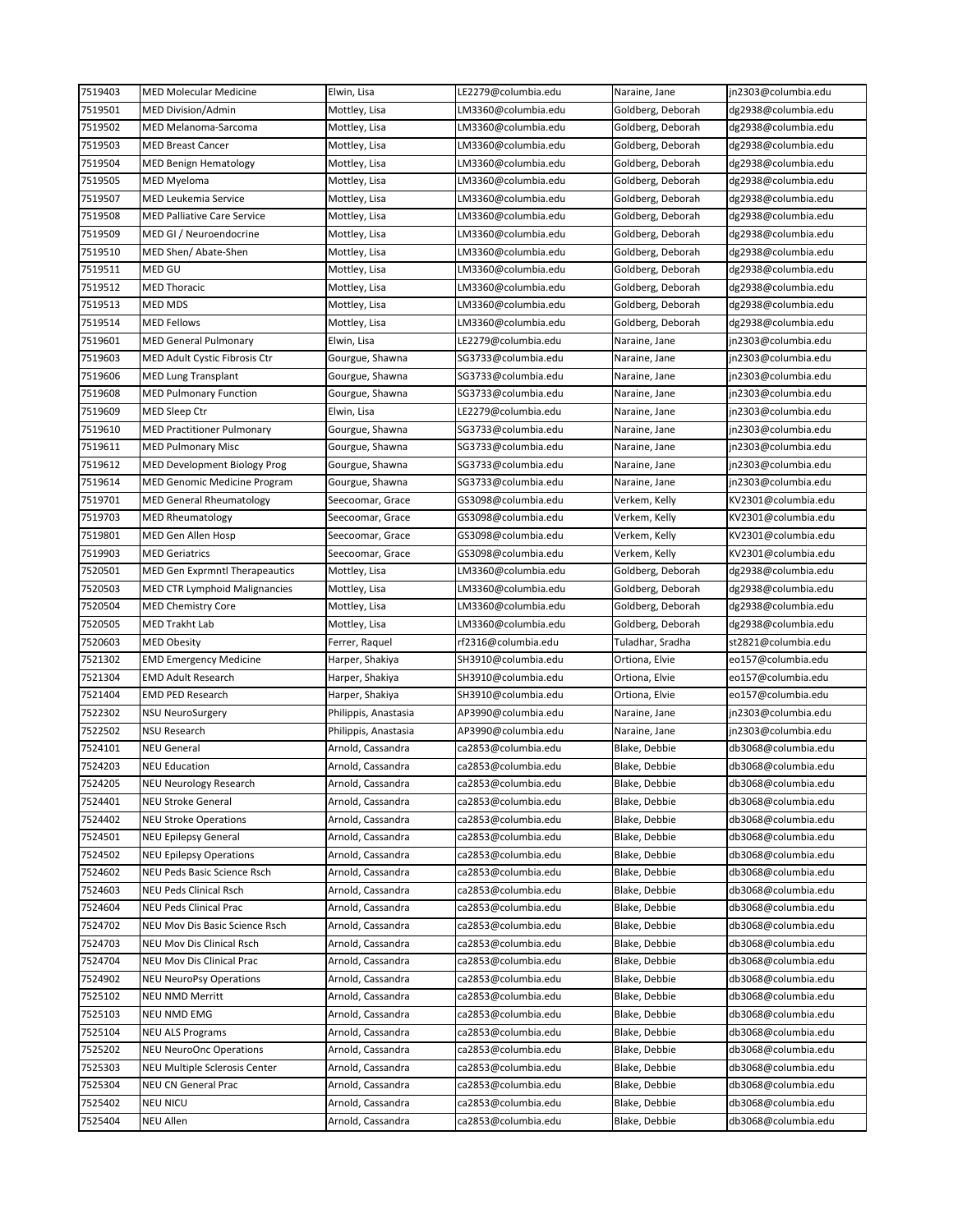| 7525405            | <b>NEU Hospist</b>                    | Arnold, Cassandra                      | ca2853@columbia.edu | Blake, Debbie                  | db3068@columbia.edu                        |
|--------------------|---------------------------------------|----------------------------------------|---------------------|--------------------------------|--------------------------------------------|
| 7525502            | <b>NEU NeuroCORPS</b>                 | Arnold, Cassandra                      | ca2853@columbia.edu | Blake, Debbie                  | db3068@columbia.edu                        |
| 7525603            | NEU Neuroimmunology Research          | Arnold, Cassandra                      | ca2853@columbia.edu | Blake, Debbie                  | db3068@columbia.edu                        |
| 7528303            | OBG Rsch Repro/Endo Rsch              | Orbe, Angely                           | AO2699@columbia.edu | Blake, Debbie                  | db3068@columbia.edu                        |
| 7528304            | OBG Rsch MFM Rsch                     | Naraine, Jane                          | jn2303@columbia.edu | Goldberg, Deborah              | dg2938@columbia.edu                        |
| 7528305            | OBG Rsch Gyn Onc Rsch                 | Orbe, Angely                           | AO2699@columbia.edu | Blake, Debbie                  | db3068@columbia.edu                        |
| 7528306            | OBG Rsch Pac Rsch                     | Orbe, Angely                           | AO2699@columbia.edu | Blake, Debbie                  | db3068@columbia.edu                        |
| 7528307            | OBG Rsch Basic Science Rsch           | Orbe, Angely                           | AO2699@columbia.edu | Blake, Debbie                  | db3068@columbia.edu                        |
| 7528308            | OBG Lobo Research                     | Orbe, Angely                           | AO2699@columbia.edu | Blake, Debbie                  | db3068@columbia.edu                        |
| 7528311            | OBG Rsch ALLEN Rsch                   | Orbe, Angely                           | AO2699@columbia.edu | Blake, Debbie                  | db3068@columbia.edu                        |
| 7528312            | OBG Rsch Repro Aging Rsch             | Orbe, Angely                           | AO2699@columbia.edu | Blake, Debbie                  | db3068@columbia.edu                        |
| 7528313            | OBG EPI Research                      | Orbe, Angely                           | AO2699@columbia.edu | Blake, Debbie                  | db3068@columbia.edu                        |
| 7528314            | OBG Psych Research                    | Orbe, Angely                           | AO2699@columbia.edu | Blake, Debbie                  | db3068@columbia.edu                        |
| 7529104            | OBG Psych Research                    | Orbe, Angely                           | AO2699@columbia.edu | Blake, Debbie                  | db3068@columbia.edu                        |
| 7530402            | <b>OPH Rsch Operation</b>             | Harper, Shakiya                        | SH3910@columbia.edu | Ortiona, Elvie                 | eo157@columbia.edu                         |
| 7532202            | ORT Admin                             | Seecoomar, Grace                       | GS3098@columbia.edu | Verkem, Kelly                  | KV2301@columbia.edu                        |
| 7532402            | <b>ORT Carroll Laboratories</b>       | Seecoomar, Grace                       | GS3098@columbia.edu | Verkem, Kelly                  | KV2301@columbia.edu                        |
| 7532404            | ORT Pediatric Orthopedic Rsch         | Seecoomar, Grace                       | GS3098@columbia.edu | Verkem, Kelly                  | KV2301@columbia.edu                        |
| 7532405            | ORT Ctr for Hip & Knee Replace        | Seecoomar, Grace                       | GS3098@columbia.edu | Verkem, Kelly                  | KV2301@columbia.edu                        |
| 7532406            | ORT Ctr Shldr/Elbow/Sprts Med         | Seecoomar, Grace                       | GS3098@columbia.edu | Verkem, Kelly                  | KV2301@columbia.edu                        |
| 7532407            | ORT Trauma Training Ctr               | Seecoomar, Grace                       | GS3098@columbia.edu | Verkem, Kelly                  | KV2301@columbia.edu                        |
| 7532408            | ORT Microsurgery Lab                  | Seecoomar, Grace                       | GS3098@columbia.edu | Verkem, Kelly                  | KV2301@columbia.edu                        |
| 7532409            | ORT Arthroscopy Lab                   | Seecoomar, Grace                       | GS3098@columbia.edu | Verkem, Kelly                  | KV2301@columbia.edu                        |
| 7532410            | ORT Cerebral Palsy Ctr                | Seecoomar, Grace                       | GS3098@columbia.edu | Verkem, Kelly                  | KV2301@columbia.edu                        |
| 7532411            | ORT Foot & Ankle Service              | Seecoomar, Grace                       | GS3098@columbia.edu | Verkem, Kelly                  | KV2301@columbia.edu                        |
| 7532412            | <b>ORT Spine Service</b>              | Seecoomar, Grace                       | GS3098@columbia.edu | Verkem, Kelly                  | KV2301@columbia.edu                        |
| 7534301            | <b>REH OT General</b>                 | Orbe, Angely                           | AO2699@columbia.edu | Blake, Debbie                  | db3068@columbia.edu                        |
| 7534303            | <b>REH OT Rsch</b>                    | Orbe, Angely                           | AO2699@columbia.edu | Blake, Debbie                  | db3068@columbia.edu                        |
| 7534403            | <b>REH PT Rsch</b>                    | Orbe, Angely                           | AO2699@columbia.edu | Blake, Debbie                  | db3068@columbia.edu                        |
| 7534501            | <b>REH Stem Cell General</b>          | Orbe, Angely                           | AO2699@columbia.edu | Blake, Debbie                  | db3068@columbia.edu                        |
| 7534603            | <b>REH Rehab Medicine Rsch</b>        | Orbe, Angely                           | AO2699@columbia.edu | Blake, Debbie                  | db3068@columbia.edu                        |
| 7536201            | OTO Admin General                     | Philippis, Anastasia                   | AP3990@columbia.edu | Naraine, Jane                  | jn2303@columbia.edu                        |
| 7536305            | OTO Audiology                         | Philippis, Anastasia                   | AP3990@columbia.edu | Naraine, Jane                  | jn2303@columbia.edu                        |
| 7536402            | OTO Fowler Memorial Lab               | Philippis, Anastasia                   | AP3990@columbia.edu | Naraine, Jane                  | jn2303@columbia.edu                        |
| 7536405            | OTO Haddad                            | Woods, Genevieve                       | gw2113@columbia.edu | Verkem, Kelly                  | KV2301@columbia.edu                        |
| 7536406            | OTO Rsch Operation                    | Philippis, Anastasia                   | AP3990@columbia.edu | Naraine, Jane                  | jn2303@columbia.edu                        |
| 7538401            | <b>NEU MNC General</b>                | Arnold, Cassandra                      | ca2853@columbia.edu | Blake, Debbie                  | db3068@columbia.edu                        |
| 7538402            | <b>NEU Henderson Lab</b>              | Arnold, Cassandra                      | ca2853@columbia.edu | Blake, Debbie                  | db3068@columbia.edu                        |
| 7538403            | NEU Pellizoni Lab                     | Arnold, Cassandra                      | ca2853@columbia.edu | Blake, Debbie                  | db3068@columbia.edu                        |
|                    |                                       |                                        |                     | Blake, Debbie                  |                                            |
| 7538404<br>7538405 | NEU Monani Lab<br>NEU Przedborski Lab | Arnold, Cassandra<br>Arnold, Cassandra | ca2853@columbia.edu | Blake, Debbie                  | db3068@columbia.edu<br>db3068@columbia.edu |
|                    |                                       |                                        | ca2853@columbia.edu |                                |                                            |
| 7538406            | <b>NEU Mentis</b>                     | Arnold, Cassandra                      | ca2853@columbia.edu | Blake, Debbie<br>Verkem, Kelly | db3068@columbia.edu                        |
| 7538501            | PAT Research General                  | Rios, Lilliam                          | lr2288@columbia.edu |                                | KV2301@columbia.edu                        |
| 7538502            | PAT Abeliovich Lab                    | Rios, Lilliam                          | lr2288@columbia.edu | Verkem, Kelly                  | KV2301@columbia.edu                        |
| 7538503            | <b>PAT Canoll Lab</b>                 | Rios, Lilliam                          | lr2288@columbia.edu | Verkem, Kelly                  | KV2301@columbia.edu                        |
| 7538504            | PAT Gershon Lab                       | Rios, Lilliam                          | lr2288@columbia.edu | Verkem, Kelly                  | KV2301@columbia.edu                        |
| 7538505            | PAT D'Agati Lab                       | Rios, Lilliam                          | lr2288@columbia.edu | Verkem, Kelly                  | KV2301@columbia.edu                        |
| 7538506            | PAT Micro Research Lab                | Rios, Lilliam                          | lr2288@columbia.edu | Verkem, Kelly                  | KV2301@columbia.edu                        |
| 7538507            | PAT DiPaolo Lab                       | Rios, Lilliam                          | lr2288@columbia.edu | Verkem, Kelly                  | KV2301@columbia.edu                        |
| 7538508            | PAT Doetsch Lab                       | Rios, Lilliam                          | lr2288@columbia.edu | Verkem, Kelly                  | KV2301@columbia.edu                        |
| 7538509            | PAT Kim Lab                           | Rios, Lilliam                          | lr2288@columbia.edu | Verkem, Kelly                  | KV2301@columbia.edu                        |
| 7538510            | PAT Ducy Lab                          | Rios, Lilliam                          | lr2288@columbia.edu | Verkem, Kelly                  | KV2301@columbia.edu                        |
| 7538511            | PAT Faust Lab                         | Rios, Lilliam                          | lr2288@columbia.edu | Verkem, Kelly                  | KV2301@columbia.edu                        |
| 7538512            | PAT Canman Lab                        | Rios, Lilliam                          | lr2288@columbia.edu | Verkem, Kelly                  | KV2301@columbia.edu                        |
| 7538513            | PAT Clynes Lab                        | Rios, Lilliam                          | lr2288@columbia.edu | Verkem, Kelly                  | KV2301@columbia.edu                        |
| 7538514            | PAT Goldman Lab                       | Rios, Lilliam                          | lr2288@columbia.edu | Verkem, Kelly                  | KV2301@columbia.edu                        |
| 7538515            | PAT Greene Lab                        | Rios, Lilliam                          | lr2288@columbia.edu | Verkem, Kelly                  | KV2301@columbia.edu                        |
| 7538516            | PAT Gundersen Lab                     | Rios, Lilliam                          | lr2288@columbia.edu | Verkem, Kelly                  | KV2301@columbia.edu                        |
| 7538517            | PAT Liem Lab                          | Rios, Lilliam                          | lr2288@columbia.edu | Verkem, Kelly                  | KV2301@columbia.edu                        |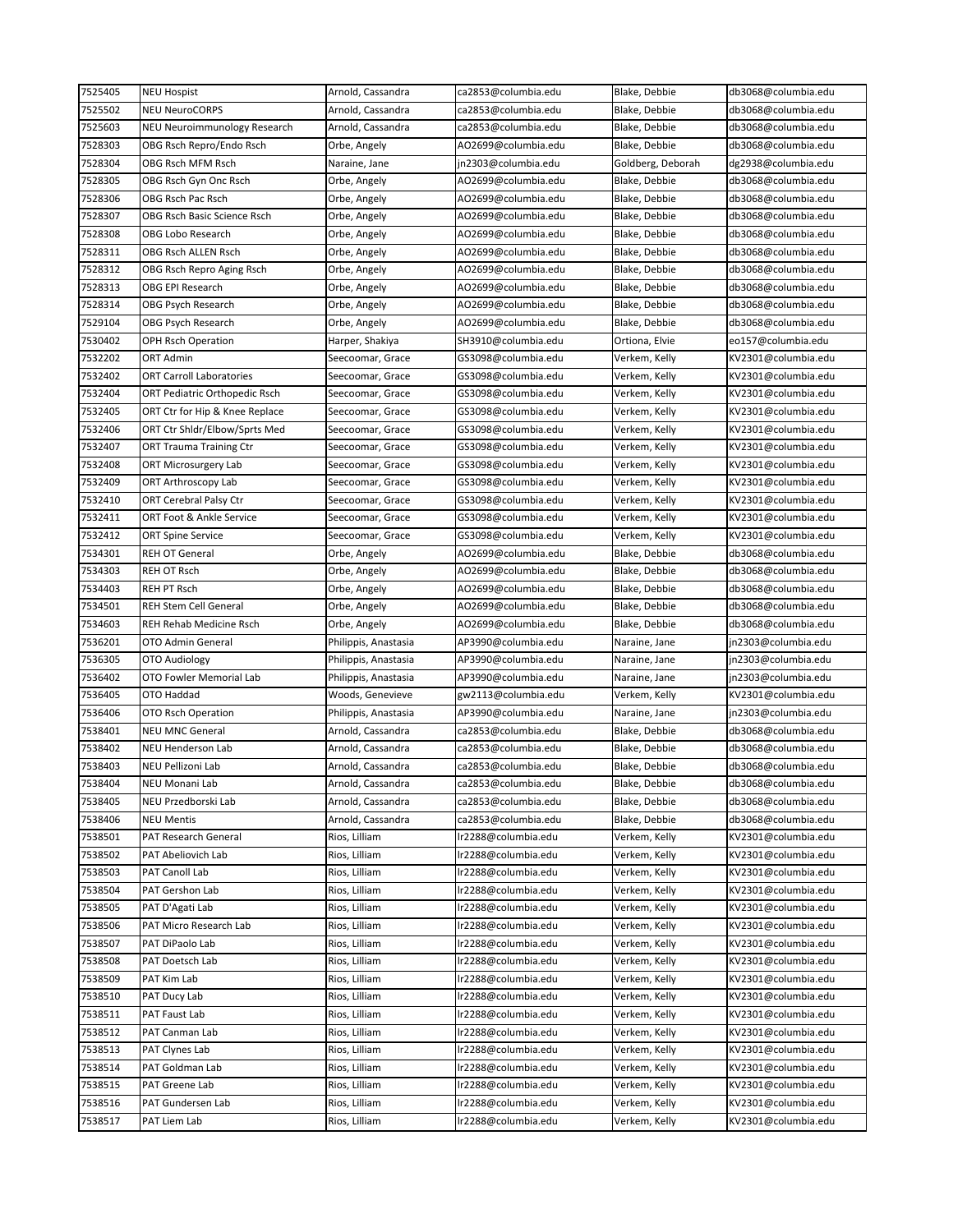| 7538518 | PAT Laufer Lab                    | Rios, Lilliam | Ir2288@columbia.edu | Verkem, Kelly     | KV2301@columbia.edu |
|---------|-----------------------------------|---------------|---------------------|-------------------|---------------------|
| 7538519 | PAT Mason Lab                     | Rios, Lilliam | lr2288@columbia.edu | Verkem, Kelly     | KV2301@columbia.edu |
| 7538520 | PAT Pon Lab                       | Rios, Lilliam | lr2288@columbia.edu | Verkem, Kelly     | KV2301@columbia.edu |
| 7538521 | PAT Nagy Lab                      | Rios, Lilliam | lr2288@columbia.edu | Verkem, Kelly     | KV2301@columbia.edu |
| 7538522 | PAT Shelanski Lab                 | Rios, Lilliam | Ir2288@columbia.edu | Verkem, Kelly     | KV2301@columbia.edu |
| 7538523 | PAT Multi PI Research             | Rios, Lilliam | lr2288@columbia.edu | Verkem, Kelly     | KV2301@columbia.edu |
| 7538524 | PAT Spitalnik                     | Rios, Lilliam | lr2288@columbia.edu | Verkem, Kelly     | KV2301@columbia.edu |
| 7538525 | PAT Immuno Res Laboratory         | Rios, Lilliam | lr2288@columbia.edu | Verkem, Kelly     | KV2301@columbia.edu |
| 7538526 | PAT McCabe Lab                    | Rios, Lilliam | lr2288@columbia.edu | Verkem, Kelly     | KV2301@columbia.edu |
| 7538527 | PAT Troy Lab                      | Rios, Lilliam | lr2288@columbia.edu | Verkem, Kelly     | KV2301@columbia.edu |
| 7538528 | PAT Mao Lab                       | Rios, Lilliam | Ir2288@columbia.edu | Verkem, Kelly     | KV2301@columbia.edu |
| 7538529 | PAT Vallee Lab                    | Rios, Lilliam | lr2288@columbia.edu | Verkem, Kelly     | KV2301@columbia.edu |
| 7538530 | PAT Ezratty Lab                   | Rios, Lilliam | lr2288@columbia.edu | Verkem, Kelly     | KV2301@columbia.edu |
| 7538531 | PAT Wichterle Lab                 | Rios, Lilliam | lr2288@columbia.edu | Verkem, Kelly     | KV2301@columbia.edu |
| 7538532 | PAT Worgall Lab                   | Rios, Lilliam | lr2288@columbia.edu | Verkem, Kelly     | KV2301@columbia.edu |
| 7538533 | PAT Wright Lab                    | Rios, Lilliam | lr2288@columbia.edu | Verkem, Kelly     | KV2301@columbia.edu |
| 7538534 | PAT Waites Lab                    | Rios, Lilliam | lr2288@columbia.edu | Verkem, Kelly     | KV2301@columbia.edu |
| 7538535 | PAT Clark Lab                     | Rios, Lilliam | lr2288@columbia.edu | Verkem, Kelly     | KV2301@columbia.edu |
| 7538536 | PAT A Sepulveda Lab               | Rios, Lilliam | lr2288@columbia.edu | Verkem, Kelly     | KV2301@columbia.edu |
| 7538537 | PAT Teich Lab                     | Rios, Lilliam | lr2288@columbia.edu | Verkem, Kelly     | KV2301@columbia.edu |
| 7538538 | PAT Lefort Lab                    | Rios, Lilliam | Ir2288@columbia.edu | Verkem, Kelly     | KV2301@columbia.edu |
| 7538539 | PAT Haeusler Lab                  | Rios, Lilliam | lr2288@columbia.edu | Verkem, Kelly     | KV2301@columbia.edu |
| 7538540 | PAT Roth Lab                      | Rios, Lilliam | lr2288@columbia.edu | Verkem, Kelly     | KV2301@columbia.edu |
| 7538541 | PAT Au Lab                        | Rios, Lilliam | lr2288@columbia.edu | Verkem, Kelly     | KV2301@columbia.edu |
| 7538542 |                                   | Rios, Lilliam | Ir2288@columbia.edu | Verkem, Kelly     | KV2301@columbia.edu |
| 7538543 | PAT Qiang Lab<br>PAT Siegelin Lab | Rios, Lilliam | lr2288@columbia.edu | Verkem, Kelly     | KV2301@columbia.edu |
|         |                                   |               |                     |                   |                     |
| 7538544 | PAT Su Lab                        | Rios, Lilliam | lr2288@columbia.edu | Verkem, Kelly     | KV2301@columbia.edu |
| 7538545 | PAT Dalerba Lab                   | Rios, Lilliam | lr2288@columbia.edu | Verkem, Kelly     | KV2301@columbia.edu |
| 7538546 | PAT Chavez Lab                    | Rios, Lilliam | lr2288@columbia.edu | Verkem, Kelly     | KV2301@columbia.edu |
| 7538547 | PAT Yates Lab                     | Rios, Lilliam | lr2288@columbia.edu | Verkem, Kelly     | KV2301@columbia.edu |
| 7538549 | PAT Weisberg Lab                  | Rios, Lilliam | lr2288@columbia.edu | Verkem, Kelly     | KV2301@columbia.edu |
| 7538550 | PAT Hargus Lab                    | Rios, Lilliam | lr2288@columbia.edu | Verkem, Kelly     | KV2301@columbia.edu |
| 7538553 | PAT Hudson Lab                    | Rios, Lilliam | lr2288@columbia.edu | Verkem, Kelly     | KV2301@columbia.edu |
| 7540101 | PED Dept General                  | Naraine, Jane | jn2303@columbia.edu | Goldberg, Deborah | dg2938@columbia.edu |
| 7540102 | PED Dept Rsch                     | Naraine, Jane | jn2303@columbia.edu | Goldberg, Deborah | dg2938@columbia.edu |
| 7540204 | PED Admin AA&P                    | Naraine, Jane | jn2303@columbia.edu | Goldberg, Deborah | dg2938@columbia.edu |
| 7540206 | PED Admin Education               | Naraine, Jane | jn2303@columbia.edu | Goldberg, Deborah | dg2938@columbia.edu |
| 7540209 | PED Admin Rsch                    | Naraine, Jane | jn2303@columbia.edu | Goldberg, Deborah | dg2938@columbia.edu |
| 7540304 | PED ALG Rsch                      | Naraine, Jane | jn2303@columbia.edu | Goldberg, Deborah | dg2938@columbia.edu |
| 7540504 | PED CAR Rsch                      | Naraine, Jane | jn2303@columbia.edu | Goldberg, Deborah | dg2938@columbia.edu |
| 7540603 | PED CG Clinical Prac              | Naraine, Jane | jn2303@columbia.edu | Goldberg, Deborah | dg2938@columbia.edu |
| 7540604 | PED CG Rsch                       | Naraine, Jane | jn2303@columbia.edu | Goldberg, Deborah | dg2938@columbia.edu |
| 7540704 | PED CC Rsch                       | Naraine, Jane | jn2303@columbia.edu | Goldberg, Deborah | dg2938@columbia.edu |
| 7540706 | PED CC Ctr Human Host-Pathogen    | Naraine, Jane | jn2303@columbia.edu | Goldberg, Deborah | dg2938@columbia.edu |
| 7540804 | PED ER Rsch                       | Naraine, Jane | jn2303@columbia.edu | Goldberg, Deborah | dg2938@columbia.edu |
| 7540904 | PED ENDO Rsch                     | Naraine, Jane | jn2303@columbia.edu | Goldberg, Deborah | dg2938@columbia.edu |
| 7540905 | PED ENDO Education                | Naraine, Jane | jn2303@columbia.edu | Goldberg, Deborah | dg2938@columbia.edu |
| 7541104 | PED GI Rsch                       | Naraine, Jane | jn2303@columbia.edu | Goldberg, Deborah | dg2938@columbia.edu |
| 7541201 | PED CAH General                   | Naraine, Jane | jn2303@columbia.edu | Goldberg, Deborah | dg2938@columbia.edu |
| 7541204 | PED CAH Research                  | Naraine, Jane | jn2303@columbia.edu | Goldberg, Deborah | dg2938@columbia.edu |
| 7541205 | PED CAH Education                 | Naraine, Jane | jn2303@columbia.edu | Goldberg, Deborah | dg2938@columbia.edu |
| 7541304 | PED ID Rsch                       | Naraine, Jane | jn2303@columbia.edu | Goldberg, Deborah | dg2938@columbia.edu |
| 7541404 | PED MG Rsch                       | Naraine, Jane | jn2303@columbia.edu | Goldberg, Deborah | dg2938@columbia.edu |
| 7541405 | PED MG Education                  | Naraine, Jane | jn2303@columbia.edu | Goldberg, Deborah | dg2938@columbia.edu |
| 7541504 | PED NEO Rsch                      | Naraine, Jane | jn2303@columbia.edu | Goldberg, Deborah | dg2938@columbia.edu |
| 7541604 | PED NEP Rsch                      | Naraine, Jane | jn2303@columbia.edu | Goldberg, Deborah | dg2938@columbia.edu |
| 7541704 | PED ONC Rsch                      | Naraine, Jane | jn2303@columbia.edu | Goldberg, Deborah | dg2938@columbia.edu |
| 7541705 | PED ONC Education                 | Naraine, Jane | jn2303@columbia.edu | Goldberg, Deborah | dg2938@columbia.edu |
| 7541804 | PED BMT Rsch                      | Naraine, Jane | jn2303@columbia.edu | Goldberg, Deborah | dg2938@columbia.edu |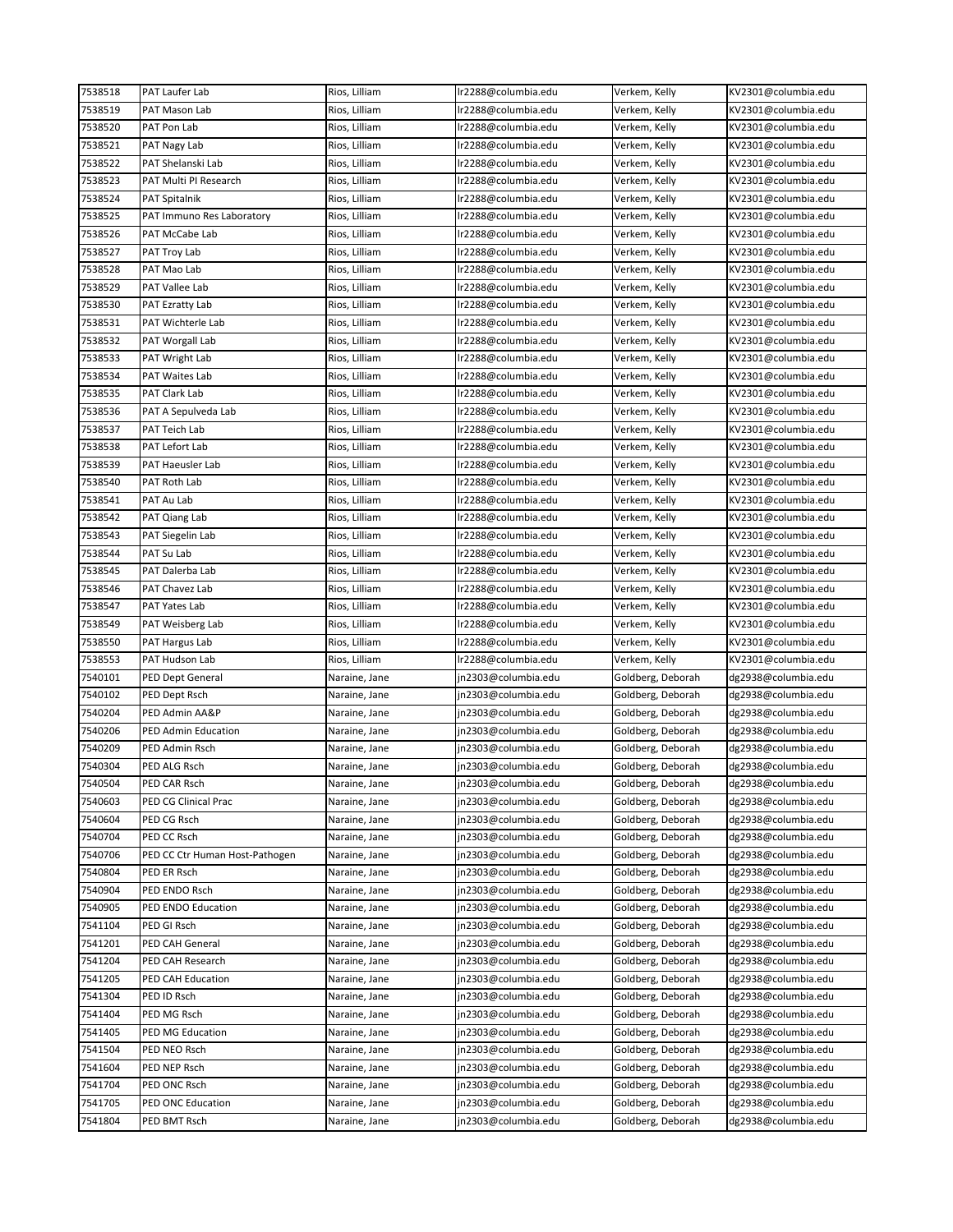| 7541901 | <b>PED HEM General</b>         | Woods, Genevieve | gw2113@columbia.edu | Verkem, Kelly                      | KV2301@columbia.edu                      |
|---------|--------------------------------|------------------|---------------------|------------------------------------|------------------------------------------|
| 7541902 | PED HEM Admin                  | Naraine, Jane    | jn2303@columbia.edu | Goldberg, Deborah                  | dg2938@columbia.edu                      |
| 7541904 | PED HEM Rsch                   | Naraine, Jane    | jn2303@columbia.edu | Goldberg, Deborah                  | dg2938@columbia.edu                      |
| 7542104 | PED PULM Rsch                  | Naraine, Jane    | jn2303@columbia.edu | Goldberg, Deborah                  | dg2938@columbia.edu                      |
| 7542204 | PED RHEUM Rsch                 | Naraine, Jane    | jn2303@columbia.edu | Goldberg, Deborah                  | dg2938@columbia.edu                      |
| 7542205 | PED RHEUM Education            | Naraine, Jane    | jn2303@columbia.edu | Goldberg, Deborah                  | dg2938@columbia.edu                      |
| 7542404 | PED PrgrmGlbl&PopHealth Rsch   | Naraine, Jane    | jn2303@columbia.edu | Goldberg, Deborah                  | dg2938@columbia.edu                      |
| 7542602 | PED Immunology Admin           | Naraine, Jane    | jn2303@columbia.edu | Goldberg, Deborah                  | dg2938@columbia.edu                      |
| 7542603 | PED Immunology Clinical Prac   | Naraine, Jane    | jn2303@columbia.edu | Goldberg, Deborah                  | dg2938@columbia.edu                      |
| 7542604 | PED Immunology Research        | Naraine, Jane    | jn2303@columbia.edu | Goldberg, Deborah                  | dg2938@columbia.edu                      |
| 7543101 | PSY General                    | Verkem, Kelly    | KV2301@columbia.edu | Ramos, Lorraine                    | II150@columbia.edu                       |
| 7543202 | PSY Central Dept Core          | Verkem, Kelly    | KV2301@columbia.edu | Ramos, Lorraine                    | II150@columbia.edu                       |
| 7543203 | PSY Central Dept Education     | Verkem, Kelly    | KV2301@columbia.edu | Ramos, Lorraine                    | II150@columbia.edu                       |
| 7543204 | PSY Central Dept Sackler       | Verkem, Kelly    | KV2301@columbia.edu | Ramos, Lorraine                    | II150@columbia.edu                       |
| 7543302 | PSY Behavioral Medicine Core   | Verkem, Kelly    | KV2301@columbia.edu | Ramos, Lorraine                    | II150@columbia.edu                       |
| 7543303 | PSY Behavioral Medicine Clinic | Verkem, Kelly    | KV2301@columbia.edu | Ramos, Lorraine                    | II150@columbia.edu                       |
| 7543402 | PSY Geriatric Psychiatry Core  | Verkem, Kelly    | KV2301@columbia.edu | Ramos, Lorraine                    | II150@columbia.edu                       |
| 7543403 | PSY Geriatric Psych Clinical   | Verkem, Kelly    | KV2301@columbia.edu | Ramos, Lorraine                    | II150@columbia.edu                       |
| 7543502 | PSY Exper Therap Core          | Verkem, Kelly    | KV2301@columbia.edu |                                    |                                          |
| 7543503 | PSY Exper Therap Clinical      | Verkem, Kelly    | KV2301@columbia.edu | Ramos, Lorraine<br>Ramos, Lorraine | II150@columbia.edu<br>II150@columbia.edu |
| 7543505 | PSY Exper Therap Lieberman     | Verkem, Kelly    | KV2301@columbia.edu | Ramos, Lorraine                    | II150@columbia.edu                       |
| 7543602 |                                |                  |                     |                                    |                                          |
|         | PSY Cognitive Neurosci Core    | Verkem, Kelly    | KV2301@columbia.edu | Ramos, Lorraine                    | II150@columbia.edu                       |
| 7543603 | PSY Cognitive Neurosci Clinic  | Verkem, Kelly    | KV2301@columbia.edu | Ramos, Lorraine                    | II150@columbia.edu                       |
| 7543605 | PSY Cognitive Neurosci Clin'l  | Verkem, Kelly    | KV2301@columbia.edu | Ramos, Lorraine                    | II150@columbia.edu                       |
| 7543702 | <b>PSY Biostatistics Core</b>  | Verkem, Kelly    | KV2301@columbia.edu | Ramos, Lorraine                    | II150@columbia.edu                       |
| 7543703 | PSY Biostatistics Clinical     | Verkem, Kelly    | KV2301@columbia.edu | Ramos, Lorraine                    | II150@columbia.edu                       |
| 7543801 | PSY BHSPR General              | Verkem, Kelly    | KV2301@columbia.edu | Ramos, Lorraine                    | II150@columbia.edu                       |
| 7543802 | PSY BHSPR Core                 | Verkem, Kelly    | KV2301@columbia.edu | Ramos, Lorraine                    | II150@columbia.edu                       |
| 7543803 | PSY BHSPR Clinical             | Verkem, Kelly    | KV2301@columbia.edu | Ramos, Lorraine                    | II150@columbia.edu                       |
| 7543902 | PSY DCAP Core                  | Verkem, Kelly    | KV2301@columbia.edu | Ramos, Lorraine                    | II150@columbia.edu                       |
| 7543903 | PSY DCAP Clinical              | Verkem, Kelly    | KV2301@columbia.edu | Ramos, Lorraine                    | II150@columbia.edu                       |
| 7543904 | PSY DCAP Peterson              | Verkem, Kelly    | KV2301@columbia.edu | Ramos, Lorraine                    | II150@columbia.edu                       |
| 7543907 | PSY DCAP Hoven                 | Verkem, Kelly    | KV2301@columbia.edu | Ramos, Lorraine                    | II150@columbia.edu                       |
| 7543909 | PSY DCAP Vander Weele          | Verkem, Kelly    | KV2301@columbia.edu | Ramos, Lorraine                    | II150@columbia.edu                       |
| 7543910 | PSY DCAP Auerbach              | Verkem, Kelly    | KV2301@columbia.edu | Ramos, Lorraine                    | II150@columbia.edu                       |
| 7544102 | PSY Epidemiology Core          | Verkem, Kelly    | KV2301@columbia.edu | Ramos, Lorraine                    | II150@columbia.edu                       |
| 7544103 | PSY Epidemiology Clinical      | Verkem, Kelly    | KV2301@columbia.edu | Ramos, Lorraine                    | II150@columbia.edu                       |
| 7544104 | PSY Epidemiology Education     | Verkem, Kelly    | KV2301@columbia.edu | Ramos, Lorraine                    | II150@columbia.edu                       |
| 7544202 | PSY Dev Neurosci Core          | Verkem, Kelly    | KV2301@columbia.edu | Ramos, Lorraine                    | II150@columbia.edu                       |
| 7544203 | PSY Dev Neurosci Clinical      | Verkem, Kelly    | KV2301@columbia.edu | Ramos, Lorraine                    | II150@columbia.edu                       |
| 7544204 | PSY Dev Neurosci Educ          | Verkem, Kelly    | KV2301@columbia.edu | Ramos, Lorraine                    | II150@columbia.edu                       |
| 7544302 | PSY SubstanceUse Disorder Core | Verkem, Kelly    | KV2301@columbia.edu | Ramos, Lorraine                    | II150@columbia.edu                       |
| 7544303 | PSY SubstanceUseDisorderClinic | Verkem, Kelly    | KV2301@columbia.edu | Ramos, Lorraine                    | II150@columbia.edu                       |
| 7544304 | PSY SubstanceUseDisordersRsch1 | Verkem, Kelly    | KV2301@columbia.edu | Ramos, Lorraine                    | II150@columbia.edu                       |
| 7544402 | PSY Gend Sexuality Health Core | Verkem, Kelly    | KV2301@columbia.edu | Ramos, Lorraine                    | II150@columbia.edu                       |
| 7544403 | PSY Gend Sexuality Health Clin | Verkem, Kelly    | KV2301@columbia.edu | Ramos, Lorraine                    | ll150@columbia.edu                       |
| 7544404 | PSY HIV Ctr for C&B Study Educ | Verkem, Kelly    | KV2301@columbia.edu | Ramos, Lorraine                    | II150@columbia.edu                       |
| 7544502 | PSY Medical Genetics Core      | Verkem, Kelly    | KV2301@columbia.edu | Ramos, Lorraine                    | II150@columbia.edu                       |
| 7544503 | PSY Medical Genetics Clinical  | Verkem, Kelly    | KV2301@columbia.edu | Ramos, Lorraine                    | II150@columbia.edu                       |
| 7544602 | PSY Molec Imag/Neuropath Core  | Verkem, Kelly    | KV2301@columbia.edu | Ramos, Lorraine                    | II150@columbia.edu                       |
| 7544603 | PSY Molec Imag/Neuropath Clin  | Verkem, Kelly    | KV2301@columbia.edu | Ramos, Lorraine                    | ll150@columbia.edu                       |
| 7544702 | PSY Clin'l Therapeutics Core   | Verkem, Kelly    | KV2301@columbia.edu | Ramos, Lorraine                    | II150@columbia.edu                       |
| 7544703 | PSY Clin'l Therapeutics Clinic | Verkem, Kelly    | KV2301@columbia.edu | Ramos, Lorraine                    | II150@columbia.edu                       |
| 7544704 | PSY Clin'l Therap Lyme-Fallon  | Verkem, Kelly    | KV2301@columbia.edu | Ramos, Lorraine                    | II150@columbia.edu                       |
| 7544705 | PSY Clin'l Therap EDRU-Attia   | Verkem, Kelly    | KV2301@columbia.edu | Ramos, Lorraine                    | II150@columbia.edu                       |
| 7544706 | PSY Clin'l Therap ADC-Simpson  | Verkem, Kelly    | KV2301@columbia.edu | Ramos, Lorraine                    | II150@columbia.edu                       |
| 7544707 | PSY Clin'l Therap DES-McGrath  | Verkem, Kelly    | KV2301@columbia.edu | Ramos, Lorraine                    | II150@columbia.edu                       |
| 7544802 | PSY Molec Therapeutics Core    | Verkem, Kelly    | KV2301@columbia.edu | Ramos, Lorraine                    | II150@columbia.edu                       |
| 7544803 | PSY Molec Therapeutics Clin'l  | Verkem, Kelly    | KV2301@columbia.edu | Ramos, Lorraine                    | II150@columbia.edu                       |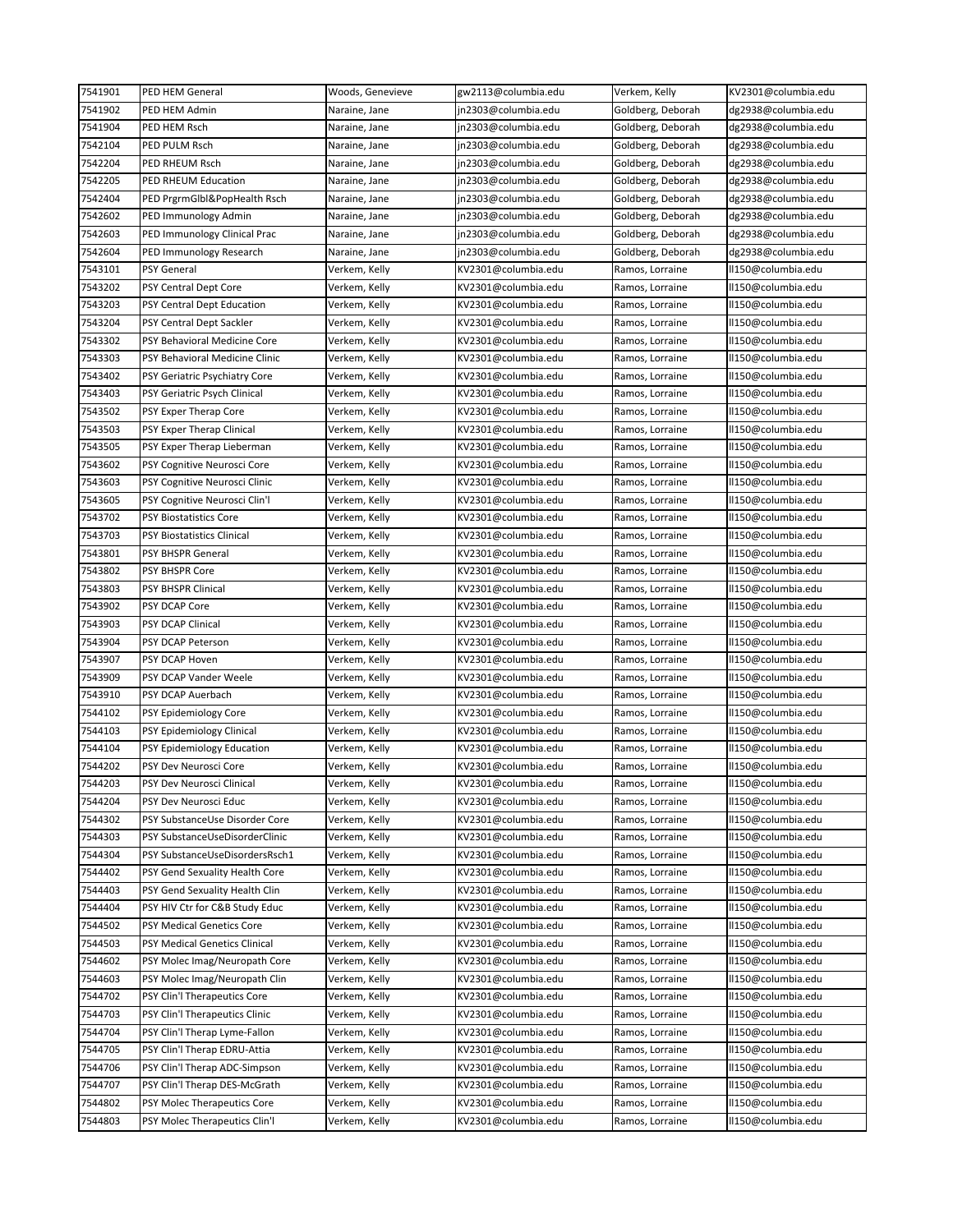| 7544902 | PSY Integrative Neurosci Core  | Verkem, Kelly  | KV2301@columbia.edu | Ramos, Lorraine | II150@columbia.edu  |
|---------|--------------------------------|----------------|---------------------|-----------------|---------------------|
| 7544903 | PSY Integrative Neurosci Clin  | Verkem, Kelly  | KV2301@columbia.edu | Ramos, Lorraine | II150@columbia.edu  |
| 7544904 | PSY Integrative Neurosci Educ  | Verkem, Kelly  | KV2301@columbia.edu | Ramos, Lorraine | II150@columbia.edu  |
| 7545102 | PSY Translational Imag Core    | Verkem, Kelly  | KV2301@columbia.edu | Ramos, Lorraine | ll150@columbia.edu  |
| 7545103 | PSY Translational Imaging Clin | Verkem, Kelly  | KV2301@columbia.edu | Ramos, Lorraine | ll150@columbia.edu  |
| 7545303 | PSY Research in Psych Clinical | Verkem, Kelly  | KV2301@columbia.edu | Ramos, Lorraine | ll150@columbia.edu  |
| 7545304 | PSY Research in Psych Educ     | Verkem, Kelly  | KV2301@columbia.edu | Ramos, Lorraine | II150@columbia.edu  |
| 7545402 | PSY Ctr for Bioethics Core     | Verkem, Kelly  | KV2301@columbia.edu | Ramos, Lorraine | II150@columbia.edu  |
| 7545502 | PSY Epi of Subs Abuse Core     | Verkem, Kelly  | KV2301@columbia.edu | Ramos, Lorraine | II150@columbia.edu  |
| 7545602 | PSY Law, Ethics & Psyc Core    | Verkem, Kelly  | KV2301@columbia.edu | Ramos, Lorraine | ll150@columbia.edu  |
| 7546102 | PSY Wash Heights Core          | Verkem, Kelly  | KV2301@columbia.edu | Ramos, Lorraine | ll150@columbia.edu  |
| 7546202 | PSY Psychoanalytic Core        | Verkem, Kelly  | KV2301@columbia.edu | Ramos, Lorraine | II150@columbia.edu  |
| 7546302 | PSY Clinical Phenom Core       | Verkem, Kelly  | KV2301@columbia.edu | Ramos, Lorraine | ll150@columbia.edu  |
| 7547402 | RNC Rsch                       | Blake, Debbie  | db3068@columbia.edu | Ramos, Lorraine | ll150@columbia.edu  |
| 7549204 | RAD Rsch Admin                 | Ortiona, Elvie | eo157@columbia.edu  | Ramos, Lorraine | ll150@columbia.edu  |
| 7549302 | RAD Diag Svc                   | Ortiona, Elvie | eo157@columbia.edu  | Ramos, Lorraine | ll150@columbia.edu  |
| 7549305 | RAD MRI Ctr                    | Ortiona, Elvie | eo157@columbia.edu  | Ramos, Lorraine | ll150@columbia.edu  |
| 7549306 | RAD Pet Ctr                    | Ortiona, Elvie | eo157@columbia.edu  | Ramos, Lorraine | II150@columbia.edu  |
| 7549308 | RAD Computational Lab          | Ortiona, Elvie | eo157@columbia.edu  | Ramos, Lorraine | II150@columbia.edu  |
| 7549309 | <b>RAD Other Operation</b>     | Ortiona, Elvie | eo157@columbia.edu  | Ramos, Lorraine | ll150@columbia.edu  |
| 7551302 | SRG CIOR                       | Blake, Debbie  | db3068@columbia.edu | Ramos, Lorraine | ll150@columbia.edu  |
| 7551402 | SRG Abd Liver                  | Blake, Debbie  | db3068@columbia.edu | Ramos, Lorraine | II150@columbia.edu  |
| 7551403 | SRG Abd Peds Trans             | Blake, Debbie  | db3068@columbia.edu | Ramos, Lorraine | II150@columbia.edu  |
| 7551502 | SRG Abd Renal                  | Blake, Debbie  | db3068@columbia.edu | Ramos, Lorraine | ll150@columbia.edu  |
| 7551602 | SRG Abd Other                  | Blake, Debbie  | db3068@columbia.edu | Ramos, Lorraine | ll150@columbia.edu  |
| 7551802 | <b>SRG Bariatrics</b>          | Blake, Debbie  | db3068@columbia.edu | Ramos, Lorraine | ll150@columbia.edu  |
| 7551902 | <b>SRG Breast</b>              |                |                     |                 | II150@columbia.edu  |
|         |                                | Blake, Debbie  | db3068@columbia.edu | Ramos, Lorraine |                     |
| 7552102 | <b>SRG Colorectal</b>          | Blake, Debbie  | db3068@columbia.edu | Ramos, Lorraine | II150@columbia.edu  |
| 7552103 | SRG IBD                        | Blake, Debbie  | db3068@columbia.edu | Ramos, Lorraine | II150@columbia.edu  |
| 7552202 | SRG CT                         | Blake, Debbie  | db3068@columbia.edu | Ramos, Lorraine | ll150@columbia.edu  |
| 7552302 | <b>SRG General Surg</b>        | Blake, Debbie  | db3068@columbia.edu | Ramos, Lorraine | ll150@columbia.edu  |
| 7552402 | SRG GI/Endo                    | Blake, Debbie  | db3068@columbia.edu | Ramos, Lorraine | II150@columbia.edu  |
| 7552502 | <b>SRG Pediatrics</b>          | Blake, Debbie  | db3068@columbia.edu | Ramos, Lorraine | II150@columbia.edu  |
| 7552602 | <b>SRG Plastics</b>            | Blake, Debbie  | db3068@columbia.edu | Ramos, Lorraine | ll150@columbia.edu  |
| 7552702 | <b>SRG Thoracic</b>            | Blake, Debbie  | db3068@columbia.edu | Ramos, Lorraine | ll150@columbia.edu  |
| 7552902 | <b>SRG Vascular</b>            | Blake, Debbie  | db3068@columbia.edu | Ramos, Lorraine | ll150@columbia.edu  |
| 7553502 | URO Rsch Operation             | Blake, Debbie  | db3068@columbia.edu | Ramos, Lorraine | ll150@columbia.edu  |
| 7555302 | <b>SRG Surg Science</b>        | Blake, Debbie  | db3068@columbia.edu | Ramos, Lorraine | ll150@columbia.edu  |
| 7555303 | <b>SRG Bunnett Lab</b>         | Blake, Debbie  | db3068@columbia.edu | Ramos, Lorraine | II150@columbia.edu  |
| 7555304 | SRG Ferrari Lab                | Blake, Debbie  | db3068@columbia.edu | Ramos, Lorraine | ll150@columbia.edu  |
| 7555305 | SRG Yan Lab                    | Blake, Debbie  | db3068@columbia.edu | Ramos, Lorraine | II150@columbia.edu  |
| 7555307 | SRG Thomsen Lab                | Blake, Debbie  | db3068@columbia.edu | Ramos, Lorraine | ll150@columbia.edu  |
| 7555402 | SRG Other Rsch & Educ          | Blake, Debbie  | db3068@columbia.edu | Ramos, Lorraine | II150@columbia.edu  |
| 7561302 | <b>BMB Palmer lab</b>          | Orbe, Angely   | AO2699@columbia.edu | Blake, Debbie   | db3068@columbia.edu |
| 7561303 | <b>BMB Goff lab</b>            | Orbe, Angely   | AO2699@columbia.edu | Blake, Debbie   | db3068@columbia.edu |
| 7561304 | <b>BMB Honig lab</b>           | Orbe, Angely   | AO2699@columbia.edu | Blake, Debbie   | db3068@columbia.edu |
| 7561305 | BMB Hendrickson lab            | Orbe, Angely   | AO2699@columbia.edu | Blake, Debbie   | db3068@columbia.edu |
| 7561306 | <b>BMB Greenwald lab</b>       | Orbe, Angely   | AO2699@columbia.edu | Blake, Debbie   | db3068@columbia.edu |
| 7561307 | <b>BMB Mann lab</b>            | Orbe, Angely   | AO2699@columbia.edu | Blake, Debbie   | db3068@columbia.edu |
| 7561308 | <b>BMB Rost lab</b>            | Orbe, Angely   | AO2699@columbia.edu | Blake, Debbie   | db3068@columbia.edu |
| 7561309 | <b>BMB Hobert lab</b>          | Orbe, Angely   | AO2699@columbia.edu | Blake, Debbie   | db3068@columbia.edu |
| 7561310 | <b>BMB Jessell lab</b>         | Orbe, Angely   | AO2699@columbia.edu | Blake, Debbie   | db3068@columbia.edu |
| 7561311 | <b>BMB</b> Greene lab          | Orbe, Angely   | AO2699@columbia.edu | Blake, Debbie   | db3068@columbia.edu |
| 7561312 | <b>BMB Grishok lab</b>         | Orbe, Angely   | AO2699@columbia.edu | Blake, Debbie   | db3068@columbia.edu |
| 7561313 | <b>BMB Frank lab</b>           | Orbe, Angely   | AO2699@columbia.edu | Blake, Debbie   | db3068@columbia.edu |
| 7561314 | <b>BMB Zuker lab</b>           | Orbe, Angely   | AO2699@columbia.edu | Blake, Debbie   | db3068@columbia.edu |
| 7561315 | <b>BMB Maniatis lab</b>        | Orbe, Angely   | AO2699@columbia.edu | Blake, Debbie   | db3068@columbia.edu |
| 7561316 | <b>BMB Sobolevsky lab</b>      | Orbe, Angely   | AO2699@columbia.edu | Blake, Debbie   | db3068@columbia.edu |
| 7561317 | <b>BMB Shapiro lab</b>         | Orbe, Angely   | AO2699@columbia.edu | Blake, Debbie   | db3068@columbia.edu |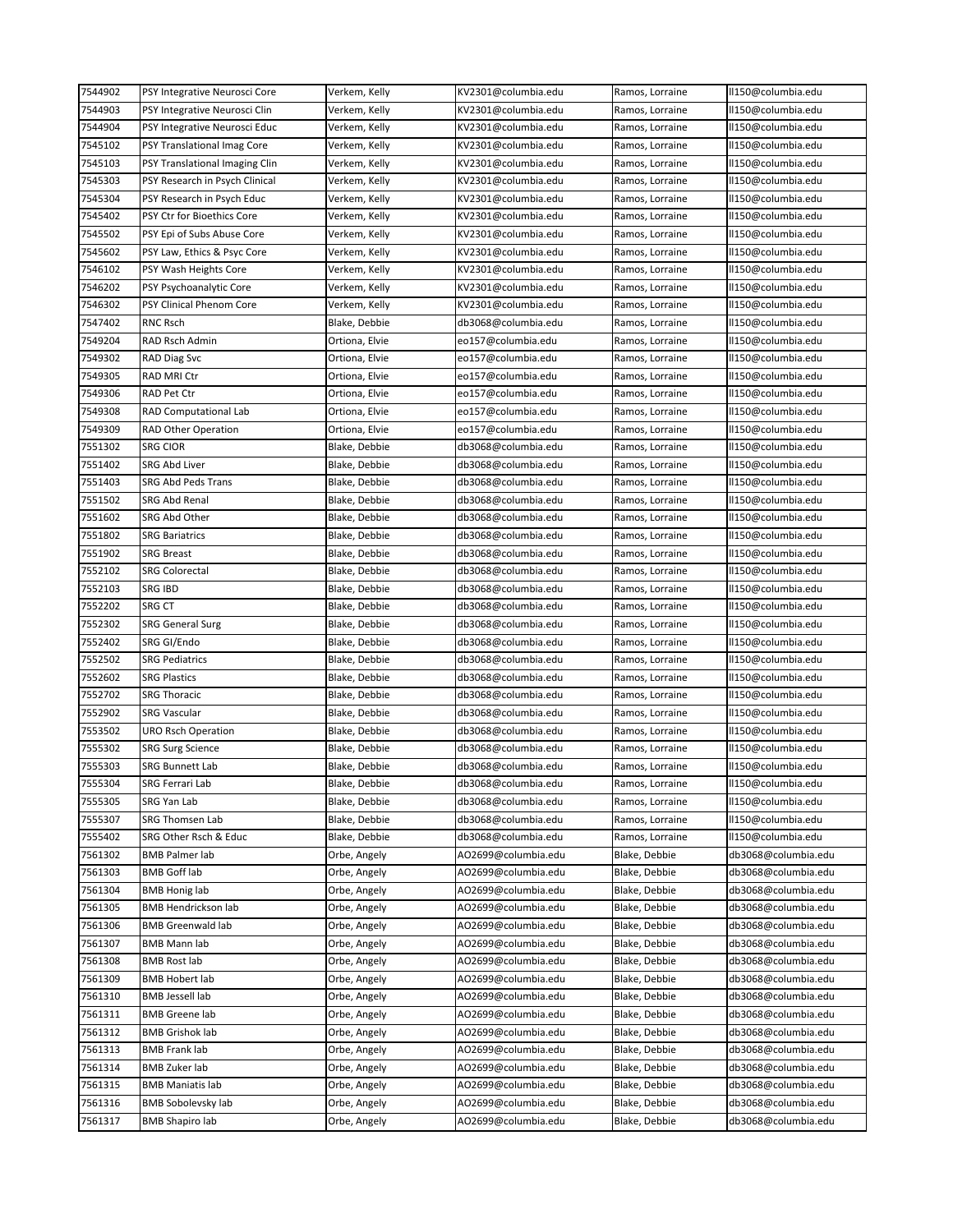| 7561318            | <b>BMB Hirsh lab</b>       | Orbe, Angely     | AO2699@columbia.edu | Blake, Debbie | db3068@columbia.edu |
|--------------------|----------------------------|------------------|---------------------|---------------|---------------------|
| 7561319            | <b>BMB Finkelstein lab</b> | Orbe, Angely     | AO2699@columbia.edu | Blake, Debbie | db3068@columbia.edu |
| 7561320            | <b>BMB Veshtlab</b>        | Orbe, Angely     | AO2699@columbia.edu | Blake, Debbie | db3068@columbia.edu |
| 7561321            | <b>BMB Gottesman lab</b>   | Orbe, Angely     | AO2699@columbia.edu | Blake, Debbie | db3068@columbia.edu |
| 7561322            | <b>BMB Karlin Lab</b>      | Orbe, Angely     | AO2699@columbia.edu | Blake, Debbie | db3068@columbia.edu |
| 7561323            | <b>BMB Landweber lab</b>   | Orbe, Angely     | AO2699@columbia.edu | Blake, Debbie | db3068@columbia.edu |
| 7561325            | <b>BMB Sternberg Lab</b>   | Orbe, Angely     | AO2699@columbia.edu | Blake, Debbie | db3068@columbia.edu |
| 7562203            | G&D Admininstration        | Orbe, Angely     | AO2699@columbia.edu | Blake, Debbie | db3068@columbia.edu |
| 7562302            | <b>G&amp;D Education</b>   | Orbe, Angely     | AO2699@columbia.edu | Blake, Debbie | db3068@columbia.edu |
| 7562402            | G&D Bestor Lab             | Orbe, Angely     | AO2699@columbia.edu | Blake, Debbie | db3068@columbia.edu |
| 7562403            | G&D Carlson Lab            | Orbe, Angely     | AO2699@columbia.edu | Blake, Debbie | db3068@columbia.edu |
| 7562404            | G&D Costantini Lab         | Orbe, Angely     | AO2699@columbia.edu | Blake, Debbie | db3068@columbia.edu |
| 7562405            | G&D Johnston Lab           | Orbe, Angely     | AO2699@columbia.edu | Blake, Debbie | db3068@columbia.edu |
| 7562406            | G&D Karsenty Lab           | Orbe, Angely     | AO2699@columbia.edu | Blake, Debbie | db3068@columbia.edu |
| 7562407            | G&D Ohlstein Lab           | Orbe, Angely     | AO2699@columbia.edu | Blake, Debbie | db3068@columbia.edu |
| 7562408            | G&D Papaioannou Lab        | Orbe, Angely     | AO2699@columbia.edu | Blake, Debbie | db3068@columbia.edu |
| 7562409            | G&D Rothstein Lab          | Orbe, Angely     | AO2699@columbia.edu | Blake, Debbie | db3068@columbia.edu |
| 7562410            | G&D ShirazuHiza Lab        |                  | AO2699@columbia.edu | Blake, Debbie | db3068@columbia.edu |
|                    |                            | Orbe, Angely     |                     |               | db3068@columbia.edu |
| 7562411            | G&D Struhl Lab             | Orbe, Angely     | AO2699@columbia.edu | Blake, Debbie |                     |
| 7562412            | G&D Rathinam Lab           | Orbe, Angely     | AO2699@columbia.edu | Blake, Debbie | db3068@columbia.edu |
| 7562413            | G&D Sussel Lab             | Orbe, Angely     | AO2699@columbia.edu | Blake, Debbie | db3068@columbia.edu |
| 7562414            | G&D Wolgemuth Lab          | Orbe, Angely     | AO2699@columbia.edu | Blake, Debbie | db3068@columbia.edu |
| 7562415            | G&D Tomlinson Lab          | Orbe, Angely     | AO2699@columbia.edu | Blake, Debbie | db3068@columbia.edu |
| 7562416            | G&D Ciccia Lab             | Orbe, Angely     | AO2699@columbia.edu | Blake, Debbie | db3068@columbia.edu |
| 7562417            | G&D Ducy Lab               | Orbe, Angely     | AO2699@columbia.edu | Blake, Debbie | db3068@columbia.edu |
| 7562418            | G&D Berchowitz Lab         | Orbe, Angely     | AO2699@columbia.edu | Blake, Debbie | db3068@columbia.edu |
| 7562419            | G&D Gennarino Lab          | Orbe, Angely     | AO2699@columbia.edu | Blake, Debbie | db3068@columbia.edu |
| 7562420            | G&D Lu Lab                 | Orbe, Angely     | AO2699@columbia.edu | Blake, Debbie | db3068@columbia.edu |
| 7563203            | MIC Admin                  | Seecoomar, Grace | GS3098@columbia.edu | Verkem, Kelly | KV2301@columbia.edu |
| 7563302            | <b>MIC Education</b>       | Seecoomar, Grace | GS3098@columbia.edu | Verkem, Kelly | KV2301@columbia.edu |
| 7563403            | MIC Basu Lab               | Seecoomar, Grace | GS3098@columbia.edu | Verkem, Kelly | KV2301@columbia.edu |
| 7563404            | MIC Chang Lab              | Seecoomar, Grace | GS3098@columbia.edu | Verkem, Kelly | KV2301@columbia.edu |
| 7563405            | MIC Dworkin Lab            | Seecoomar, Grace | GS3098@columbia.edu | Verkem, Kelly | KV2301@columbia.edu |
| 7563406            | MIC Fidock Lab             | Seecoomar, Grace | GS3098@columbia.edu | Verkem, Kelly | KV2301@columbia.edu |
| 7563407            | MIC Figurski Lab           | Seecoomar, Grace | GS3098@columbia.edu | Verkem, Kelly | KV2301@columbia.edu |
| 7563408            | MIC Ghosh Lab              | Seecoomar, Grace | GS3098@columbia.edu | Verkem, Kelly | KV2301@columbia.edu |
| 7563409            | MIC Gottesman Lab          | Seecoomar, Grace | GS3098@columbia.edu | Verkem, Kelly | KV2301@columbia.edu |
| 7563410            | MIC Ivanov Lab             | Seecoomar, Grace | GS3098@columbia.edu | Verkem, Kelly | KV2301@columbia.edu |
| 7563411            | MIC Liu Lab                | Seecoomar, Grace | GS3098@columbia.edu | Verkem, Kelly | KV2301@columbia.edu |
| 7563412            | MIC Racaniello Lab         | Seecoomar, Grace | GS3098@columbia.edu | Verkem, Kelly | KV2301@columbia.edu |
| 7563413            | MIC Reiner Lab             | Seecoomar, Grace | GS3098@columbia.edu | Verkem, Kelly | KV2301@columbia.edu |
| 7563414            | MIC Reizis Lab             | Seecoomar, Grace | GS3098@columbia.edu | Verkem, Kelly | KV2301@columbia.edu |
| 7563415            | MIC Schindler Lab          | Seecoomar, Grace | GS3098@columbia.edu | Verkem, Kelly | KV2301@columbia.edu |
| 7563417            | <b>MIC Symington Lab</b>   | Seecoomar, Grace | GS3098@columbia.edu | Verkem, Kelly | KV2301@columbia.edu |
| 7563418            | MIC Arpaia Lab             | Seecoomar, Grace | GS3098@columbia.edu | Verkem, Kelly | KV2301@columbia.edu |
| 7563419            | MIC Huang Lab              | Seecoomar, Grace | GS3098@columbia.edu | Verkem, Kelly | KV2301@columbia.edu |
| 7563420            | MIC Chung Lab              | Seecoomar, Grace | GS3098@columbia.edu | Verkem, Kelly | KV2301@columbia.edu |
| 7563421            | MIC Farber Lab             | Seecoomar, Grace | GS3098@columbia.edu | Verkem, Kelly | KV2301@columbia.edu |
| 7563422            | MIC Ho Lab                 | Seecoomar, Grace | GS3098@columbia.edu | Verkem, Kelly | KV2301@columbia.edu |
|                    |                            |                  | lr2288@columbia.edu |               | KV2301@columbia.edu |
| 7564202<br>7564302 | NSC Admin                  | Rios, Lilliam    |                     | Verkem, Kelly |                     |
|                    | <b>NSC Education</b>       | Rios, Lilliam    | lr2288@columbia.edu | Verkem, Kelly | KV2301@columbia.edu |
| 7564402            | NSC Axel Lab               | Rios, Lilliam    | lr2288@columbia.edu | Verkem, Kelly | KV2301@columbia.edu |
| 7564403            | NSC Bruno Lab              | Rios, Lilliam    | lr2288@columbia.edu | Verkem, Kelly | KV2301@columbia.edu |
| 7564404            | <b>NSC Hawkins Lab</b>     | Rios, Lilliam    | lr2288@columbia.edu | Verkem, Kelly | KV2301@columbia.edu |
| 7564405            | NSC Kandel Lab             | Rios, Lilliam    | lr2288@columbia.edu | Verkem, Kelly | KV2301@columbia.edu |
| 7564406            | NSC Losonczy Lab           | Rios, Lilliam    | lr2288@columbia.edu | Verkem, Kelly | KV2301@columbia.edu |
| 7564407            | <b>NSC Sawtell Lab</b>     | Rios, Lilliam    | lr2288@columbia.edu | Verkem, Kelly | KV2301@columbia.edu |
| 7564408            | NSC Schacher Lab           | Rios, Lilliam    | lr2288@columbia.edu | Verkem, Kelly | KV2301@columbia.edu |
| 7564409            | NSC Siegelbaum Lab         | Rios, Lilliam    | lr2288@columbia.edu | Verkem, Kelly | KV2301@columbia.edu |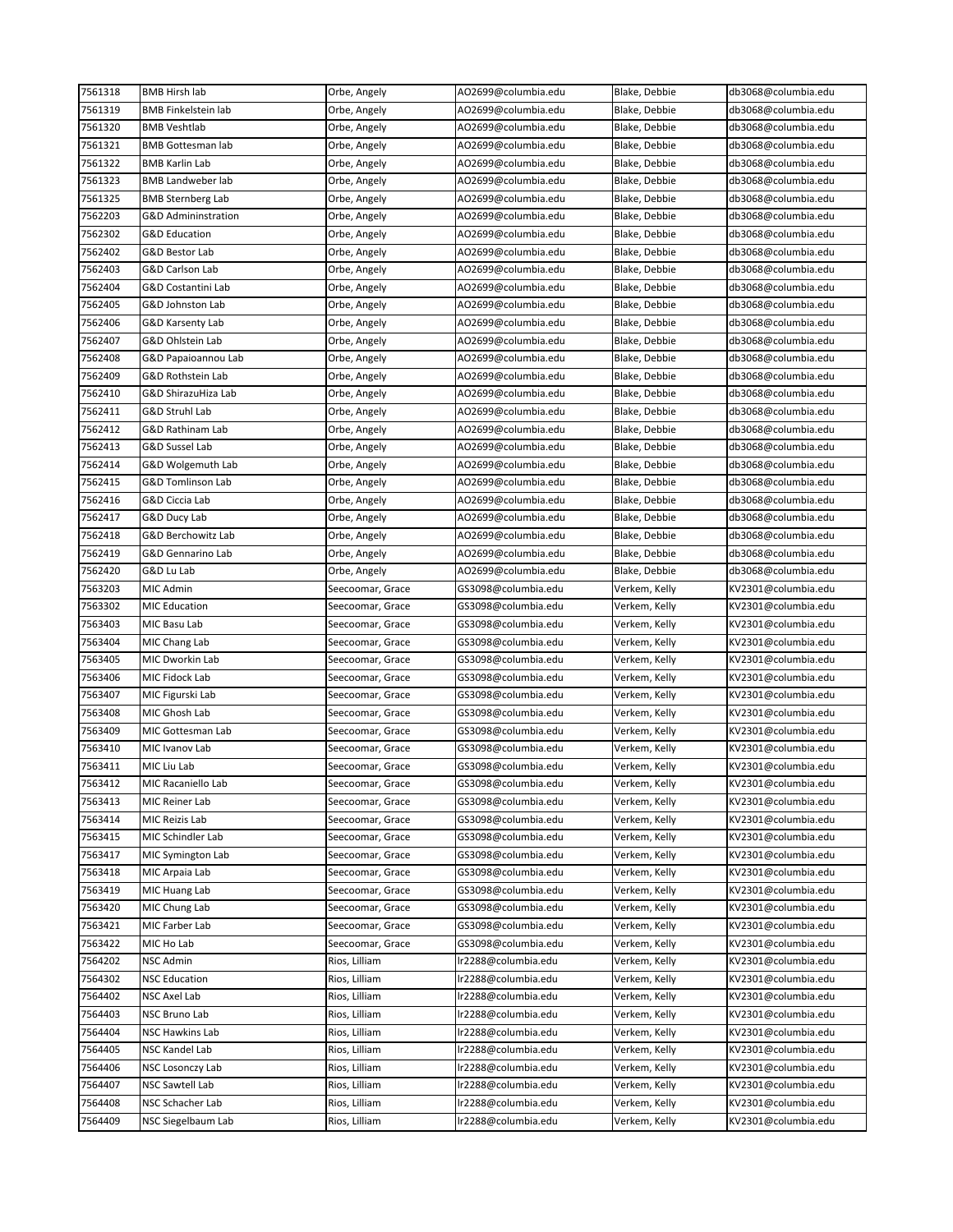| 7564410            | <b>NSC Shadlen Lab</b>                      | Rios, Lilliam        | Ir2288@columbia.edu                        | Verkem, Kelly     | KV2301@columbia.edu                        |
|--------------------|---------------------------------------------|----------------------|--------------------------------------------|-------------------|--------------------------------------------|
| 7564411            | NSC Tapia Lab                               | Rios, Lilliam        | lr2288@columbia.edu                        | Verkem, Kelly     | KV2301@columbia.edu                        |
| 7564413            | NSC Kohwi Lab                               | Rios, Lilliam        | lr2288@columbia.edu                        | Verkem, Kelly     | KV2301@columbia.edu                        |
| 7564414            | NSC Polleux Lab                             | Rios, Lilliam        | lr2288@columbia.edu                        | Verkem, Kelly     | KV2301@columbia.edu                        |
| 7564502            | NSC Churchland Lab                          | Rios, Lilliam        | Ir2288@columbia.edu                        | Verkem, Kelly     | KV2301@columbia.edu                        |
| 7564503            | NSC Das Lab                                 | Rios, Lilliam        | lr2288@columbia.edu                        | Verkem, Kelly     | KV2301@columbia.edu                        |
| 7564504            | NSC Ferrera Lab                             | Rios, Lilliam        | lr2288@columbia.edu                        | Verkem, Kelly     | KV2301@columbia.edu                        |
| 7564505            | NSC Goldberg Lab                            | Rios, Lilliam        | lr2288@columbia.edu                        | Verkem, Kelly     | KV2301@columbia.edu                        |
| 7564506            | NSC Gottlieb Lab                            | Rios, Lilliam        | lr2288@columbia.edu                        | Verkem, Kelly     | KV2301@columbia.edu                        |
| 7564507            | NSC Qian Lab                                | Rios, Lilliam        | lr2288@columbia.edu                        | Verkem, Kelly     | KV2301@columbia.edu                        |
| 7564508            | NSC Salzman Lab                             | Rios, Lilliam        | lr2288@columbia.edu                        | Verkem, Kelly     | KV2301@columbia.edu                        |
| 7564602            | NSC Abbott Lab                              | Rios, Lilliam        | lr2288@columbia.edu                        | Verkem, Kelly     | KV2301@columbia.edu                        |
| 7564603            | NSC Fusi Lab                                | Rios, Lilliam        | lr2288@columbia.edu                        | Verkem, Kelly     | KV2301@columbia.edu                        |
| 7564604            | NSC Miller Lab                              | Rios, Lilliam        | lr2288@columbia.edu                        | Verkem, Kelly     | KV2301@columbia.edu                        |
| 7565101            | PHA General                                 | Mottley, Lisa        | LM3360@columbia.edu                        | Goldberg, Deborah | dg2938@columbia.edu                        |
| 7565302            | PHA Graduate Prgm                           | Mottley, Lisa        | LM3360@columbia.edu                        | Goldberg, Deborah | dg2938@columbia.edu                        |
| 7565402            | PHA Boyden Lab                              | Mottley, Lisa        | LM3360@columbia.edu                        | Goldberg, Deborah | dg2938@columbia.edu                        |
| 7565403            | PHA Fan Lab                                 | Mottley, Lisa        | LM3360@columbia.edu                        | Goldberg, Deborah | dg2938@columbia.edu                        |
| 7565404            | PHA Feinmark Lab                            | Mottley, Lisa        | LM3360@columbia.edu                        | Goldberg, Deborah | dg2938@columbia.edu                        |
| 7565405            | PHA Kass Lab                                | Mottley, Lisa        | LM3360@columbia.edu                        | Goldberg, Deborah | dg2938@columbia.edu                        |
| 7565406            | PHA Robinson Lab                            | Mottley, Lisa        | LM3360@columbia.edu                        | Goldberg, Deborah | dg2938@columbia.edu                        |
| 7565407            | PHA Rosen Lab                               | Mottley, Lisa        | LM3360@columbia.edu                        | Goldberg, Deborah | dg2938@columbia.edu                        |
| 7565408            | PHA Steinberg Lab                           | Mottley, Lisa        | LM3360@columbia.edu                        | Goldberg, Deborah | dg2938@columbia.edu                        |
| 7565409            | PHA Abate-Shen Lab                          | Mottley, Lisa        | LM3360@columbia.edu                        | Goldberg, Deborah | dg2938@columbia.edu                        |
| 7566101            | <b>PHY General</b>                          | Mottley, Lisa        | LM3360@columbia.edu                        | Goldberg, Deborah | dg2938@columbia.edu                        |
| 7566302            | <b>PHY SPURS</b>                            | Mottley, Lisa        | LM3360@columbia.edu                        | Goldberg, Deborah | dg2938@columbia.edu                        |
| 7566303            | PHY Education Prgm                          | Mottley, Lisa        | LM3360@columbia.edu                        | Goldberg, Deborah | dg2938@columbia.edu                        |
| 7566402            | PHY Lumpkin Lab                             | Mottley, Lisa        | LM3360@columbia.edu                        | Goldberg, Deborah | dg2938@columbia.edu                        |
| 7566403            | PHY Colecraft Lab                           | Mottley, Lisa        | LM3360@columbia.edu                        | Goldberg, Deborah | dg2938@columbia.edu                        |
| 7566404            | PHY Dodd Lab                                | Mottley, Lisa        | LM3360@columbia.edu                        | Goldberg, Deborah | dg2938@columbia.edu                        |
| 7566405            | PHY Gogos Lab                               | Mottley, Lisa        | LM3360@columbia.edu                        | Goldberg, Deborah | dg2938@columbia.edu                        |
| 7566406            | PHY Grueber Lab                             | Mottley, Lisa        | LM3360@columbia.edu                        | Goldberg, Deborah | dg2938@columbia.edu                        |
| 7566407            | PHY Karlin Lab                              | Mottley, Lisa        | LM3360@columbia.edu                        | Goldberg, Deborah | dg2938@columbia.edu                        |
| 7566408            | PHY Macdermott Lab                          | Mottley, Lisa        | LM3360@columbia.edu                        | Goldberg, Deborah | dg2938@columbia.edu                        |
| 7566409            | PHY Mancia Lab                              | Mottley, Lisa        | LM3360@columbia.edu                        | Goldberg, Deborah | dg2938@columbia.edu                        |
| 7566410            | PHY Marks Lab                               | Mottley, Lisa        | LM3360@columbia.edu                        | Goldberg, Deborah | dg2938@columbia.edu                        |
| 7566412            | PHY Silverstein Lab                         | Mottley, Lisa        | LM3360@columbia.edu                        | Goldberg, Deborah | dg2938@columbia.edu                        |
| 7566413            | PHY Zhou Lab                                | Mottley, Lisa        | LM3360@columbia.edu                        | Goldberg, Deborah | dg2938@columbia.edu                        |
| 7566414            | PHY Owusu Lab                               | Mottley, Lisa        | LM3360@columbia.edu                        | Goldberg, Deborah | dg2938@columbia.edu                        |
| 7566415            | PHY Kousteni Lab                            | Mottley, Lisa        | LM3360@columbia.edu                        | Goldberg, Deborah | dg2938@columbia.edu                        |
| 7566416            | PHY Ben-Johny Lab                           | Mottley, Lisa        | LM3360@columbia.edu                        | Goldberg, Deborah | dg2938@columbia.edu                        |
| 7566417            | PHY Liu Lab                                 | Mottley, Lisa        | LM3360@columbia.edu                        | Goldberg, Deborah | dg2938@columbia.edu                        |
| 7567302            | DBM Rsch                                    | Aliotta, Daniel      | DA2923@columbia.edu                        | Verkem, Kelly     | KV2301@columbia.edu                        |
|                    |                                             | Aliotta, Daniel      |                                            | Verkem, Kelly     | KV2301@columbia.edu                        |
| 7567303<br>7567305 | <b>DBM Education</b><br>DBM C.A.I.M.        | Woods, Genevieve     | DA2923@columbia.edu<br>gw2113@columbia.edu | Verkem, Kelly     | KV2301@columbia.edu                        |
| 7568303            | MHE Center for Bioethics                    | Ferrer, Raquel       | rf2316@columbia.edu                        | Tuladhar, Sradha  | st2821@columbia.edu                        |
| 7571101            | <b>HIC General</b>                          | Woods, Genevieve     |                                            | Verkem, Kelly     | KV2301@columbia.edu                        |
| 7571202            | <b>HIC Development</b>                      | Woods, Genevieve     | gw2113@columbia.edu<br>gw2113@columbia.edu | Verkem, Kelly     | KV2301@columbia.edu                        |
|                    |                                             |                      |                                            |                   |                                            |
| 7571203            | <b>HIC Operations</b>                       | Bantawa-Rai, Wakasha | wb2330@columbia.edu                        | Mottley, Lisa     | LM3360@columbia.edu                        |
| 7571302            | HIC AbateShen Lab<br><b>HIC Gelmann Lab</b> | Woods, Genevieve     | gw2113@columbia.edu                        | Verkem, Kelly     | KV2301@columbia.edu<br>KV2301@columbia.edu |
| 7571303            |                                             | Woods, Genevieve     | gw2113@columbia.edu                        | Verkem, Kelly     |                                            |
| 7571304            | HIC Halmos Lab                              | Woods, Genevieve     | gw2113@columbia.edu                        | Verkem, Kelly     | KV2301@columbia.edu                        |
| 7571305            | HIC Klein Lab                               | Woods, Genevieve     | gw2113@columbia.edu                        | Verkem, Kelly     | KV2301@columbia.edu                        |
| 7571306            | HIC Matushansky Lab                         | Woods, Genevieve     | gw2113@columbia.edu                        | Verkem, Kelly     | KV2301@columbia.edu                        |
| 7571307            | HIC Maurer Lab                              | Woods, Genevieve     | gw2113@columbia.edu                        | Verkem, Kelly     | KV2301@columbia.edu                        |
| 7571308            | HIC Mukherjee Lab                           | Woods, Genevieve     | gw2113@columbia.edu                        | Verkem, Kelly     | KV2301@columbia.edu                        |
| 7571309            | HIC Olive Lab                               | Woods, Genevieve     | gw2113@columbia.edu                        | Verkem, Kelly     | KV2301@columbia.edu                        |
| 7571310            | HIC Raza Lab                                | Woods, Genevieve     | gw2113@columbia.edu                        | Verkem, Kelly     | KV2301@columbia.edu                        |
| 7571311            | HIC Shen Lab                                | Woods, Genevieve     | gw2113@columbia.edu                        | Verkem, Kelly     | KV2301@columbia.edu                        |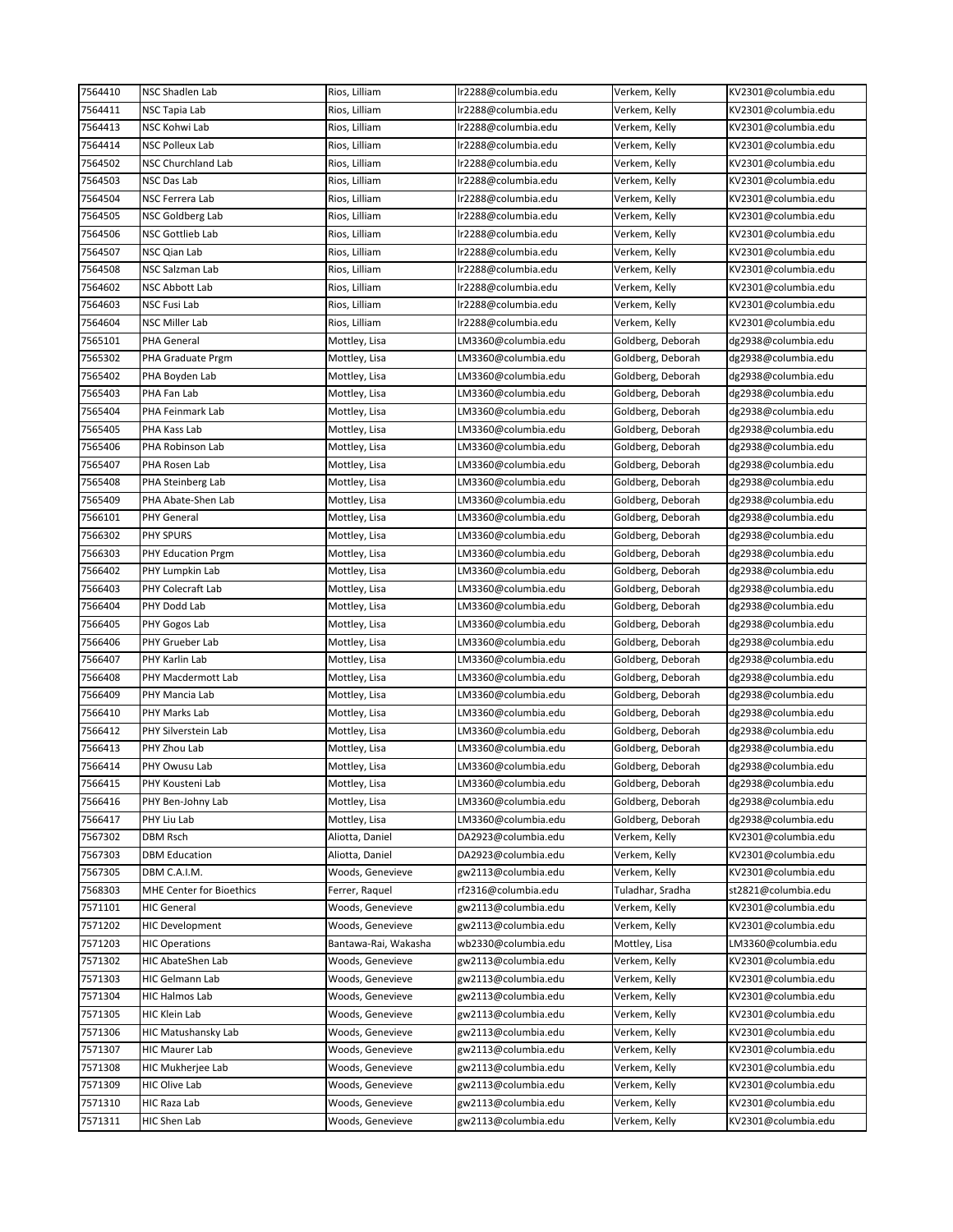| 7571312 | HIC Su Lab                            | Woods, Genevieve     | gw2113@columbia.edu                        | Verkem, Kelly   | KV2301@columbia.edu |
|---------|---------------------------------------|----------------------|--------------------------------------------|-----------------|---------------------|
| 7571313 | <b>HIC Former PIs</b>                 | Woods, Genevieve     | gw2113@columbia.edu                        | Verkem, Kelly   | KV2301@columbia.edu |
| 7571315 | <b>HIC Clinical Trial Operation</b>   | Woods, Genevieve     | gw2113@columbia.edu                        | Verkem, Kelly   | KV2301@columbia.edu |
| 7571316 | <b>HIC Faculty</b>                    | Woods, Genevieve     | gw2113@columbia.edu                        | Verkem, Kelly   | KV2301@columbia.edu |
| 7571318 | HIC Frattini Lab                      | Woods, Genevieve     | gw2113@columbia.edu                        | Verkem, Kelly   | KV2301@columbia.edu |
| 7571319 | <b>HIC Proteomics Core</b>            | Woods, Genevieve     | gw2113@columbia.edu                        | Verkem, Kelly   | KV2301@columbia.edu |
| 7571320 | HIC Schwartz Lab                      | Woods, Genevieve     | gw2113@columbia.edu                        | Verkem, Kelly   | KV2301@columbia.edu |
| 7571323 | HIC Rustgi Lab                        | Woods, Genevieve     | gw2113@columbia.edu                        | Verkem, Kelly   | KV2301@columbia.edu |
| 7571324 | HIC Nakagawa Lab                      | Woods, Genevieve     | gw2113@columbia.edu                        | Verkem, Kelly   | KV2301@columbia.edu |
| 7571402 | HIC Core Flow Cytometry               | Woods, Genevieve     | gw2113@columbia.edu                        | Verkem, Kelly   | KV2301@columbia.edu |
| 7571405 | <b>HIC Core Molecular Pathology</b>   | Woods, Genevieve     | gw2113@columbia.edu                        | Verkem, Kelly   | KV2301@columbia.edu |
| 7571410 | <b>HIC Core Biomedical Informatic</b> | Woods, Genevieve     | gw2113@columbia.edu                        | Verkem, Kelly   | KV2301@columbia.edu |
| 7571411 | HIC Core Biostatistics                | Woods, Genevieve     | gw2113@columbia.edu                        | Verkem, Kelly   | KV2301@columbia.edu |
| 7571412 | HIC Core Clinical Res Mgt             | Woods, Genevieve     | gw2113@columbia.edu                        | Verkem, Kelly   | KV2301@columbia.edu |
| 7571413 | HIC Core Res Recruit/Mgt Otrch        | Woods, Genevieve     | gw2113@columbia.edu                        | Verkem, Kelly   | KV2301@columbia.edu |
| 7571419 | <b>HIC Clinical Informatics</b>       | Woods, Genevieve     | gw2113@columbia.edu                        | Verkem, Kelly   | KV2301@columbia.edu |
| 7573302 | FCM Operations                        | Blake, Debbie        | db3068@columbia.edu                        | Ramos, Lorraine | II150@columbia.edu  |
| 7574101 | JSB General                           | Elwin, Lisa          | LE2279@columbia.edu                        | Naraine, Jane   | jn2303@columbia.edu |
| 7574302 | JSB Califano Lab                      | Elwin, Lisa          | LE2279@columbia.edu                        | Naraine, Jane   | jn2303@columbia.edu |
| 7574303 | <b>JSB Honig Lab</b>                  | Elwin, Lisa          | LE2279@columbia.edu                        | Naraine, Jane   | jn2303@columbia.edu |
| 7574304 | JSB Tavazoie Lab                      | Elwin, Lisa          | LE2279@columbia.edu                        | Naraine, Jane   | in2303@columbia.edu |
| 7574305 | <b>JSB Floratos Lab</b>               | Elwin, Lisa          | LE2279@columbia.edu                        | Naraine, Jane   | jn2303@columbia.edu |
| 7574306 | JSB Yufeng Shen Lab                   | Elwin, Lisa          | LE2279@columbia.edu                        | Naraine, Jane   | in2303@columbia.edu |
| 7574307 | JSB Shapira Lab                       | Elwin, Lisa          | LE2279@columbia.edu                        |                 | jn2303@columbia.edu |
| 7574308 |                                       |                      |                                            | Naraine, Jane   | in2303@columbia.edu |
| 7574309 | JSB Vitkup Lab<br>JSB Pe'er Lab       | Elwin, Lisa          | LE2279@columbia.edu<br>LE2279@columbia.edu | Naraine, Jane   | jn2303@columbia.edu |
|         |                                       | Elwin, Lisa          |                                            | Naraine, Jane   |                     |
| 7574310 | JSB Sims Lab                          | Elwin, Lisa          | LE2279@columbia.edu                        | Naraine, Jane   | jn2303@columbia.edu |
| 7574311 | JSB Zhang Lab                         | Elwin, Lisa          | LE2279@columbia.edu                        | Naraine, Jane   | jn2303@columbia.edu |
| 7574312 | JSB Wang Lab                          | Elwin, Lisa          | LE2279@columbia.edu                        | Naraine, Jane   | jn2303@columbia.edu |
| 7574313 | JSB Lappalainen Lab                   | Elwin, Lisa          | LE2279@columbia.edu                        | Naraine, Jane   | jn2303@columbia.edu |
| 7574314 | JSB Rabadan Lab                       | Woods, Genevieve     | gw2113@columbia.edu                        | Verkem, Kelly   | KV2301@columbia.edu |
| 7574315 | JSB Korem Lab                         | Woods, Genevieve     | gw2113@columbia.edu                        | Verkem, Kelly   | KV2301@columbia.edu |
| 7574403 | JSB Core HTS                          | Elwin, Lisa          | LE2279@columbia.edu                        | Naraine, Jane   | jn2303@columbia.edu |
| 7575302 | ICG Baer Lab                          | Seecoomar, Grace     | GS3098@columbia.edu                        | Verkem, Kelly   | KV2301@columbia.edu |
| 7575303 | ICG DallaFavera Lab                   | Seecoomar, Grace     | GS3098@columbia.edu                        | Verkem, Kelly   | KV2301@columbia.edu |
| 7575304 | ICG Ferrando Lab                      | Seecoomar, Grace     | GS3098@columbia.edu                        | Verkem, Kelly   | KV2301@columbia.edu |
| 7575305 | ICG Gautier Lab                       | Seecoomar, Grace     | GS3098@columbia.edu                        | Verkem, Kelly   | KV2301@columbia.edu |
| 7575306 | ICG Gu Lab                            | Seecoomar, Grace     | GS3098@columbia.edu                        | Verkem, Kelly   | KV2301@columbia.edu |
| 7575307 | ICG Iavarone/Lasorella Lab            | Seecoomar, Grace     | GS3098@columbia.edu                        | Verkem, Kelly   | KV2301@columbia.edu |
| 7575308 | ICG Parsons Lab                       | Seecoomar, Grace     | GS3098@columbia.edu                        | Verkem, Kelly   | KV2301@columbia.edu |
| 7575309 | CG Silva Lab                          | Seecoomar, Grace     | GS3098@columbia.edu                        | Verkem, Kelly   | KV2301@columbia.edu |
| 7575310 | ICG Tycko Lab                         | Seecoomar, Grace     | GS3098@columbia.edu                        | Verkem, Kelly   | KV2301@columbia.edu |
| 7575311 | ICG Zha Lab                           | Seecoomar, Grace     | GS3098@columbia.edu                        | Verkem, Kelly   | KV2301@columbia.edu |
| 7575312 | ICG Zheng Lab                         | Seecoomar, Grace     | GS3098@columbia.edu                        | Verkem, Kelly   | KV2301@columbia.edu |
| 7575313 | ICG Acharyya Lab                      | Seecoomar, Grace     | GS3098@columbia.edu                        | Verkem, Kelly   | KV2301@columbia.edu |
| 7575314 | ICG Zhang Lab                         | Seecoomar, Grace     | GS3098@columbia.edu                        | Verkem, Kelly   | KV2301@columbia.edu |
| 7575315 | ICG Chio Lab                          | Seecoomar, Grace     | GS3098@columbia.edu                        | Verkem, Kelly   | KV2301@columbia.edu |
| 7576202 | <b>IHN Rsch Operation</b>             | Bantawa-Rai, Wakasha | wb2330@columbia.edu                        | Mottley, Lisa   | LM3360@columbia.edu |
| 7576302 | <b>IHN Education Operation</b>        | Bantawa-Rai, Wakasha | wb2330@columbia.edu                        | Mottley, Lisa   | LM3360@columbia.edu |
| 7577302 | ICR Rsch                              | Woods, Genevieve     | gw2113@columbia.edu                        | Verkem, Kelly   | KV2301@columbia.edu |
| 7578302 | <b>MAP Operation</b>                  | Blake, Debbie        | db3068@columbia.edu                        | Ramos, Lorraine | II150@columbia.edu  |
| 7579202 | <b>CRR Operations</b>                 | Rios, Lilliam        | lr2288@columbia.edu                        | Verkem, Kelly   | KV2301@columbia.edu |
| 7580202 | <b>CSM Operation</b>                  | Blake, Debbie        | db3068@columbia.edu                        | Ramos, Lorraine | II150@columbia.edu  |
| 7581302 | TBI Rsch                              | Aliotta, Daniel      | DA2923@columbia.edu                        | Verkem, Kelly   | KV2301@columbia.edu |
| 7582302 | SGV Rsch                              | Aliotta, Daniel      | DA2923@columbia.edu                        | Verkem, Kelly   | KV2301@columbia.edu |
| 7583101 | <b>GM General</b>                     | Giordano, Sandra     | SG3262@columbia.edu                        | Ortiona, Elvie  | eo157@columbia.edu  |
| 7583301 | <b>GM Research General</b>            | Giordano, Sandra     | SG3262@columbia.edu                        | Ortiona, Elvie  | eo157@columbia.edu  |
| 7583302 | <b>GM Goldstein Lab</b>               | Giordano, Sandra     | SG3262@columbia.edu                        | Ortiona, Elvie  | eo157@columbia.edu  |
| 7583303 | <b>GM Heinzen-Cox Lab</b>             | Giordano, Sandra     | SG3262@columbia.edu                        | Ortiona, Elvie  | eo157@columbia.edu  |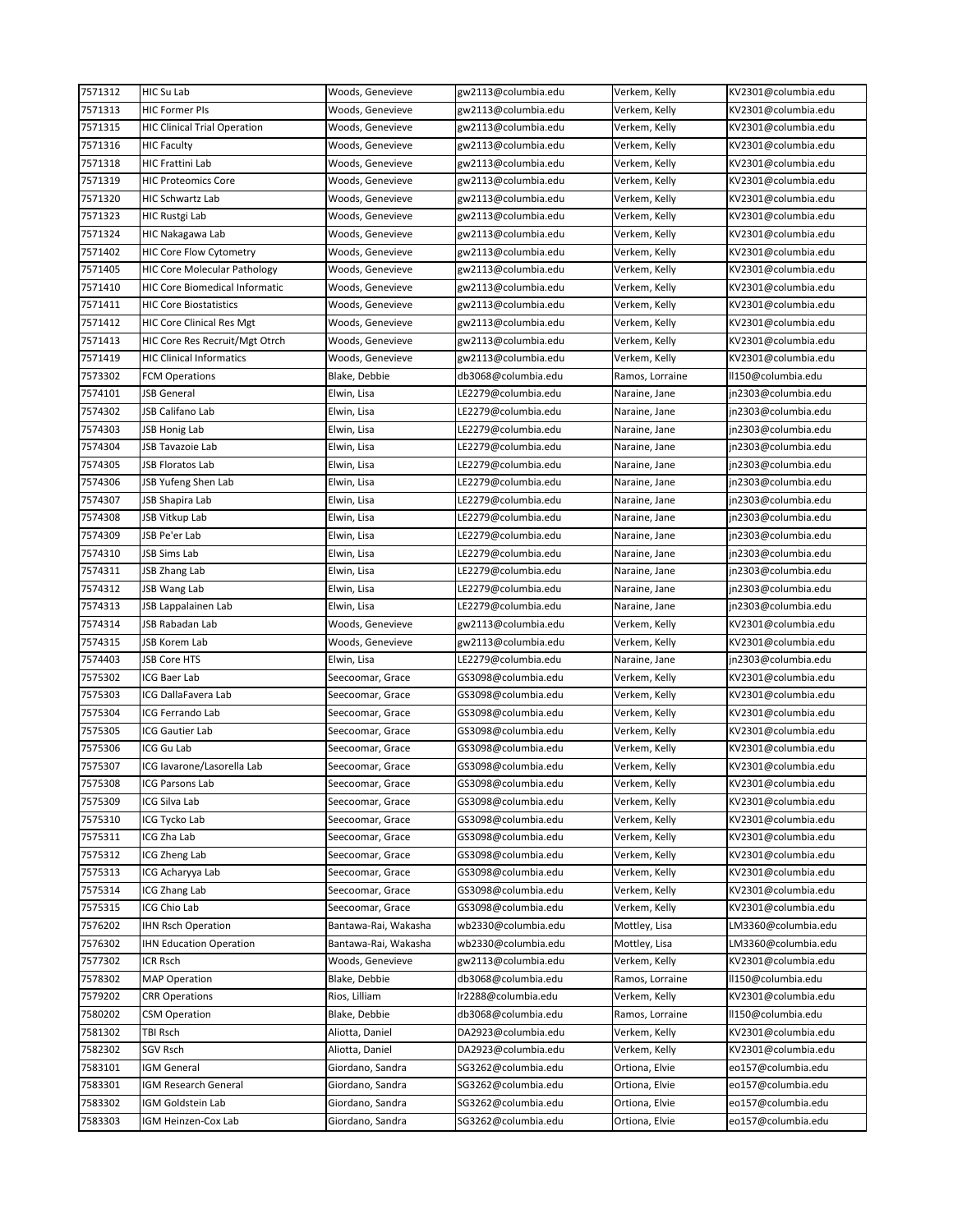| 7583304 | IGM Frankel Lab                       | Giordano, Sandra     | SG3262@columbia.edu | Ortiona, Elvie    | eo157@columbia.edu  |
|---------|---------------------------------------|----------------------|---------------------|-------------------|---------------------|
| 7583305 | IGM Boland Lab                        | Giordano, Sandra     | SG3262@columbia.edu | Ortiona, Elvie    | eo157@columbia.edu  |
| 7583306 | IGM K Wang Lab                        | Giordano, Sandra     | SG3262@columbia.edu | Ortiona, Elvie    | eo157@columbia.edu  |
| 7583307 | IGM Gelinas Lab                       | Giordano, Sandra     | SG3262@columbia.edu | Ortiona, Elvie    | eo157@columbia.edu  |
| 7583309 | <b>IGM Dominguez Lab</b>              | Giordano, Sandra     | SG3262@columbia.edu | Ortiona, Elvie    | eo157@columbia.edu  |
| 7583310 | IGM Makinson Lab                      | Giordano, Sandra     | SG3262@columbia.edu | Ortiona, Elvie    | eo157@columbia.edu  |
| 7584202 | SCI Passegue Lab                      | Bantawa-Rai, Wakasha | wb2330@columbia.edu | Mottley, Lisa     | LM3360@columbia.edu |
| 7585302 | ADR Ho Lab                            | Tuladhar, Sradha     | st2821@columbia.edu | Ramos, Lorraine   | II150@columbia.edu  |
| 7585304 | ADR Tsuji Lab                         | Tuladhar, Sradha     | st2821@columbia.edu | Ramos, Lorraine   | II150@columbia.edu  |
| 7585305 | ADR Wu Lab                            | Tuladhar, Sradha     | st2821@columbia.edu | Ramos, Lorraine   | II150@columbia.edu  |
| 7585306 | ADR Yamashita Lab                     | Tuladhar, Sradha     | st2821@columbia.edu | Ramos, Lorraine   | II150@columbia.edu  |
| 7585307 | <b>ADR Huang Lab</b>                  | Tuladhar, Sradha     | st2821@columbia.edu | Ramos, Lorraine   | II150@columbia.edu  |
| 7585308 | <b>ADR Meyers Lab</b>                 | Tuladhar, Sradha     | st2821@columbia.edu | Ramos, Lorraine   | II150@columbia.edu  |
| 7585309 | ADR Sabo Lab                          | Tuladhar, Sradha     | st2821@columbia.edu | Ramos, Lorraine   | II150@columbia.edu  |
| 7597202 | ALS Research                          | Woods, Genevieve     | gw2113@columbia.edu | Verkem, Kelly     | KV2301@columbia.edu |
| 7902102 | CDM Deans Office General              | Mottley, Lisa        | LM3360@columbia.edu | Goldberg, Deborah | dg2938@columbia.edu |
| 7902204 | CDM Rsch Admin                        | Mottley, Lisa        | LM3360@columbia.edu | Goldberg, Deborah | dg2938@columbia.edu |
| 7902401 | <b>CDM Development General</b>        | Mottley, Lisa        | LM3360@columbia.edu | Goldberg, Deborah | dg2938@columbia.edu |
| 7903103 | <b>CDM Divers/Multicult Affairs</b>   | Mottley, Lisa        | LM3360@columbia.edu | Goldberg, Deborah | dg2938@columbia.edu |
| 7903104 | CDM Financial Aid                     |                      | LM3360@columbia.edu |                   |                     |
| 7912101 | <b>CDM Community Dent Care</b>        | Mottley, Lisa        | LM3360@columbia.edu | Goldberg, Deborah | dg2938@columbia.edu |
|         |                                       | Mottley, Lisa        |                     | Goldberg, Deborah | dg2938@columbia.edu |
| 7913102 | CDM Clinic Patient Care               | Mottley, Lisa        | LM3360@columbia.edu | Goldberg, Deborah | dg2938@columbia.edu |
| 7913103 | CDM Clinic IT                         | Mottley, Lisa        | LM3360@columbia.edu | Goldberg, Deborah | dg2938@columbia.edu |
| 7920102 | CDM Operative Dentistry               | Mottley, Lisa        | LM3360@columbia.edu | Goldberg, Deborah | dg2938@columbia.edu |
| 7920103 | <b>CDM Prosthodontics</b>             | Mottley, Lisa        | LM3360@columbia.edu | Goldberg, Deborah | dg2938@columbia.edu |
| 7920201 | CDM Oral Diagnostics General          | Mottley, Lisa        | LM3360@columbia.edu | Goldberg, Deborah | dg2938@columbia.edu |
| 7920202 | <b>CDM Periodontics</b>               | Mottley, Lisa        | LM3360@columbia.edu | Goldberg, Deborah | dg2938@columbia.edu |
| 7920203 | CDM Endodontics                       | Mottley, Lisa        | LM3360@columbia.edu | Goldberg, Deborah | dg2938@columbia.edu |
| 7920205 | <b>CDM Foundational Sciences</b>      | Mottley, Lisa        | LM3360@columbia.edu | Goldberg, Deborah | dg2938@columbia.edu |
| 7920302 | CDM Orthodontics                      | Mottley, Lisa        | LM3360@columbia.edu | Goldberg, Deborah | dg2938@columbia.edu |
| 7920304 | CDM Ctr for Craniofacial Regen        | Mottley, Lisa        | LM3360@columbia.edu | Goldberg, Deborah | dg2938@columbia.edu |
| 7920402 | CDM Oral Surgery                      | Mottley, Lisa        | LM3360@columbia.edu | Goldberg, Deborah | dg2938@columbia.edu |
| 7920403 | CDM Oral Pathology                    | Mottley, Lisa        | LM3360@columbia.edu | Goldberg, Deborah | dg2938@columbia.edu |
| 7920501 | CDM Section of Social & Behavi        | Mottley, Lisa        | LM3360@columbia.edu | Goldberg, Deborah | dg2938@columbia.edu |
| 7920502 | CDM Community Health                  | Mottley, Lisa        | LM3360@columbia.edu | Goldberg, Deborah | dg2938@columbia.edu |
| 7920503 | CDM Epidemiology & Biostatisti        | Mottley, Lisa        | LM3360@columbia.edu | Goldberg, Deborah | dg2938@columbia.edu |
| 7920504 | CDM Behavioral Science                | Mottley, Lisa        | LM3360@columbia.edu | Goldberg, Deborah | dg2938@columbia.edu |
| 7920601 | CDM Research General                  | Mottley, Lisa        | LM3360@columbia.edu | Goldberg, Deborah | dg2938@columbia.edu |
| 8003103 | <b>NUR Research</b>                   | Harper, Shakiya      | SH3910@columbia.edu | Ortiona, Elvie    | eo157@columbia.edu  |
| 8010103 | NUR MS (NP) Program                   | Harper, Shakiya      | SH3910@columbia.edu | Ortiona, Elvie    | eo157@columbia.edu  |
| 8010108 | <b>NUR Simulation Center</b>          | Harper, Shakiya      | SH3910@columbia.edu | Ortiona, Elvie    | eo157@columbia.edu  |
| 8020105 | NUR Jonas Nursing & Vet Health        | Harper, Shakiya      | SH3910@columbia.edu | Ortiona, Elvie    | eo157@columbia.edu  |
| 8201101 | MDM General                           | Blake, Debbie        | db3068@columbia.edu | Ramos, Lorraine   | II150@columbia.edu  |
| 8202801 | MDM Colum Pub Hlth Partnrshp          | Blake, Debbie        | db3068@columbia.edu | Ramos, Lorraine   | II150@columbia.edu  |
| 8202804 | MDM Research Affairs                  | Blake, Debbie        | db3068@columbia.edu | Ramos, Lorraine   | II150@columbia.edu  |
| 8210402 | <b>BST Statistical Genetics</b>       | Harper, Shakiya      | SH3910@columbia.edu | Ortiona, Elvie    | eo157@columbia.edu  |
| 8210403 | <b>BST Statistical Analysis Ctr</b>   | Harper, Shakiya      | SH3910@columbia.edu | Ortiona, Elvie    | eo157@columbia.edu  |
| 8210404 | <b>BST Biostats Research Services</b> | Harper, Shakiya      | SH3910@columbia.edu | Ortiona, Elvie    | eo157@columbia.edu  |
| 8210405 | BST Biostats Rsch Grp NON Ctr         | Harper, Shakiya      | SH3910@columbia.edu | Ortiona, Elvie    | eo157@columbia.edu  |
| 8211402 | EHS Environ Health Sci Rsch           | Bantawa-Rai, Wakasha | wb2330@columbia.edu | Mottley, Lisa     | LM3360@columbia.edu |
| 8211502 | EHS CCCEH                             | Bantawa-Rai, Wakasha | wb2330@columbia.edu | Mottley, Lisa     | LM3360@columbia.edu |
| 8212402 | EPI Rsch NON Cluster                  | Giordano, Sandra     | SG3262@columbia.edu | Ortiona, Elvie    | eo157@columbia.edu  |
| 8212403 | EPI Psych & Neuroepidemiology         | Giordano, Sandra     | SG3262@columbia.edu | Ortiona, Elvie    | eo157@columbia.edu  |
| 8212404 | EPI Infectious Disease Epidem         | Giordano, Sandra     | SG3262@columbia.edu | Ortiona, Elvie    | eo157@columbia.edu  |
| 8212405 | <b>EPI Social Epidemiology</b>        | Giordano, Sandra     | SG3262@columbia.edu | Ortiona, Elvie    | eo157@columbia.edu  |
| 8212406 | EPI Injury Epidemiology               | Giordano, Sandra     | SG3262@columbia.edu | Ortiona, Elvie    | eo157@columbia.edu  |
| 8212407 | EPI Lifecourse Epidemiology           | Giordano, Sandra     | SG3262@columbia.edu | Ortiona, Elvie    | eo157@columbia.edu  |
| 8212408 | EPI Chronic Disease Epidem            | Giordano, Sandra     | SG3262@columbia.edu | Ortiona, Elvie    | eo157@columbia.edu  |
| 8213402 | HPM Rsch                              | Harper, Shakiya      | SH3910@columbia.edu | Ortiona, Elvie    | eo157@columbia.edu  |